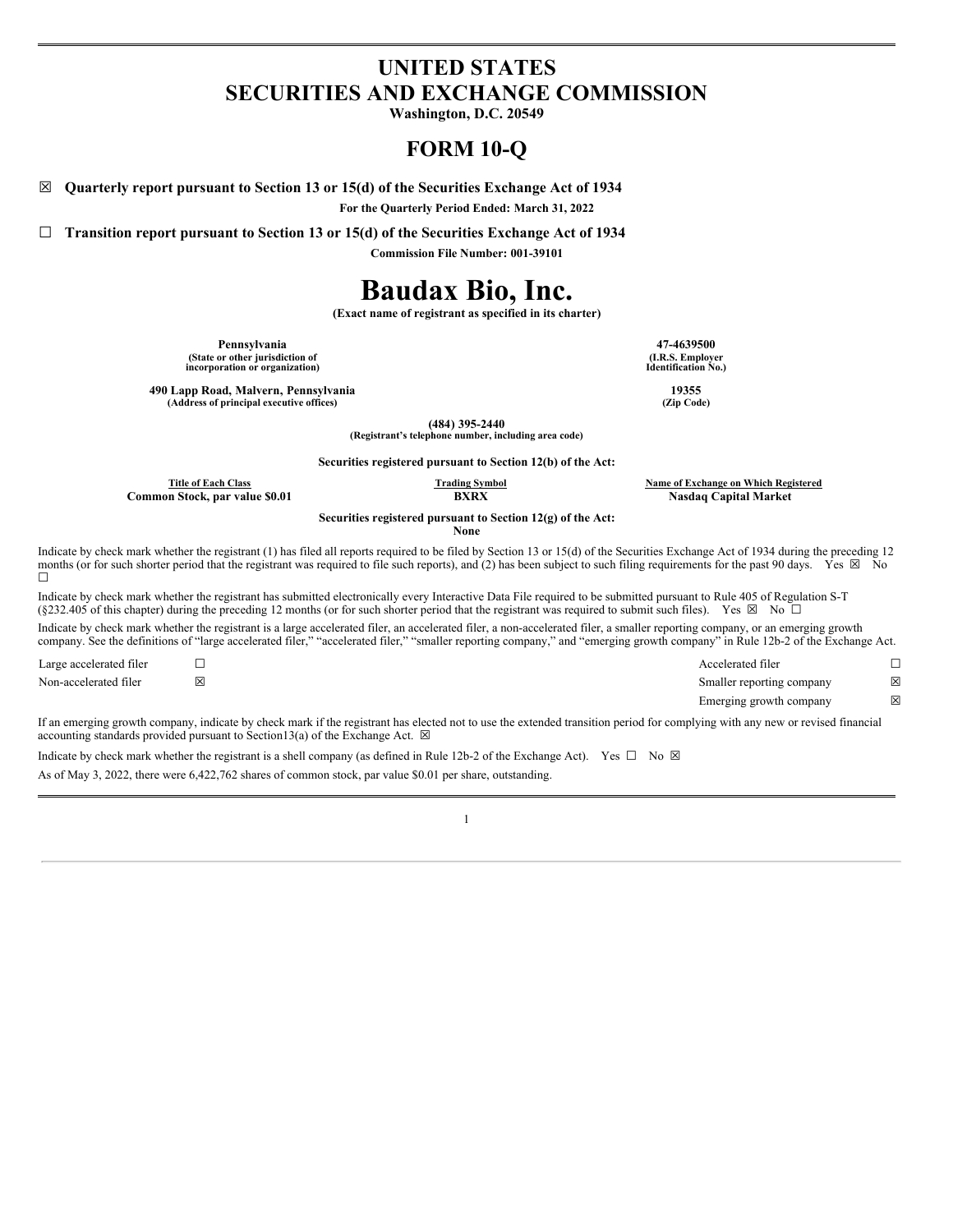#### **TABLE OF CONTENTS Index**

|                            |                                                                                       | Page |
|----------------------------|---------------------------------------------------------------------------------------|------|
| Forward-Looking Statements |                                                                                       | 3    |
|                            | PART I. FINANCIAL INFORMATION                                                         | 5    |
| Item 1.                    | Consolidated Financial Statements (Unaudited)                                         | 5    |
| Item 2.                    | Management's Discussion and Analysis of Financial Condition and Results of Operations | 30   |
| Item 3.                    | Quantitative and Qualitative Disclosures About Market Risk                            | 38   |
| Item 4.                    | <b>Controls and Procedures</b>                                                        | 38   |
|                            | <u>PART II. OTHER INFORMATION</u>                                                     | 39   |
| Item 1.                    | <b>Legal Proceedings</b>                                                              | 39   |
| Item 1A.                   | <b>Risk Factors</b>                                                                   | 39   |
| Item 2.                    | Unregistered Sales of Equity Securities and Use of Proceeds                           | 39   |
| Item 3.                    | Defaults Upon Senior Securities                                                       | 39   |
| Item 4.                    | <b>Mine Safety Disclosures</b>                                                        | 40   |
| Item 5.                    | Other Information                                                                     | 40   |
| Item 6.                    | Exhibits                                                                              | 40   |
| <b>SIGNATURES</b>          |                                                                                       | 41   |
|                            |                                                                                       |      |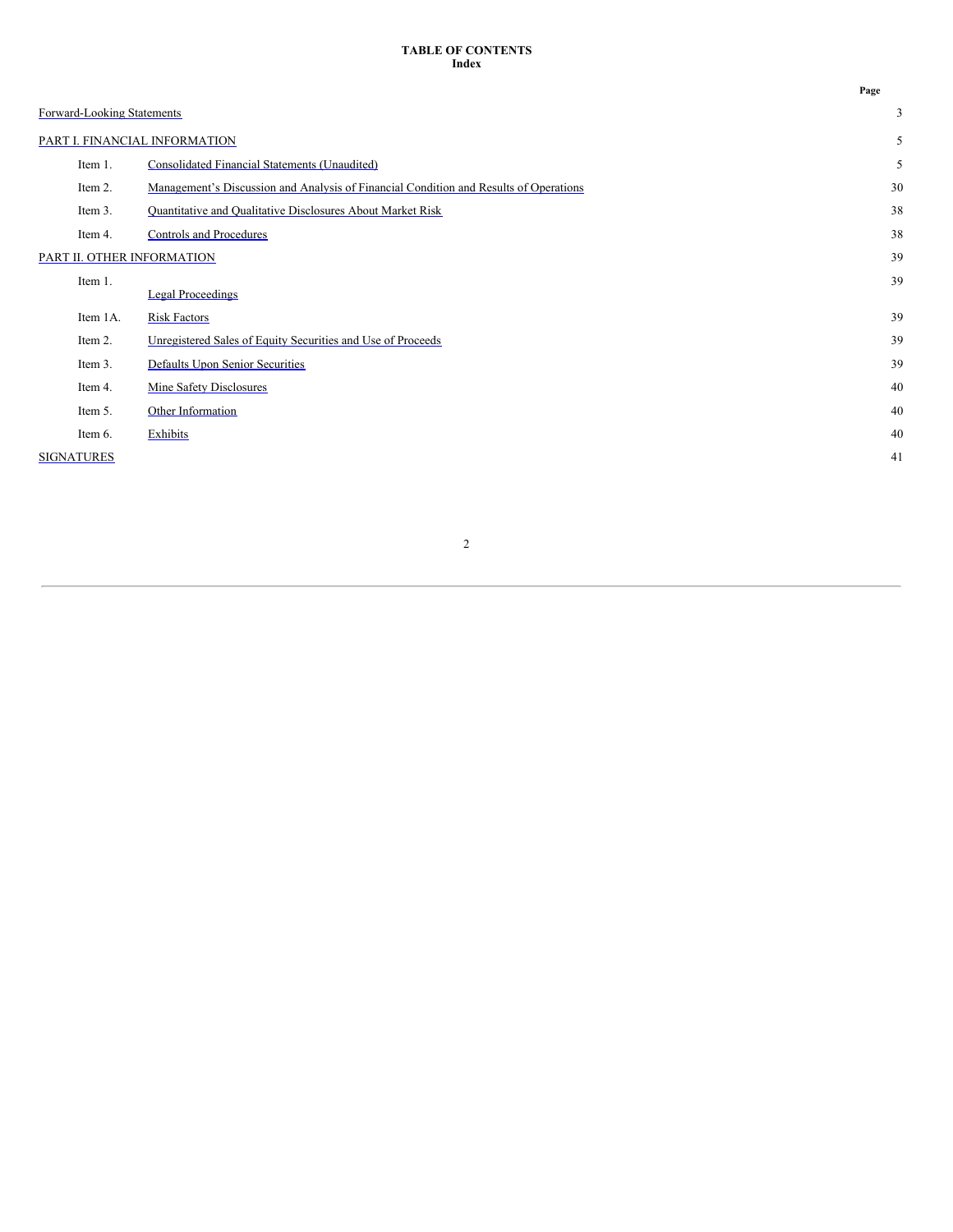#### <span id="page-2-0"></span>**Cautionary Note Regarding Forward-Looking Statements**

This Quarterly Report on Form 10-Q, or Quarterly Report, contains forward-looking statements that involve substantial risks and uncertainties. All statements, other than statements of historical facts, included in this Quarterly Report regarding our strategy, future operations, future financial position, future revenues, projected costs, prospects, plans and objectives of management are forward-looking statements. The words "anticipate," "believe," "estimate," "expect," "intend," "may," "plan," "predict," "project," "will," "would," "could," "should," "potential," "seek," "evaluate," "pursue," "continue," "design," "impact," "affect," "forecast," "target," "outlook," "initiative," "objective," "designed," "priorities," "goal," or the negative of such terms and similar expressions are intended to identify forward-looking statements, although not all forward-looking statements contain these identifying words. Such statements are based on assumptions and expectations that may not be realized and are inherently subject to risks, uncertainties and other factors, many of which cannot be predicted with accuracy and some of which might not even be anticipated.

These forward-looking statements in this Quarterly Report include, among other things, statements about:

•our estimates regarding expenses, revenue, capital requirements and timing and availability of and the need for additional financing;

•our ability to continue as a going concern for the next twelve months;

•our ability to operate under significant indebtedness;

•our ability to maintain the listing of our common stock on the Nasdaq Capital Market;

•our ability to maintain regulatory approval for ANJESO® (meloxicam) injection, or ANJESO, and obtain regulatory approval for any other product candidates that we may develop, and any related restrictions, limitations, or warnings in the label of any approved product candidates;

•our ability to successfully manage the timing, costs and other aspects of the commercialization of ANJESO, including maintaining an acceptable price for and adequate coverage and reimbursement of ANJESO;

•our ability to successfully market, commercialize and achieve broad market acceptance for ANJESO and any of our other product candidates once approved;

•the acceptance of ANJESO by the medical community, including physicians, patients, healthcare providers and hospital formularies;

•our ability and that of our third-party manufacturers to successfully scale-up our commercial manufacturing process for ANJESO;

•the results, timing and outcome of our clinical trials of our product candidates, and any future clinical trials and preclinical studies;

•our ability to source materials needed for our drug candidates, optimize formulations for stability and other characteristics;

•our relationships with Alkermes plc, or Alkermes, other third parties, licensors, collaborators, and our employees;

•potential indemnification liabilities we may owe to Societal CDMO, Inc., or Societal CDMO, formerly Recro Pharma, Inc., after the separation of Societal CDMO's acute care business and transfer of such assets to us, or the Separation;

•the effects of changes in our effective tax rate due to changes in the mix of earnings in countries with differing statutory tax rates, changes in the valuation of deferred tax assets and liabilities, tax impacts and net operating loss utilization related to the Separation from Societal CDMO and changes in the tax laws;

•our ability to comply with the regulatory schemes applicable to our business and other regulatory developments in the United States and foreign countries;

•the performance of third-parties upon which we depend, including third-party contract research organizations, or CROs, and third-party suppliers, manufacturers including Alkermes and Patheon UK Limited, group purchasing organizations, distributors, supply chain and logistics providers;

•our ability to obtain and maintain patent protection and defend our intellectual property rights against third-parties;

•our ability to maintain our relationships, profitability and contracts with our key commercial partners;

•our ability to defend any material litigation filed against us and avoid liabilities resulting from any material litigation, including any liabilities associated with the ongoing securities class action filed against Societal CDMO for which we have agreed to indemnify Societal CDMO;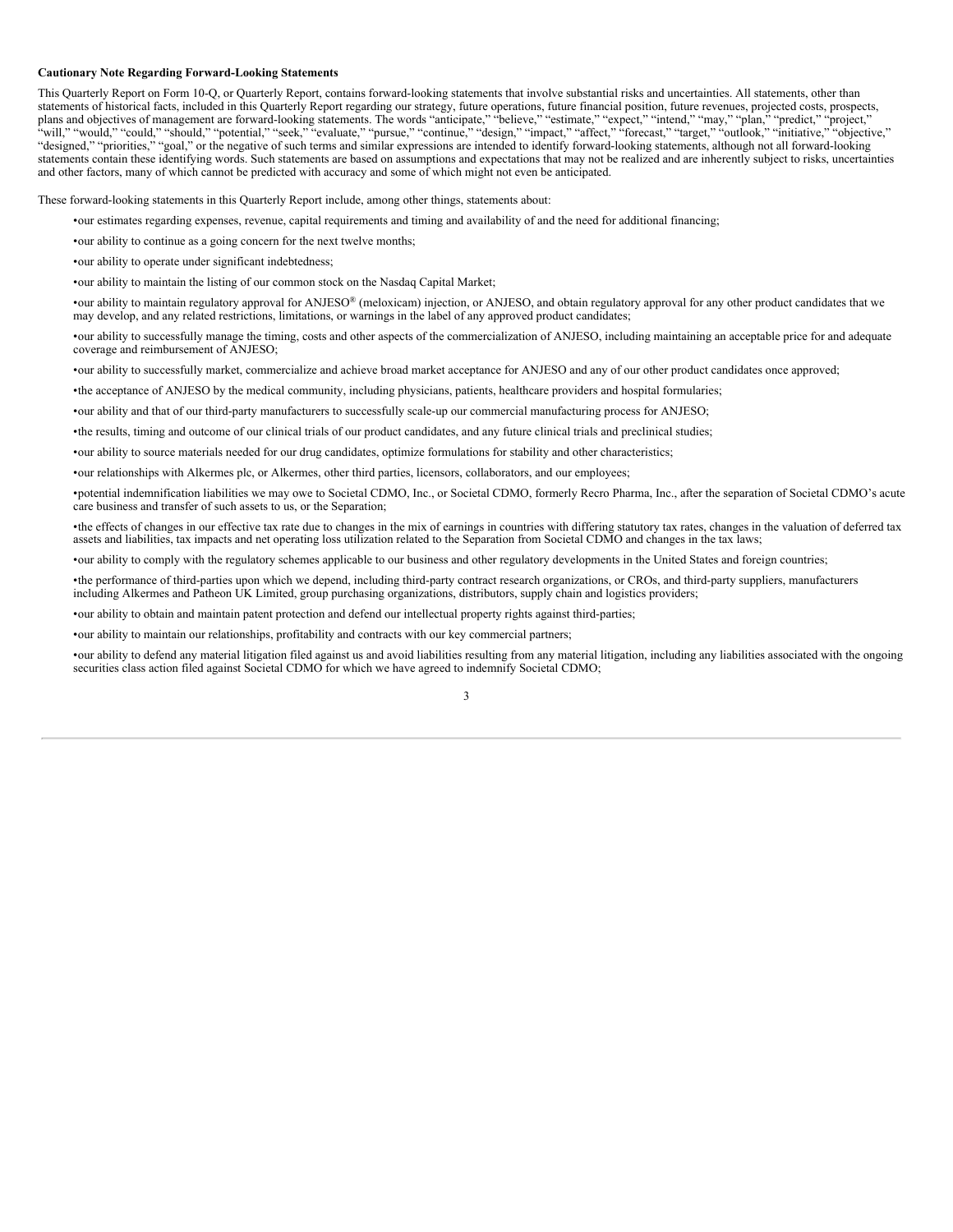•our ability to recruit or retain key scientific, technical, commercial, and management personnel or to retain our executive officers;

•our ability to raise future financing and attain profitability for continued development of our business and commercialization of ANJESO and our product candidates and to meet any required debt payments, and any milestone payments owing to Alkermes, or our other licensing and collaboration partners;

•the volatility of capital markets and other macroeconomic factors, including geopolitical tensions or the outbreak or escalation of hostilities or war;

•our ability to operate under increased leverage and associated lending covenants; to pay existing required interest and principal amortization payments when due; and/or to obtain acceptable refinancing alternatives; and

•our expectations regarding the impact of the ongoing COVID-19 pandemic including, but not limited to, the emergence of variants of the virus, the availability and efficacy of vaccines for COVID-19 and peoples' willingness to avail themselves of such vaccines, the expected duration of disruption and immediate and long-term delays, disruption in the commercialization of ANJESO, our ability to access hospital systems and formulary committees, manufacturing and supply chain interruptions, including but not limited to manufacturing components and raw materials, adverse effects on healthcare systems and disruption of the global economy, and the overall impact of the COVID-19 pandemic on our business, financial condition and results of operations.

Any forward-looking statements that we make in this Quarterly Report speak only as of the date of such statement, and we undertake no obligation to update such statements to reflect events or circumstances after the date of this Quarterly Report or to reflect the occurrence of unanticipated events. Comparisons of results for current and any prior periods are not intended to express any future trends or indications of future performance, unless expressed as such, and should only be viewed as historical data.

You should also read carefully the factors described in the "Risk Factors" included in Part II, Item 1A of this Quarterly Report and Part I, Item 1A of our Annual Report on Form 10-K for the fiscal year ended December 31, 2021 filed with the SEC on March 16, 2022, or the 2021 Annual Report, to better understand significant risks and uncertainties inherent in our business and underlying any forward-looking statements. As a result of these factors, actual results could differ materially and adversely from those anticipated or implied in the forward-looking statements in this Quarterly Report and you should not place undue reliance on any forward-looking statements.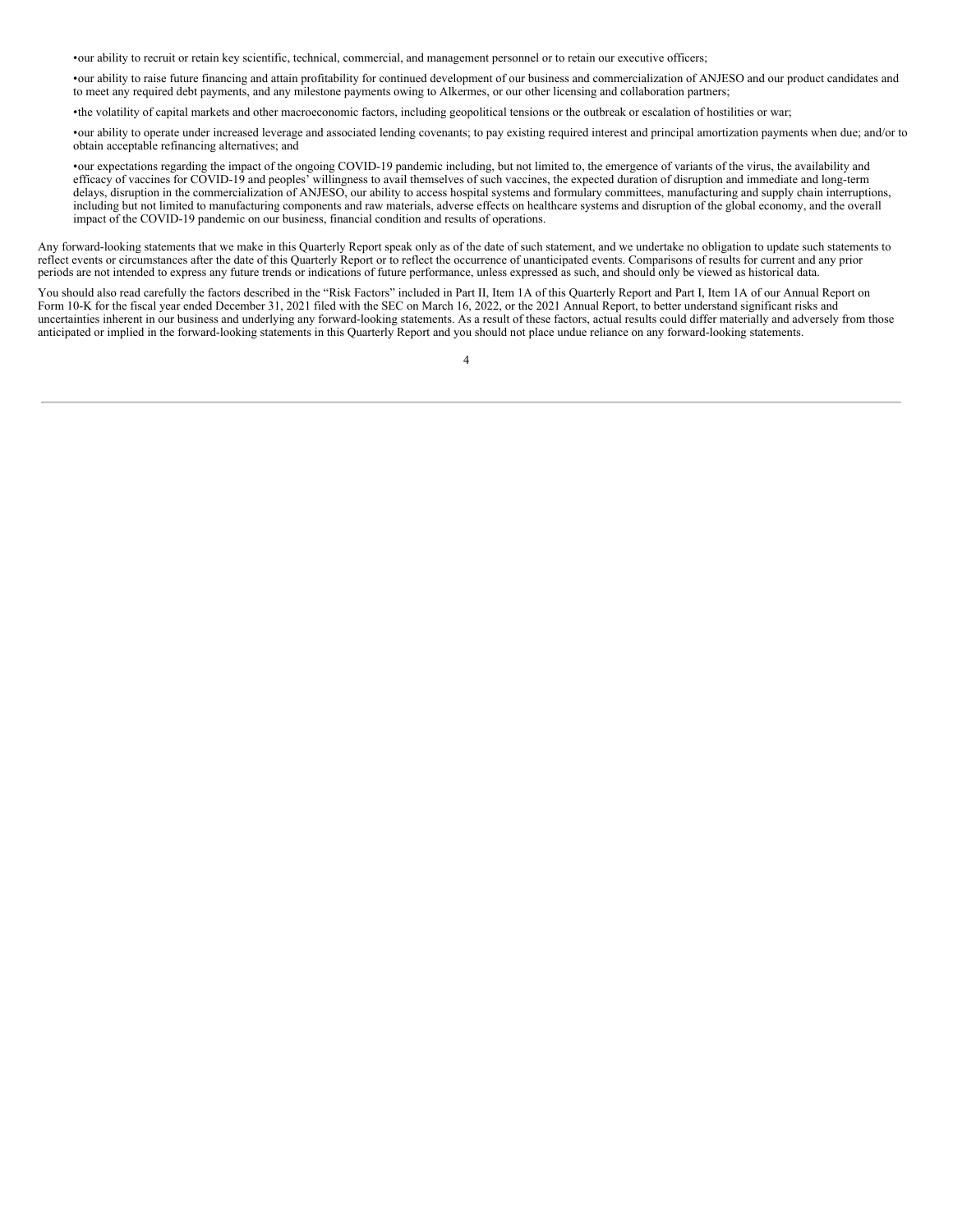<span id="page-4-0"></span>**Item 1. Financial Statements**

#### **BAUDAX BIO, INC.** Consolidated Balance Sheets (Unaudited)

| (amounts in thousands, except share and per share data)                                                                                                                    |              | March 31, 2022 |              | December 31, 2021 |
|----------------------------------------------------------------------------------------------------------------------------------------------------------------------------|--------------|----------------|--------------|-------------------|
| <b>Assets</b>                                                                                                                                                              |              |                |              |                   |
| Current assets:                                                                                                                                                            |              |                |              |                   |
| Cash and cash equivalents                                                                                                                                                  | $\mathbb{S}$ | 11,527         | $\mathbb{S}$ | 15,891            |
| Accounts receivable, net                                                                                                                                                   |              | 608            |              | 542               |
| Inventory                                                                                                                                                                  |              | 5,212          |              | 5,002             |
| Prepaid expenses and other current assets                                                                                                                                  |              | 2,369          |              | 2,059             |
| Total current assets                                                                                                                                                       |              | 19,716         |              | 23,494            |
| Property, plant and equipment, net                                                                                                                                         |              | 4,992          |              | 5,015             |
| Intangible assets, net                                                                                                                                                     |              | 21,034         |              | 21,678            |
| Goodwill                                                                                                                                                                   |              | 2,127          |              | 2,127             |
| Other long-term assets                                                                                                                                                     |              | 944            |              | 963               |
| Total assets                                                                                                                                                               | \$           | 48,813         | \$           | 53,277            |
| <b>Liabilities and Shareholders' Equity</b>                                                                                                                                |              |                |              |                   |
| Current liabilities:                                                                                                                                                       |              |                |              |                   |
| Accounts payable                                                                                                                                                           | $\mathbb{S}$ | 3,284          | \$           | 1,468             |
| Accrued expenses and other current liabilities                                                                                                                             |              | 6,837          |              | 5,540             |
| Current portion of long-term debt, net                                                                                                                                     |              | 3,056          |              | 2,222             |
| Current portion of contingent consideration                                                                                                                                |              | 7,220          |              | 6,416             |
| Total current liabilities                                                                                                                                                  |              | 20,397         |              | 15,646            |
| Long-term debt, net                                                                                                                                                        |              | 5,705          |              | 6,309             |
| Long-term portion of contingent consideration                                                                                                                              |              | 12,339         |              | 17,446            |
| Other long-term liabilities                                                                                                                                                |              | 629            |              | 650               |
| <b>Total liabilities</b>                                                                                                                                                   |              | 39,070         |              | 40,051            |
| Commitments and contingencies (Note 12)                                                                                                                                    |              |                |              |                   |
| Shareholders' equity:                                                                                                                                                      |              |                |              |                   |
| Preferred stock, \$0.01 par value. Authorized, 10,000,000 shares; issued and<br>outstanding, 0 shares at March 31, 2022 and 8,289 shares at<br>December 31, 2021           |              |                |              |                   |
| Common stock, \$0.01 par value. Authorized, 190,000,000 shares; issued and<br>outstanding, 6,412,979 shares at March 31, 2022 and 2,807,239 shares at<br>December 31, 2021 |              | 64             |              | 28                |
| Additional paid-in capital                                                                                                                                                 |              | 154,577        |              | 145,287           |
| Accumulated deficit                                                                                                                                                        |              | (144, 898)     |              | (132,089)         |
| Total shareholders' equity                                                                                                                                                 |              | 9,743          |              | 13,226            |
| Total liabilities and shareholders' equity                                                                                                                                 | \$           | 48,813         | \$           | 53,277            |
|                                                                                                                                                                            |              |                |              |                   |

See accompanying notes to consolidated financial statements.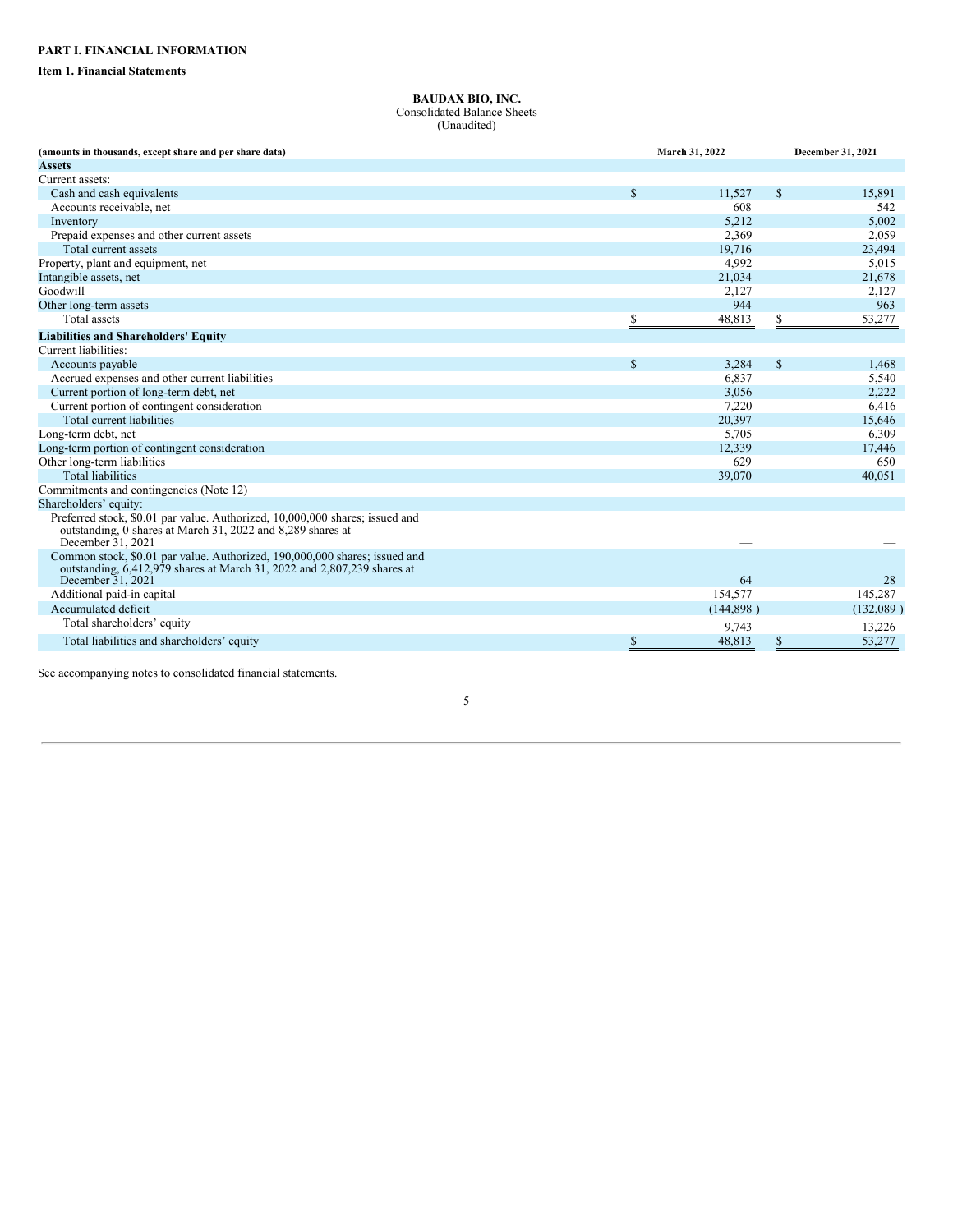#### **BAUDAX BIO, INC.** Consolidated Statements of Operations (Unaudited)

|                                                               | For the Three Months Ended March 31, |               |           |
|---------------------------------------------------------------|--------------------------------------|---------------|-----------|
| (amounts in thousands, except share and per share data)       | 2022                                 |               | 2021      |
| Revenue, net                                                  | \$<br>422                            | <sup>\$</sup> | 198       |
|                                                               |                                      |               |           |
| Operating expenses:                                           |                                      |               |           |
| Cost of sales                                                 | 648                                  |               | 821       |
| Research and development                                      | 1,293                                |               | 1,108     |
| Selling, general and administrative                           | 14,190                               |               | 12,088    |
| Amortization of intangible assets                             | 644                                  |               | 644       |
| Change in warrant valuation                                   | (5)                                  |               | 18        |
| Change in contingent consideration valuation                  | (3,803)                              |               | 1,841     |
| Total operating expenses                                      | 12,967                               |               | 16,520    |
| Operating loss                                                | (12, 545)                            |               | (16,322)  |
| Other expense:                                                |                                      |               |           |
| Other expense, net                                            | (264)                                |               | (590)     |
| Net loss                                                      | (12, 809)                            |               | (16,912)  |
|                                                               |                                      |               |           |
| Per share information:                                        |                                      |               |           |
| Net loss per share of common stock, basic and diluted         | (3.17)                               |               | (9.46)    |
|                                                               |                                      |               |           |
| Weighted average common shares outstanding, basic and diluted | 4,038,434                            |               | 1,788,118 |
|                                                               |                                      |               |           |

See accompanying notes to consolidated financial statements.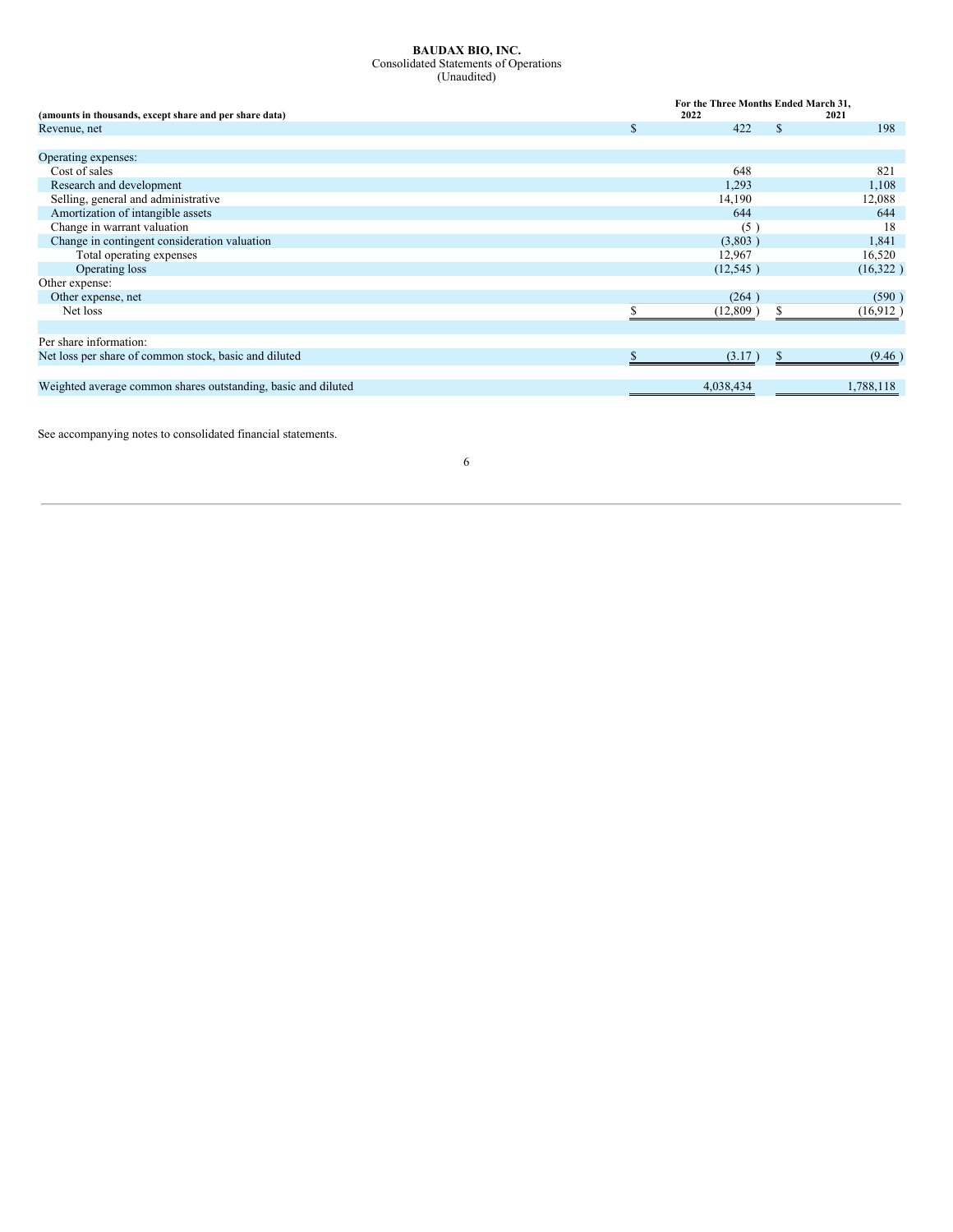#### **BAUDAX BIO, INC.** Consolidated Statements of Shareholders' Equity (Deficit) (Unaudited)

| For the Three Months Ended March 31, 2022                                                                       |                        |        |                |                     |                     |                    |                               |  |           |
|-----------------------------------------------------------------------------------------------------------------|------------------------|--------|----------------|---------------------|---------------------|--------------------|-------------------------------|--|-----------|
|                                                                                                                 | <b>Preferred Stock</b> |        |                | <b>Common Stock</b> |                     | <b>Additional</b>  |                               |  |           |
| (amounts in thousands, except share data)                                                                       | <b>Shares</b>          | Amount | <b>Shares</b>  | Amount              |                     | paid-in<br>capital | Accumulated<br><b>Deficit</b> |  | Total     |
| Balance, December 31, 2021                                                                                      | 8,289                  |        | 2,807,239      | D                   | 28<br>$\sigma$<br>D | 145.287            | $(132,089)$ \$                |  | 13,226    |
| Stock-based compensation expense                                                                                |                        |        |                |                     |                     | 521                |                               |  | 521       |
| Issuance of common stock and warrants for<br>public offering, net                                               |                        |        | 3,508,772<br>_ |                     | 35                  | 8,784              | $\overline{\phantom{a}}$      |  | 8,819     |
| Issuance of common stock and warrants for<br>registered direct offerings, net                                   |                        |        |                |                     |                     | (13)               |                               |  | (13)      |
| Issuance of shares pursuant to vesting of<br>restricted stock units, net of shares<br>withheld for income taxes |                        |        | 2,234          |                     |                     | (1)                |                               |  | (1)       |
| Conversion of preferred stock                                                                                   | (8,289)                |        | 94,734<br>_    |                     |                     | (1)                |                               |  |           |
| Net loss                                                                                                        |                        |        | __             |                     |                     |                    | (12,809)                      |  | (12, 809) |
| Balance, March 31, 2022                                                                                         |                        |        | 6,412,979      |                     | -64                 | 54.5               | (144.898)                     |  | 9,743     |

See accompanying notes to consolidated financial statements.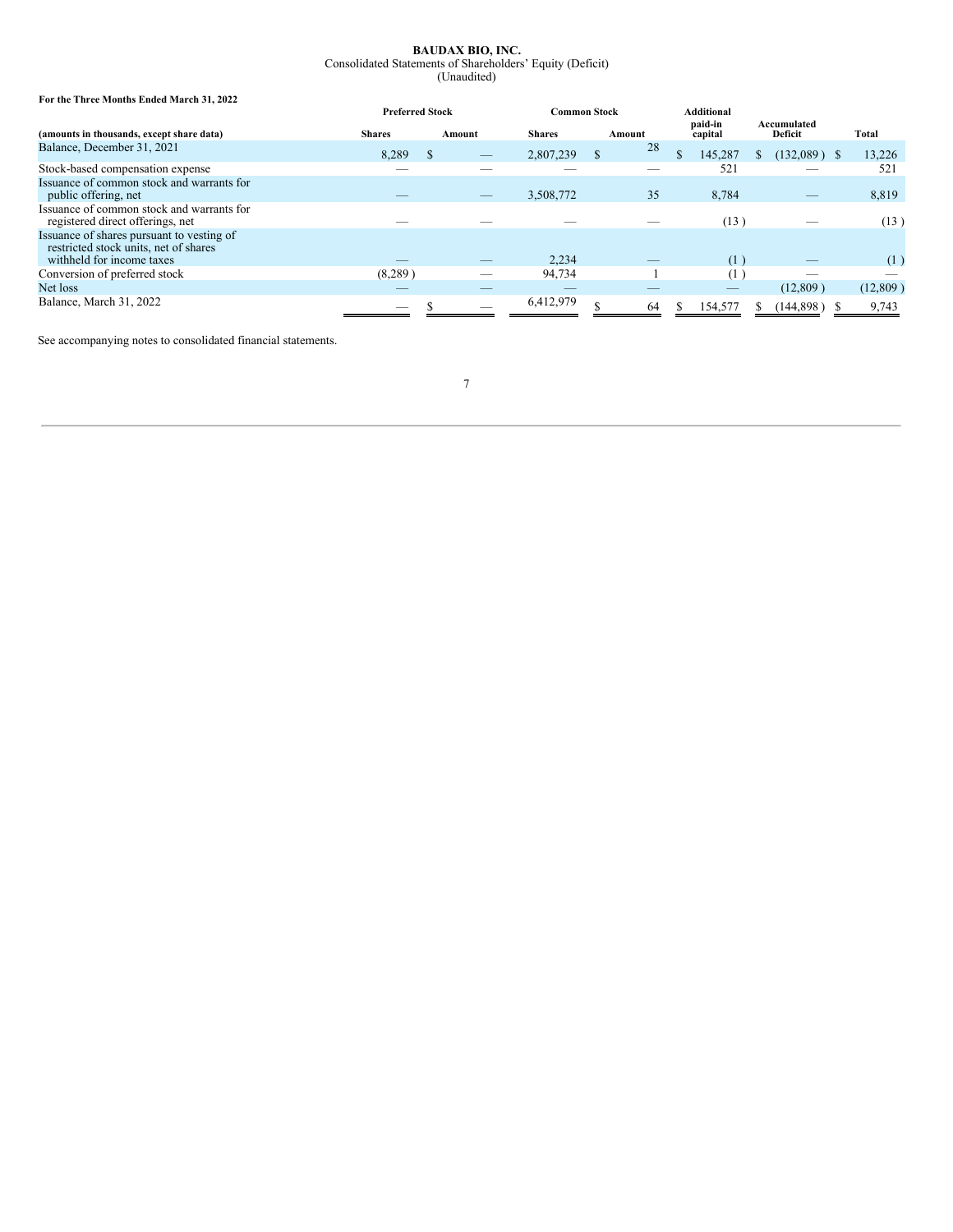#### **BAUDAX BIO, INC.** Consolidated Statements of Shareholders' Equity (Deficit) (Unaudited)

| For the Three Months Ended March 31, 2021                                          |               |                          |               |                     |                              |                               |          |
|------------------------------------------------------------------------------------|---------------|--------------------------|---------------|---------------------|------------------------------|-------------------------------|----------|
|                                                                                    |               | <b>Preferred Stock</b>   |               | <b>Common Stock</b> | <b>Additional</b>            |                               |          |
| (amounts in thousands, except share data)                                          | <b>Shares</b> | Amount                   | <b>Shares</b> | Amount              | paid-in<br>capital           | Accumulated<br><b>Deficit</b> | Total    |
| Balance, December 31, 2020                                                         |               |                          | 1,391,099     | 14<br><sup>S</sup>  | $\triangle$<br>97,507<br>аħ. | $(112,320)$ \$                | (14,799) |
| Recro Pharma allocation - stock-based<br>compensation                              |               |                          |               |                     | 1,201                        |                               | 1,201    |
| Stock-based compensation expense                                                   |               |                          |               |                     | 975                          | _                             | 975      |
| Issuance of common stock and warrants for<br>registered direct offerings, net      |               |                          | 314,286       | 3                   | 16,424                       |                               | 16,427   |
| Issuance of shares pursuant to vesting of<br>restricted stock units, net of shares |               |                          |               |                     |                              |                               |          |
| withheld for income taxes                                                          |               |                          | 1,205         |                     | (41)                         |                               | (41)     |
| Exercise of warrants                                                               |               |                          | 297,484       |                     | 12,152                       |                               | 12,155   |
| Net loss                                                                           |               | __                       |               |                     | _                            | (16.912)                      | (16,912) |
| Balance, March 31, 2021                                                            |               | $\overline{\phantom{a}}$ | 2,004,074     | 20                  | 128,218<br>ж                 | (129, 232)                    | (994)    |

8

See accompanying notes to consolidated financial statements.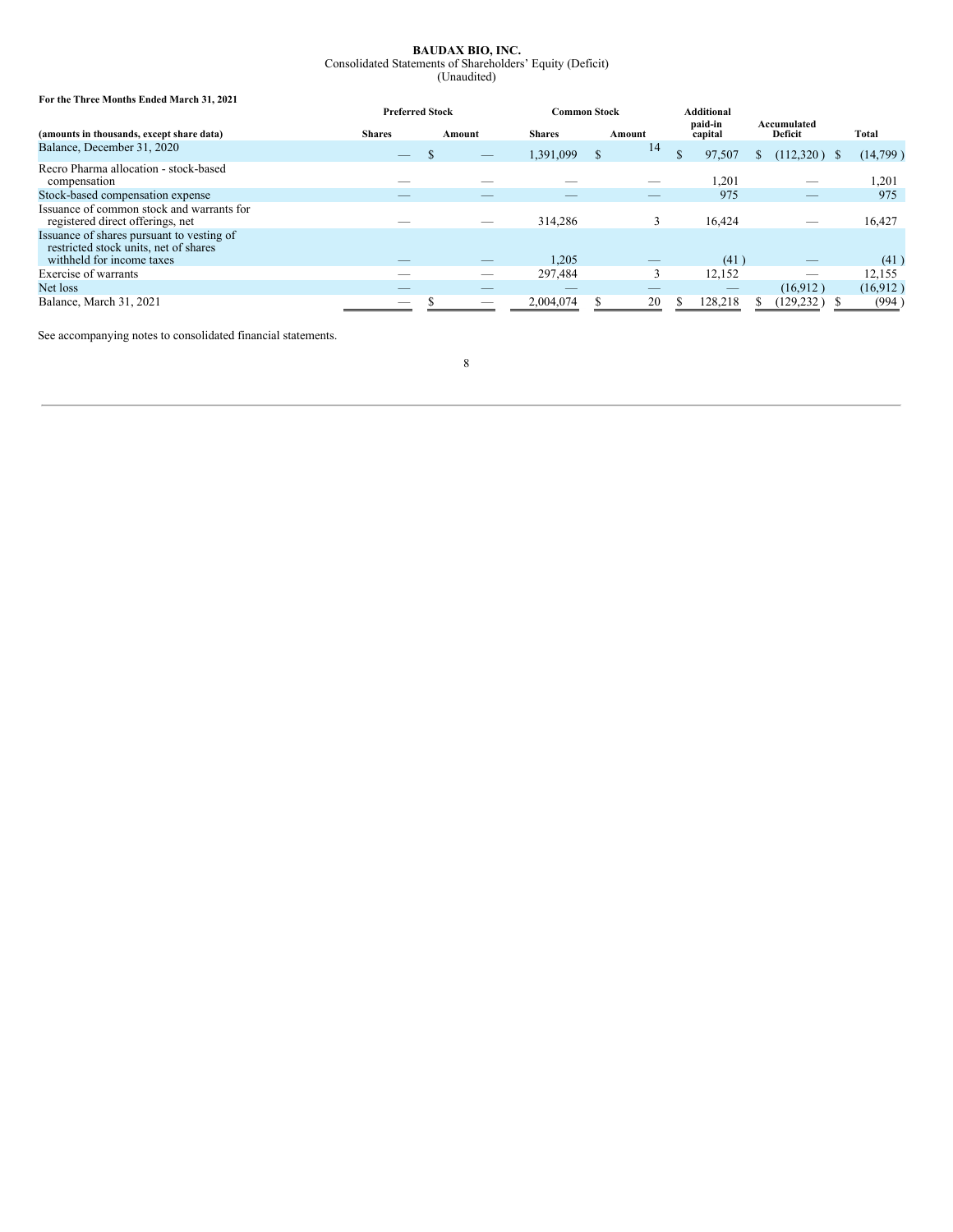#### **BAUDAX BIO, INC.** Consolidated Statements of Cash Flows (Unaudited)

|                                                                             | For the Three Months Ended March 31, |               |               |          |
|-----------------------------------------------------------------------------|--------------------------------------|---------------|---------------|----------|
| (amounts in thousands)                                                      |                                      | 2022          |               | 2021     |
| Cash flows from operating activities:                                       |                                      |               |               |          |
| Net loss                                                                    | \$                                   | $(12,809)$ \$ |               | (16,912) |
| Adjustments to reconcile net loss to net cash used in operating activities: |                                      |               |               |          |
| Stock-based compensation                                                    |                                      | 521           |               | 2,304    |
| Non-cash interest expense                                                   |                                      | 226           |               | 229      |
| Depreciation expense                                                        |                                      | 43            |               | 86       |
| Amortization                                                                |                                      | 644           |               | 644      |
| Change in warrant valuation                                                 |                                      | (5)           |               | 18       |
| Change in contingent consideration valuation                                |                                      | (3,803)       |               | 1,841    |
| Changes in operating assets and liabilities:                                |                                      |               |               |          |
| Inventory                                                                   |                                      | (210)         |               | 205      |
| Prepaid expenses and other assets                                           |                                      | (287)         |               | 840      |
| Accounts receivable                                                         |                                      | (66)          |               | (112)    |
| Accounts payable, accrued expenses and other liabilities                    |                                      | 2,843         |               | (3,148)  |
| Net cash used in operating activities                                       |                                      | (12,903)      |               | (14,005) |
| Cash flows from investing activities:                                       |                                      |               |               |          |
| Purchase of property and equipment                                          |                                      | (20)          |               | (73)     |
| Purchase of short-term investments                                          |                                      |               |               | (7, 495) |
| Net cash used in investing activities                                       |                                      | (20)          |               | (7,568)  |
| Cash flows from financing activities:                                       |                                      |               |               |          |
| Proceeds from public offering, net of transaction costs                     |                                      | 9,074         |               |          |
| Proceeds from registered direct offerings, net of transaction costs         |                                      | (13)          |               | 16,236   |
| Proceeds from warrant exercises                                             |                                      |               |               | 12,155   |
| Payment of contingent consideration                                         |                                      | (500)         |               | (6,429)  |
| Payments of withholdings on shares withheld for income taxes                |                                      | (2)           |               | (41)     |
| Net cash provided by financing activities                                   |                                      | 8,559         |               |          |
|                                                                             |                                      |               |               | 21,921   |
| Net (decrease) increase in cash and cash equivalents                        |                                      | (4,364)       |               | 348      |
| Cash and cash equivalents, beginning of period                              |                                      | 15,891        |               | 30,342   |
| Cash and cash equivalents, end of period                                    | \$                                   | 11,527        | $\mathsf{\$}$ | 30,690   |
| Supplemental disclosure of cash flow information:                           |                                      |               |               |          |
| Offering costs included in accounts payable and accrued expenses            | $\mathbb{S}$                         | 281           | \$            | 38       |
| See accompanying notes to consolidated financial statements.                |                                      |               |               |          |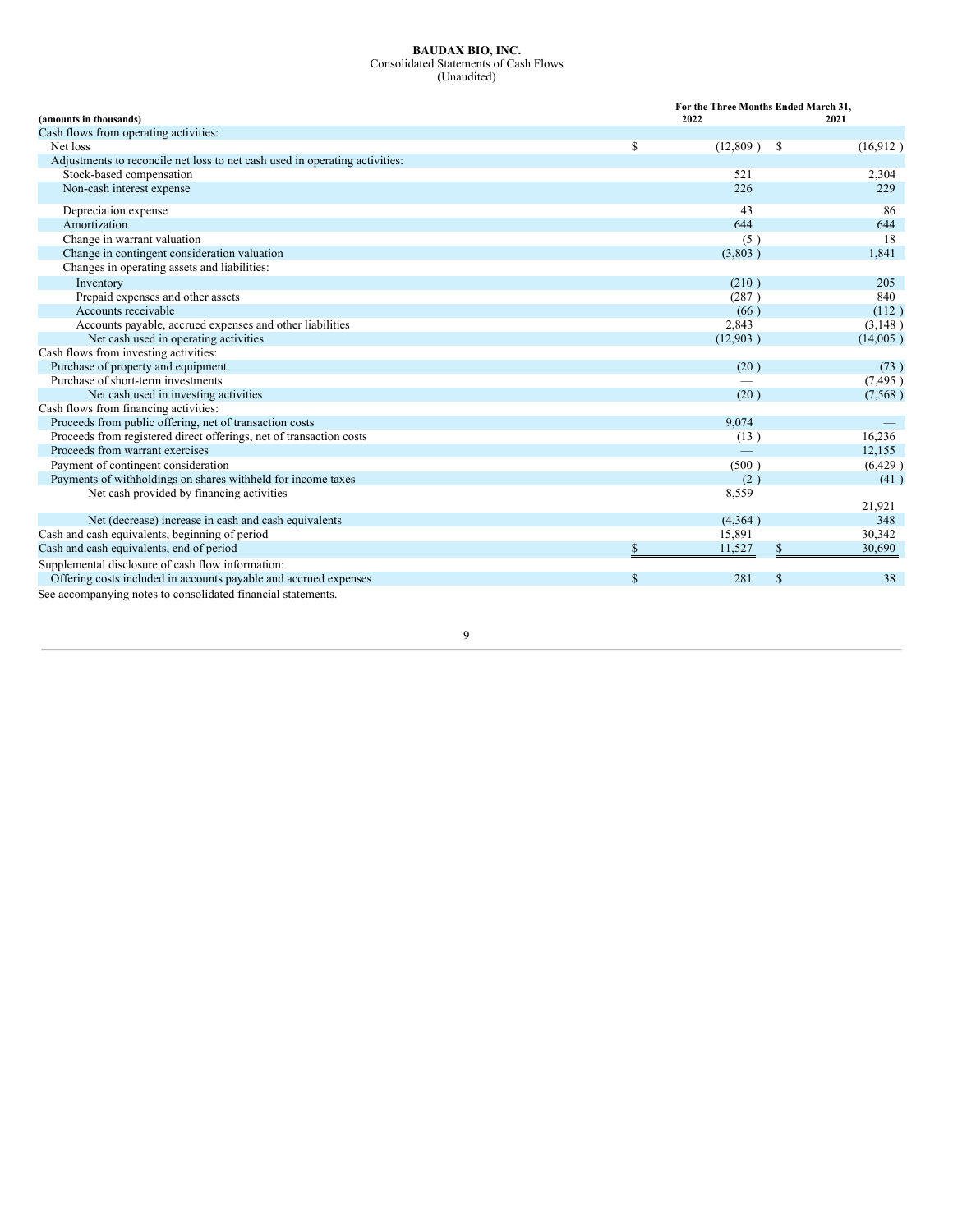Notes to the Consolidated Financial Statements (amounts in thousands, except share and per share data) (Unaudited)

#### **(1) Background**

#### *Business*

Baudax Bio, Inc. ("Baudax Bio" or the "Company") is a pharmaceutical company primarily focused on innovative products for hospital and related acute care settings. Baudax Bio believes it can bring valuable therapeutic options to patients, prescribers and payers, such as its lead product, ANJESO® (meloxicam) injection, to the hospital and acute care markets.

Baudax Bio launched ANJESO, which is indicated for the management of moderate to severe pain, in 2020. ANJESO is currently approved for use within the Department of Veterans Affairs, the Department of Defense, Indian Health Service, 340B covered entities, and multiple state Medicaid programs.

The Company has determined that it operates in a single segment involved in innovative products for hospital and other acute care settings.

# *The Separation*

Pursuant to the Separation Agreement between Societal CDMO, Inc. ("Societal CDMO"), formerly Recro Pharma, Inc., and Baudax Bio, Societal CDMO transferred the assets, liabilities, and operations of its Acute Care business to the Company (the "Separation") and, on November 21, 2019, the distribution date, each Societal CDMO shareholder received one share of the Company's common stock for every two and one-half shares of Societal CDMO common stock held of record at the close of business on November 15, 2019, the record date for the distribution (the "Distribution"). Following the Distribution and Separation, Baudax Bio operates as a separate, independent company.

#### *Reverse Stock Split*

On February 16, 2022, the Company effected a reverse split of shares of the Company's common stock on a 1-for-35 basis (the "Reverse Stock Split"). All issued and outstanding shares of common stock, warrants, common stock options, and unvested restricted stock units and the related per share amounts contained in the financial statements have been retroactively adjusted to reflect this Reverse Stock Split for all periods presented. The par value and authorized shares of common stock were not adjusted as a result of the Reverse Stock Split. Additionally, the authorized, issued and outstanding shares of preferred stock and their related per share amount, other than the conversion price per share, was not adjusted as a result of the Reverse Stock Split.

#### **(2) Development-Stage Risks, Liquidity and Going Concern**

The Company has incurred operating losses and negative cash flows since inception and has an accumulated deficit of \$144,898 as of March 31, 2022.

The Company has raised funds from debt and equity transactions and will be required to raise additional funds to continue to operate as a standalone entity. In order to fund development activities, clinical and pre-clinical testing, modest commercialization of ANJESO and, if approved, commercialization of the Company's other product candidates, the Company will require significant additional funding. The Company could delay clinical trial activity or reduce funding of specific programs in order to reduce cash needs. Insufficient funds may cause the Company to delay, reduce the scope of or eliminate one or more of its development, commercialization, or expansion activities. The Company may raise such funds, if available, through debt financings, bank or other loans, through strategic research and development, licensing (including out-licensing) and/or marketing arrangements or through public or private sales of equity or debt securities from time to time. Financing may not be available on acceptable terms, or at all, and failure to raise capital when needed could materially adversely impact the Company's growth plans and its financial condition or results of operations. Additional debt or equity financing, if available, may be dilutive to holders of the Company's common stock and may involve significant cash payment obligations and covenants that restrict the Company's ability to operate its business.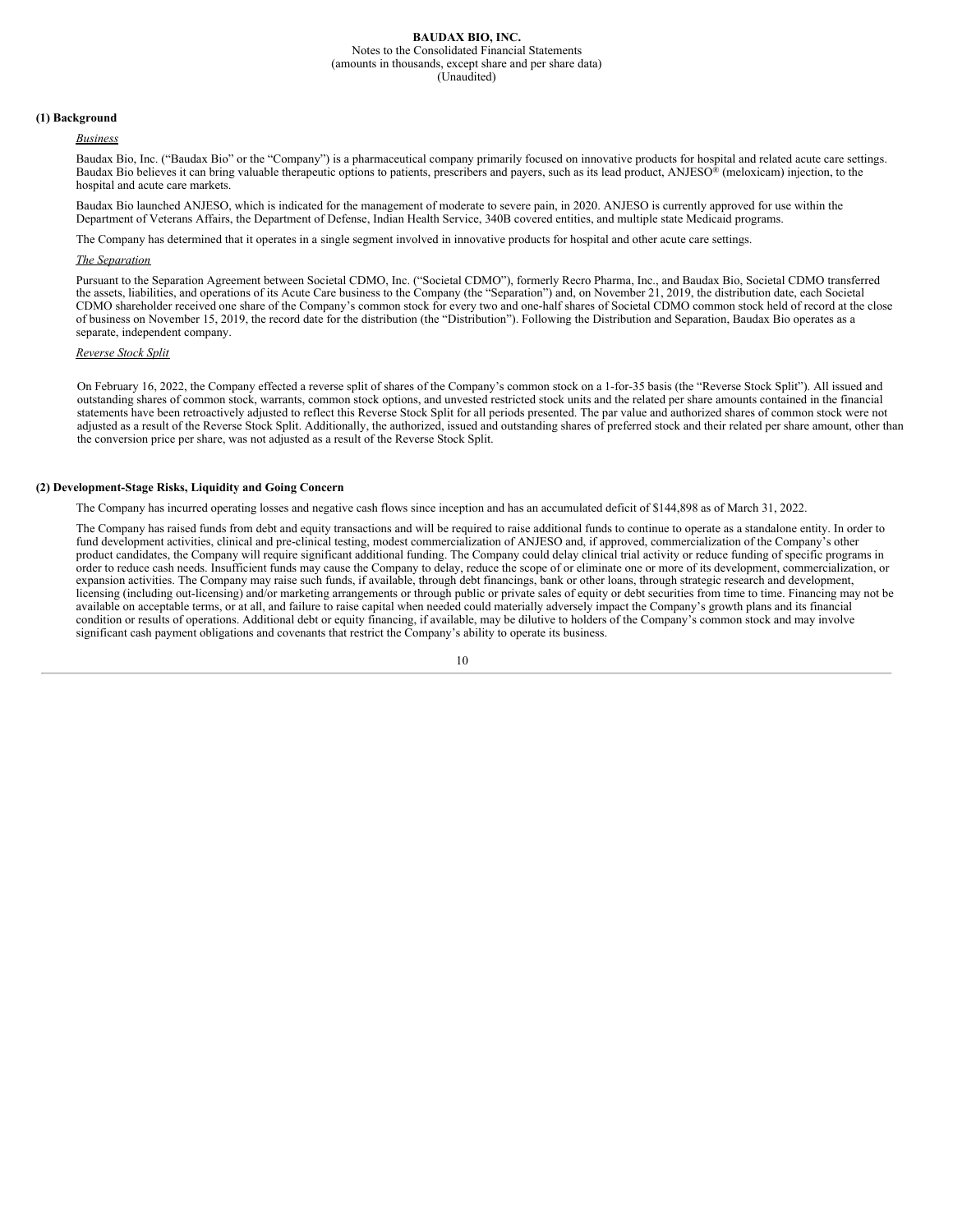Notes to the Consolidated Financial Statements (amounts in thousands, except share and per share data) (Unaudited)

The Company follows the provisions of Financial Accounting Standards Board ("FASB"), Accounting Standards Codification ("ASC"), Topic 205-40, *"Presentation of Financial Statements* — *Going Concern*", or ASC 205-40, which requires management to assess the Company's ability to continue as a going concern for one year after the date the consolidated financial statements are issued. Based on the Company's available cash and cash equivalents as of March 31, 2022, management has concluded that substantial doubt exists about the Company's ability to continue as a going concern for one year from the date these financial statements are issued. The Company expects to seek additional funding to sustain its future operations and while the Company has successfully raised capital in the past, the ability to raise capital in future periods is not assured. The Company is not expected to be able to maintain its minimum liquidity covenant over the next twelve months without additional inflows of funds or capital financing. The consolidated financial statements have been prepared assuming that the Company will continue as a going concern, which contemplates continuity of operations, the realization of assets and the satisfaction of liabilities and commitments in the normal course of business. The consolidated financial statements do not include any adjustments that might result from the outcome of this uncertainty.

# **(3) Summary of Significant Accounting Principles**

# *(a) Basis of Presentation*

The accompanying unaudited consolidated financial statements of the Company and its subsidiaries have been prepared in accordance with U.S. generally accepted accounting principles ("U.S. GAAP"), for interim financial information and with the instructions of Form 10-Q and Article 10 of Regulation S-X and, therefore, do not include all of the information and notes required by U.S. GAAP for complete annual financial statements. In the opinion of management, the accompanying consolidated financial statements include all normal and recurring adjustments (which consist primarily of accruals, estimates and assumptions that impact the financial statements) considered necessary to present fairly the Company's results for the interim periods. Operating results for the three months ended March 31, 2022 are not necessarily indicative of the results that may be expected for the full year ending December 31, 2022.

The accompanying unaudited interim consolidated financial statements should be read in conjunction with the annual audited financial statements and related notes as of and for the year ended December 31, 2021 included in the Company's Form 10-K.

#### *(b) Use of Estimates*

The preparation of financial statements and the notes to the financial statements in conformity with U.S. GAAP requires management to make estimates and assumptions that affect the reported amounts of assets and liabilities and disclosure of contingent assets and liabilities at the date of the financial statements and the reported amounts of revenues and expenses during the reporting period. Actual results could differ from such estimates.

#### *(c) Cash and Cash Equivalents*

Cash and cash equivalents represents cash in banks and highly liquid short-term investments that have maturities of three months or less when acquired to be cash equivalents. These highly liquid short-term investments are both readily convertible to known amounts of cash and so near to their maturity that they present insignificant risk of changes in value because of the changes in interest rates.

#### *(d) Short-Term Investments*

Short-term investments generally consist of government money market funds and commercial paper with maturity of greater than three months when acquired and does not meet the definition of a cash or cash equivalents. The Company has historically classified its entire investment portfolio as available-for-sale securities and is carried at fair value with unrealized gains and losses included in comprehensive loss in the consolidated statement of operations and realized gains and losses included in other income/expense, if applicable.

The Company uses benchmark inputs and industry standard analytical models to derive the fair value of its commercial paper.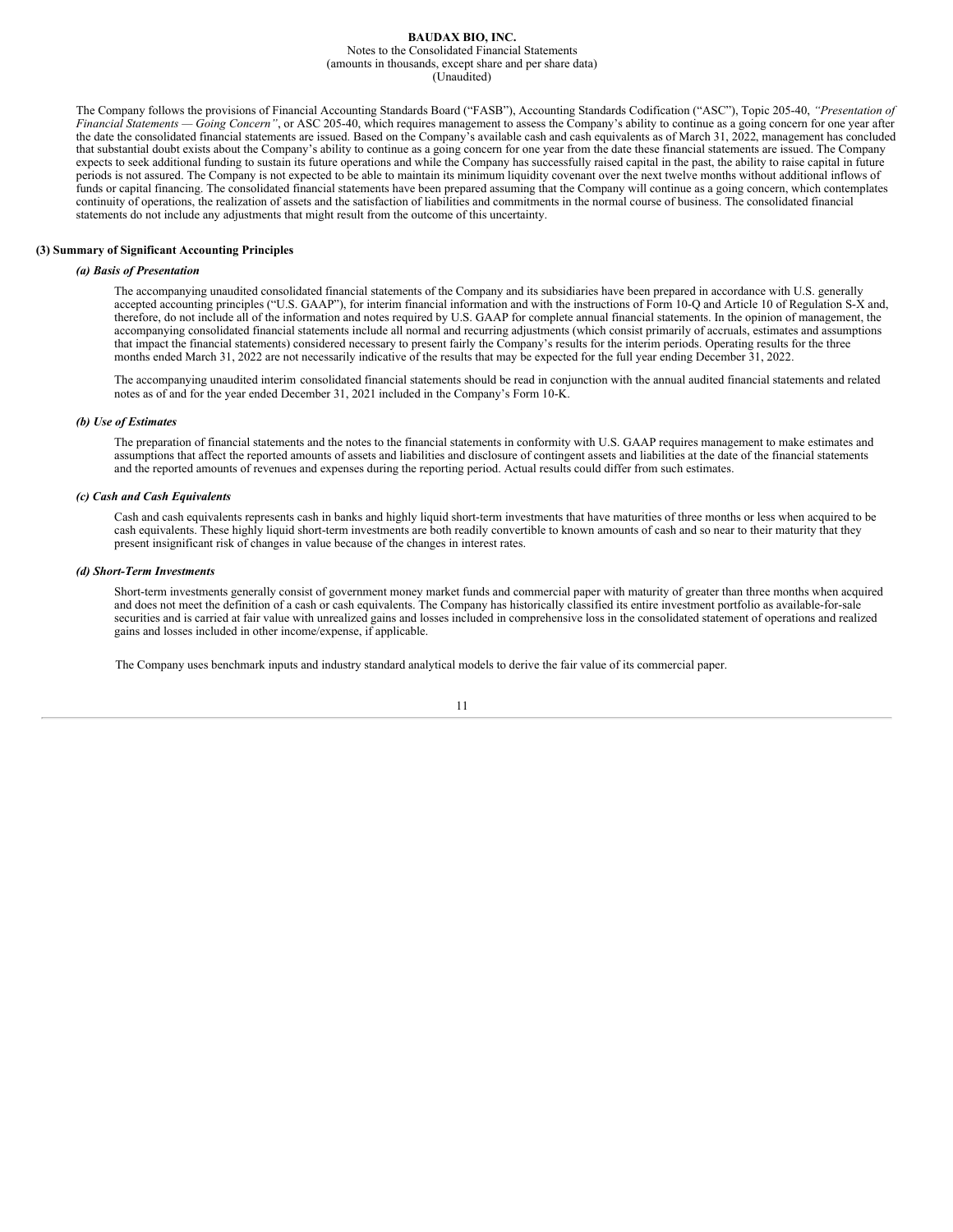#### *(e) Property and Equipment*

Property and equipment are recorded at cost less accumulated depreciation. Depreciation is computed using the straight-line method over the estimated useful lives of the assets, which are as follows: three to seven years for furniture and office equipment; six to ten years for manufacturing equipment; and the shorter of the remaining lease term or useful life for leasehold improvements. Repairs and maintenance costs are expensed as incurred.

#### *(f) Goodwill and Intangible Assets*

Goodwill represents the excess of purchase price over the fair value of net assets acquired by the Company. Goodwill is not amortized but assessed for impairment on an annual basis or more frequently if impairment indicators exist. The impairment model prescribes a one-step method for determining impairment.

The one-step quantitative test calculates the amount of goodwill impairment as the excess of a reporting unit's carrying amount over its fair value, not to exceed the total amount of goodwill allocated to the reporting unit. The Company has one reporting unit.

The Company performs its annual goodwill impairment test as of November 30<sup>th</sup>, or whenever an event or change in circumstances occurs that would require reassessment of the recoverability of goodwill. In performing the evaluation, the Company assesses qualitative factors such as overall financial performance of its reporting unit, anticipated changes in industry and market conditions, including recent tax reform, intellectual property protection, and competitive environments. The Company performed an impairment test as of March 31, 2022 after identifying indicators of impairment. There was no impairment to goodwill based on the analysis.

The Company's intangible asset is classified as an asset resulting from R&D activities. The Company determined the useful life of its asset resulting from R&D activities to be approximately 10 years, which is based on the remaining patent life and is being amortized on a straight-line basis. The Company is required to review the carrying value of assets resulting from R&D activities for recoverability whenever events occur or changes in circumstances indicate that the carrying amount of an asset or asset group may not be recoverable. The Company performed an impairment test as of March 31, 2022 after identifying indicators of impairment. There was no impairment to intangible assets based on the analysis as of March 31, 2022.

#### *(g) Revenue Recognition*

Subsequent to regulatory approval for ANJESO from the FDA, the Company began selling ANJESO in the U.S. through a single third-party logistics provider ("3PL"), which takes title to and control of the goods. The Company recognizes revenue from ANJESO product sales at the point the title to the product is transferred to the customer and the customer obtains control of the product. The transaction price that is recognized as revenue for products includes an estimate of variable consideration for reserves, which result from discounts, returns, chargebacks, rebates, and other allowances that are offered within contracts between the Company and end-user customers, wholesalers, group purchasing organizations and other indirect customers. The Company's payment terms are generally between thirty to ninety days.

The Company's estimates of variable consideration and determination of whether to include estimated amounts in the transaction price are based largely on an assessment of its anticipated performance and all information (historical, current and forecasted) that is reasonably available. These reserves reflect the Company's best estimate of the amount of consideration to which the Company is entitled based on the terms of the contracts. The amount of variable consideration that is included in the transaction price may be constrained and is included in the net sales price only to the extent that is considered probable that a significant reversal in the amount of the cumulative revenue recognized will not occur in a future period. Actual amounts of consideration ultimately received may differ from the Company's estimates. If actual results in the future vary from the Company's estimates, the Company will adjust these estimates, which would affect net product revenue and earnings in the period such variances become known.

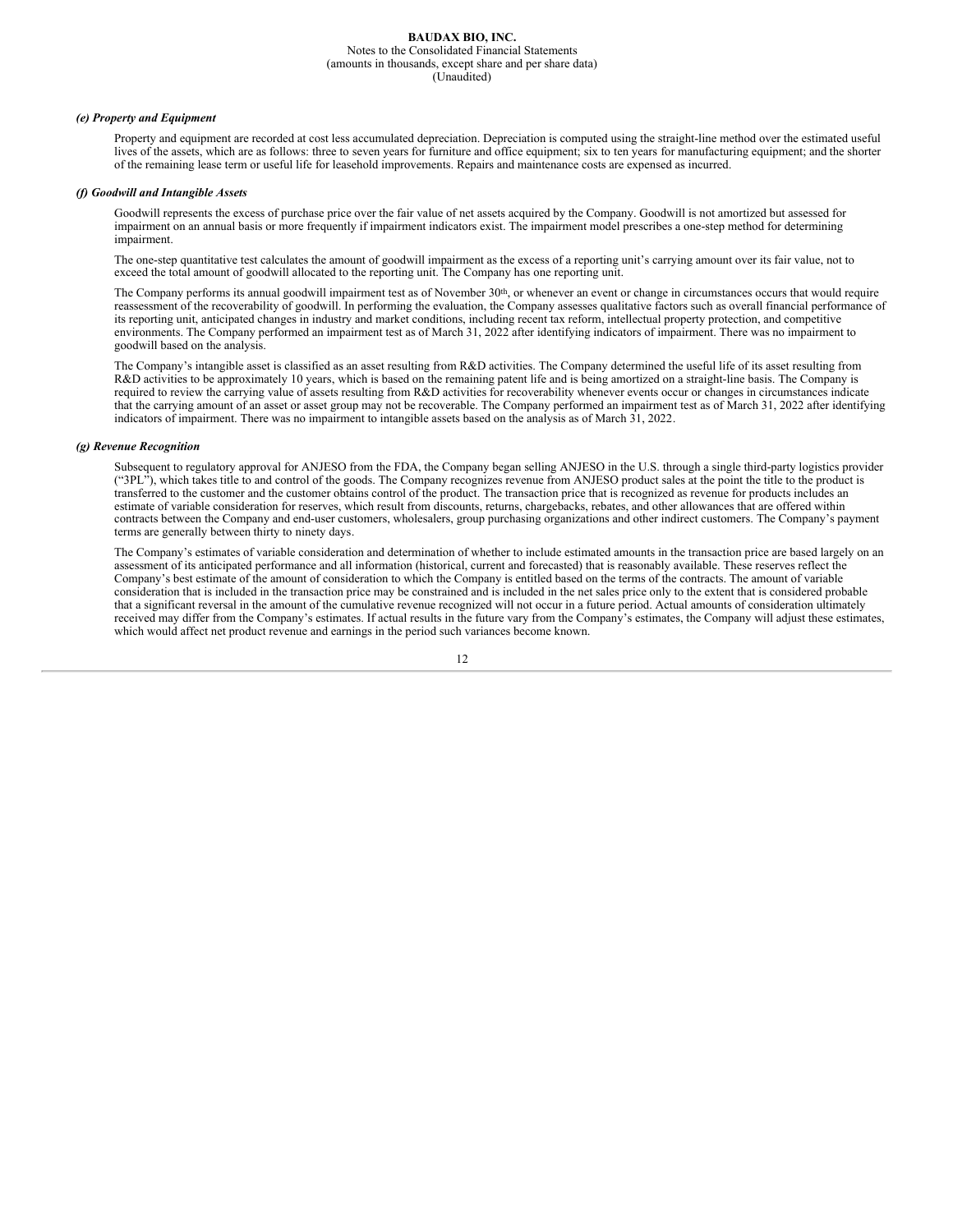#### *(h) Concentration of Credit Risk*

Financial instruments that potentially subject the Company to significant concentration of credit risk consist primarily of cash, cash equivalents, short-term investments, and accounts receivable. The Company manages its cash, cash equivalents and short-term investments based on established guidelines relative to diversification and maturities to maintain safety and liquidity. The Company's accounts receivable balance as of March 31, 2022 and December 31, 2021 is compromised solely from transactions with the Company's 3PL.

# *(i) Research and Development*

Research and development costs for the Company's proprietary products/product candidates are charged to expense as incurred. Research and development expenses consist of internal costs and funds paid to third parties for the provision of services for pre-commercialization and manufacturing scale-up activities, drug development, pre-clinical activities, clinical trials, statistical analysis, and report writing and regulatory filing fees and compliance costs. At the end of the reporting period, the Company compares payments made to third-party service providers to the estimated progress toward completion of the research or development project. Such estimates are subject to change as additional information becomes available. Depending on the timing of payments to the service providers and the progress that the Company estimates has been made as a result of the service provided, the Company may record net prepaid or accrued expenses relating to these costs.

Upfront and milestone payments made to third parties who perform research and development services on the Company's behalf are expensed as services are rendered. Costs incurred in obtaining product technology licenses are charged to research and development expense as acquired in-process research and development ("IPR&D") if the technology licensed has not reached technological feasibility and has no alternative future use.

#### *(j) Stock-Based Awards*

Share-based compensation included in the consolidated financial statements following the Separation is based upon the Baudax Bio, Inc. 2019 Equity Incentive Plan (the "2019 Plan"). The plan includes grants of stock options, time-based vesting restricted stock units ("RSUs") and performance-based RSUs. The Company measures employee stock-based awards at grant-date fair value and recognizes employee compensation expense on a straight-line basis over the vesting period of the award. The Company accounts for forfeitures as they occur.

Determining the appropriate fair value of stock options requires the input of subjective assumptions, including the expected life of the option and expected stock price volatility. The Company uses the Black-Scholes option pricing model to value its stock option awards. The assumptions used in calculating the fair value of stock-based awards represent management's best estimates and involve inherent uncertainties and the application of management's judgment. As a result, if factors change and/or management uses different assumptions, stock-based compensation expense could be materially different for future awards.

The expected life of stock options was estimated using the "simplified method," as the Company has limited historical information to develop reasonable expectations about future exercise patterns and post-vesting employment termination behavior for its stock options grants. The simplified method is based on the average of the vesting tranches and the contractual life of each grant. For stock price volatility, the Company uses an average of its peer group's volatility in order to estimate future stock price trends. The risk-free interest rate is based on U.S. Treasury notes with a term approximating the expected life of the option. The Company has never declared or paid dividends and has no plans to do so in the foreseeable future, therefore the dividend yield is zero.

#### *(k) Income Taxes*

Income taxes are accounted for under the asset and liability method. Deferred tax assets and liabilities are recognized for the future tax consequences attributable to differences between the financial statement carrying amounts of existing assets and liabilities and their respective tax basis, operating losses and tax credit carryforwards. Deferred tax assets and liabilities are measured using enacted tax rates expected to apply to taxable income in the years in which those temporary differences are expected to be recovered or settled. The effect on deferred tax assets and liabilities of a change in tax rates is recognized in operations in the period that includes the enactment date. A valuation allowance is recorded to the extent it is more likely than not that some portion or all of the deferred tax assets will not be realized. Because of the Company's history of losses as a standalone entity, a full valuation allowance is recorded against deferred tax assets in all periods presented.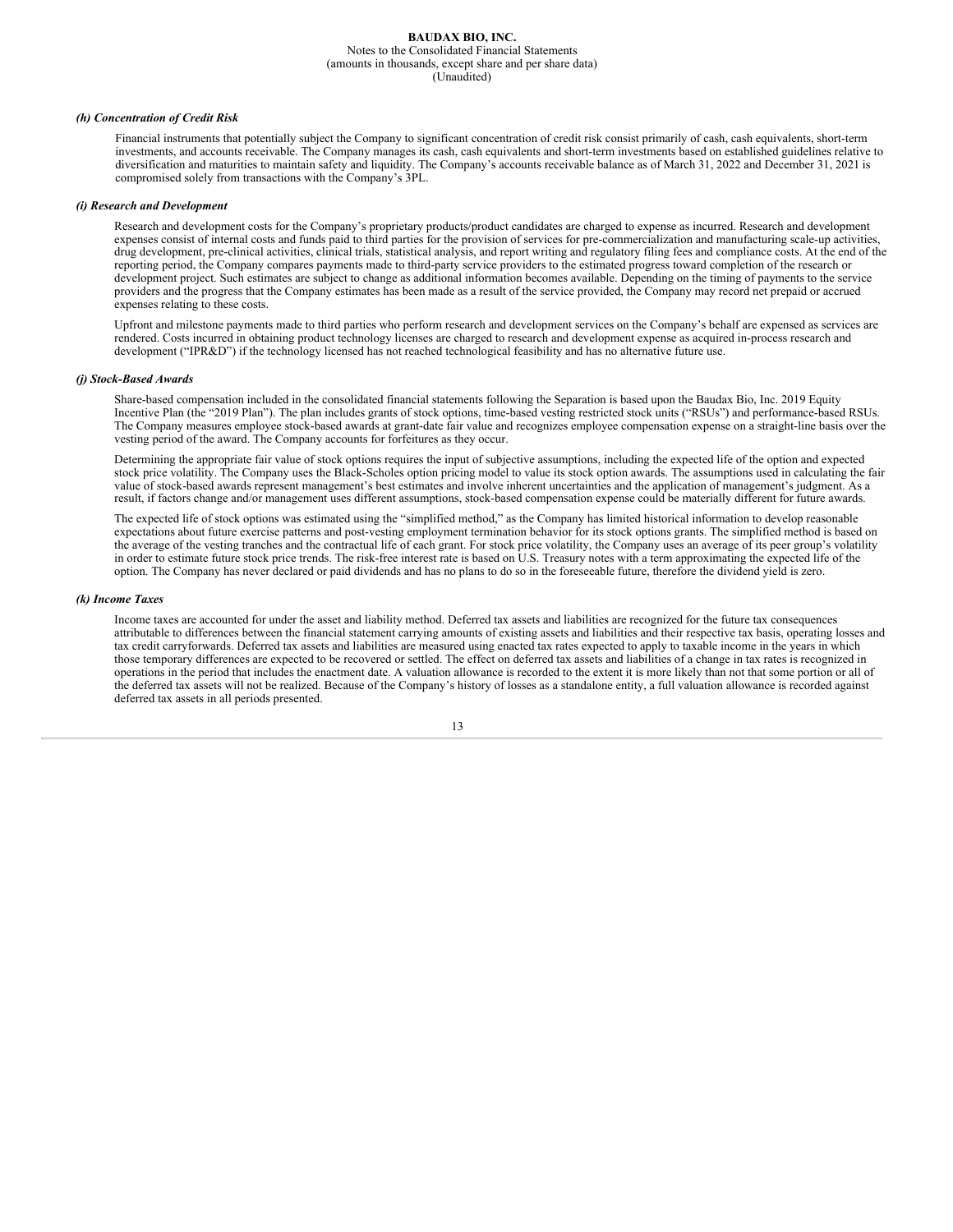Notes to the Consolidated Financial Statements (amounts in thousands, except share and per share data) (Unaudited)

Unrecognized income tax benefits represent income tax positions taken on income tax returns that have not been recognized in the consolidated financial statements. The Company recognizes the benefit of an income tax position only if it is more likely than not (greater than 50%) that the tax position will be sustained upon tax examination, based solely on the technical merits of the tax position. Otherwise, no benefit is recognized. The tax benefits recognized are measured based on the largest benefit that has a greater than 50% likelihood of being realized upon ultimate settlement. The Company does not anticipate significant changes in the amount of unrecognized income tax benefits over the next year.

#### *(l) Net Loss Per Common Share*

Net loss per common share is computed using the two-class method required due to the participating nature of the Series A Preferred Stock (as defined and discussed in Note 13(b)). Except with respect to voting and conversion, the rights of the holders of the Company's common stock and the Company's Series A Preferred Stock are identical. Each class of shares has the same rights to dividends. Although the Preferred Stock are participating securities, such securities do not participate in net losses and therefore do not impact the Company's net loss per share calculation as of March 31, 2022.

Basic net loss per common share is determined by dividing net loss attributable to common shareholders by the weighted average common shares outstanding during the period. Diluted net loss per common share is determined using the weighted average common shares outstanding during the period plus the weighted average number of shares of common shares that would be issued assuming exercise or conversion of all potentially dilutive instruments. Outstanding warrants, common stock options and unvested restricted stock units are excluded from the calculation of diluted net loss per share when their effect would be anti-dilutive.

For purposes of calculating basic and diluted loss per common share, the denominator includes the weighted average common shares outstanding, the weighted average common stock equivalents for warrants priced at par value, or \$0.01, as the underlying common shares will be issued for little cash consideration and the conditions for the issuance of the underlying common shares are met when such warrants are issued, and, with regard to diluted loss per common share, the number of common stock equivalents if the inclusion of such common stock equivalents would be dilutive.

The following table sets forth the computation of basic and diluted loss per share:

|                                                                  |  | Three Months Ended March 31, |      |           |  |  |  |
|------------------------------------------------------------------|--|------------------------------|------|-----------|--|--|--|
|                                                                  |  | 2022                         | 2021 |           |  |  |  |
| <b>Basic Loss Per Share</b>                                      |  |                              |      |           |  |  |  |
| Net loss                                                         |  | (12,809)                     | - S  | (16.912)  |  |  |  |
| Weighted average common shares<br>outstanding, basic and diluted |  | 4.038.434                    |      | 1,788,118 |  |  |  |
| Net loss per share of common stock,<br>basic and diluted         |  | (3.17                        |      | (9.46)    |  |  |  |

The following potentially dilutive securities have been excluded from the computations of diluted weighted average shares outstanding as they would be anti-dilutive:

|                                                |           | Three Months Ended March 31. |  |  |  |  |
|------------------------------------------------|-----------|------------------------------|--|--|--|--|
|                                                | 2022      | 2021                         |  |  |  |  |
| Options and restricted stock units outstanding | 145.589   | 124.523                      |  |  |  |  |
| Warrants                                       | 5.320.653 | 653.191                      |  |  |  |  |

Amounts in the table above reflect the common stock equivalents of the noted instruments.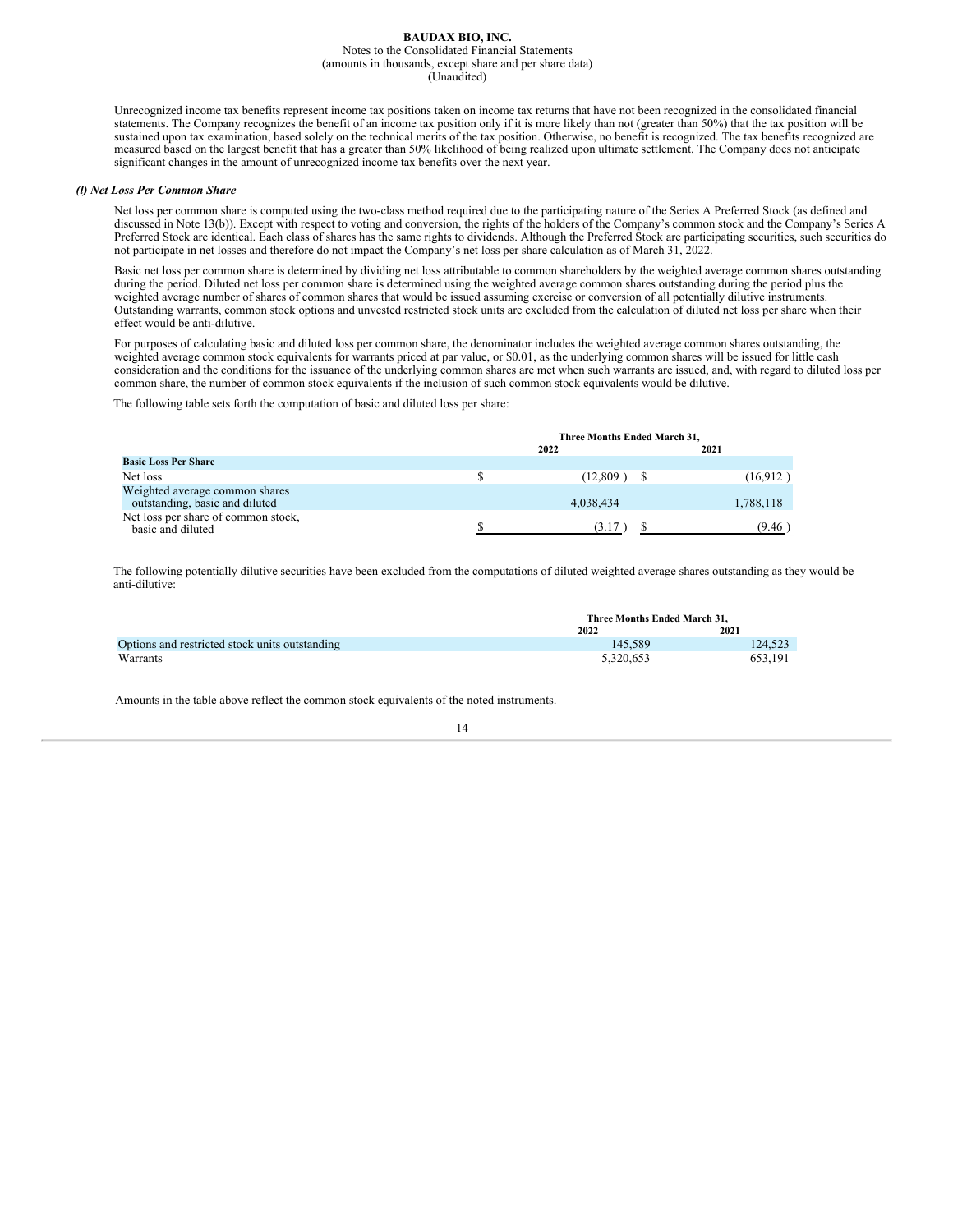#### *(m) Recent Accounting Pronouncements*

#### *Recently Adopted Accounting Pronouncements*

In August 2020, the FASB issued ASU No. 2020-06, "Debt – Debt with Conversion and Other Options (Subtopic 470-20) and Derivatives and Hedging – Contracts in Entity's Own Equity (Subtopic 815-40): Accounting for Convertible Instruments and Contracts in an Entity's Own Equity," or ASU 2020-06. ASU 2020-06 simplifies accounting for convertible instruments by reducing the number of accounting models available for convertible debt instruments. ASU 2020-06 also eliminates the treasury stock method to calculate diluted earnings per share for convertible instruments and requires the use of the if-converted method. ASU 2020-06 is effective for fiscal years beginning after December 15, 2023, including interim periods within those fiscal years and early adoption is permitted in annual reporting periods ending after December 15, 2020. The Company adopted this guidance as of January 1, 2022, using the full retrospective method of adoption. The adoption eliminated the presentation of the beneficial conversion feature on the consolidated statement of operations and had no other material impact to the Company.

In May 2021, the FASB issued ASU No. 2021-04, "Earnings Per Share (Topic 260), Debt – Modifications and Extinguishments (Subtopic 470-50), Compensation – Stock Compensation (Topic 718), and Derivatives and Hedging – Contracts in Entity's Own Equity (Subtopic 815-40): Issuer's Accounting for Certain Modifications or Exchanges of Freestanding Equity-Classified Written Call Options," or ASU 2021-04. ASU 2021-04 clarifies and reduces diversity in an issuer's accounting for modifications or exchanges of freestanding equity-classified written call options, such as warrants, that remain equity classified after modification or exchange. ASU 2021-04 is effective for fiscal years beginning after December 15, 2021, including interim periods within those fiscal years and early adoption is permitted. The Company adopted this guidance as of January 1, 2022, using the prospective method of adoption. This adoption did not have a material impact to the Company or its disclosures.

In November 2021, the FASB issued ASU No. 2021-10, "Government Assistance (Topic 832): Disclosures by Business Entities about Government Assistance," or ASU 2021-10. ASU 2021-10 requires entities to provide disclosures on government assistance transactions for annual reporting periods. The disclosures include information around the nature of the transaction, the related accounting policies used to account for the transaction, the effect of the transaction on the entity's financial statements, and any significant terms and conditions of the agreements, including commitments and contingencies. ASU 2021-10 is effective for fiscal years beginning after December 15, 2021 and early adoption is permitted. The Company adopted this guidance as of January 1, 2022, using the prospective method of adoption. This adoption did not have a material impact to the Company or its disclosures.

#### *Accounting Pronouncements Not Yet Adopted*

In June 2016, the FASB issued ASU No. 2016-13, "Financial Instruments - Credit Losses (Topic 326): Measurement of Credit Losses on Financial *Instruments,"* or ASU 2016-13. ASU 2016-13 requires companies to measure credit losses utilizing a methodology that reflects expected credit losses and requires consideration of a range of reasonable information to estimate credit losses on certain types of financial instruments, including trade receivables and available-for-sale debt securities. ASU 2016-13 is effective for fiscal years beginning after December 15, 2022, including those interim periods within those fiscal years. The Company is currently assessing the impact of adopting this standard, but based on a preliminary assessment, does not expect the adoption of this guidance to have a material impact on its consolidated financial statements.

#### **(4) Fair Value of Financial Instruments**

The Company follows the provisions of FASB ASC Topic 820, "*Fair Value Measurements and Disclosures*," for fair value measurement recognition and disclosure purposes for its financial assets and financial liabilities that are remeasured and reported at fair value each reporting period. The Company measures certain financial assets and liabilities at fair value on a recurring basis, including cash equivalents, warrants, and contingent consideration. The Company's assessment of the significance of a particular input to the fair value measurement requires judgment and may affect the valuation of financial assets and financial liabilities and their placement within the fair value hierarchy. Categorization is based on a three-tier valuation hierarchy, which prioritizes the inputs used in measuring fair value, as follows:

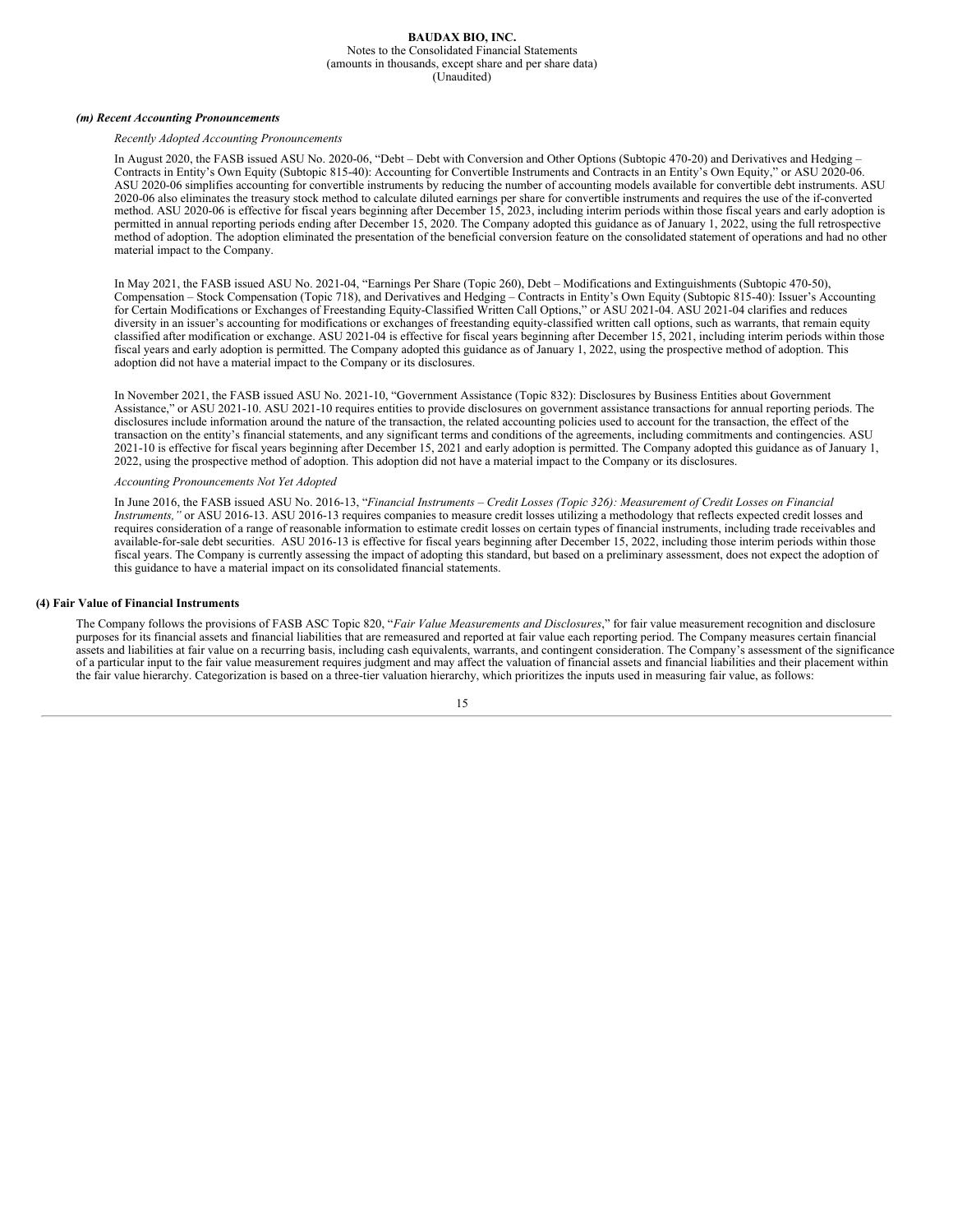# Notes to the Consolidated Financial Statements (amounts in thousands, except share and per share data) (Unaudited)

•Level 1: Observable inputs such as quoted prices (unadjusted) in active markets for identical assets or liabilities;

•Level 2: Inputs that are other than quoted prices in active markets for identical assets and liabilities, inputs that are quoted prices for identical or similar assets or liabilities in inactive markets, or other inputs that are either directly or indirectly observable; and

•Level 3: Unobservable inputs in which little or no market data exists, therefore requiring an entity to develop its own assumptions.

The Company has classified assets and liabilities measured at fair value on a recurring basis as follows:

|                                           |             | Fair value measurements at reporting date using                                      |               |                                                           |               |                                                    |  |  |
|-------------------------------------------|-------------|--------------------------------------------------------------------------------------|---------------|-----------------------------------------------------------|---------------|----------------------------------------------------|--|--|
|                                           |             | <b>Quoted prices</b><br>in active<br>markets for<br>identical<br>assets<br>(Level 1) |               | Significant<br>other<br>observable<br>inputs<br>(Level 2) |               | Significant<br>unobservable<br>inputs<br>(Level 3) |  |  |
| At March 31, 2022:                        |             |                                                                                      |               |                                                           |               |                                                    |  |  |
| Assets:                                   |             |                                                                                      |               |                                                           |               |                                                    |  |  |
| Cash equivalents (See Note 5)             |             |                                                                                      |               |                                                           |               |                                                    |  |  |
| Money market mutual funds                 | \$          | 8,110                                                                                | \$            |                                                           | \$            |                                                    |  |  |
| Total cash equivalents                    | S           | 8,110                                                                                | <sup>\$</sup> |                                                           |               |                                                    |  |  |
| Liabilities:                              |             |                                                                                      |               |                                                           |               |                                                    |  |  |
| Warrants (See Note $13(c)$ )              | $\mathbf S$ |                                                                                      | \$            |                                                           | \$            |                                                    |  |  |
| Contingent consideration (See Note 12(b)) |             |                                                                                      |               |                                                           |               | 19,559                                             |  |  |
|                                           | \$          |                                                                                      |               |                                                           |               | 19,560                                             |  |  |
| At December 31, 2021:                     |             |                                                                                      |               |                                                           |               |                                                    |  |  |
| Assets:                                   |             |                                                                                      |               |                                                           |               |                                                    |  |  |
| Cash equivalents (See Note 5)             |             |                                                                                      |               |                                                           |               |                                                    |  |  |
| Money market mutual funds                 | \$          | 10,110                                                                               | S             |                                                           | S             |                                                    |  |  |
| Total cash equivalents                    | S           | 10,110                                                                               | <sup>\$</sup> |                                                           | \$            |                                                    |  |  |
| Liabilities:                              |             |                                                                                      |               |                                                           |               |                                                    |  |  |
| Warrants (See Note $13(c)$ )              | \$          |                                                                                      | \$            |                                                           | <sup>\$</sup> | $7\phantom{.0}$                                    |  |  |
| Contingent consideration (See Note 12(b)) |             |                                                                                      |               |                                                           |               | 23,862                                             |  |  |
|                                           | \$          |                                                                                      | \$            |                                                           | $\mathbb{S}$  | 23,869                                             |  |  |

The reconciliation of the warrant liability and contingent consideration measured at fair value on a recurring basis using unobservable inputs (Level 3) is as follows:

|                                        | Warrants |     | Contingent<br>Consideration |
|----------------------------------------|----------|-----|-----------------------------|
| Balance at December 31, 2020           |          | 65  | 65,043                      |
| Payment of contingent consideration    |          |     | (7,869)                     |
| Remeasurement                          |          | (58 | (33,312)                    |
| Balance at December 31, 2021           | ¢        | S   | 23,862                      |
| Payment of contingent consideration    |          |     | (500)                       |
| Remeasurement                          |          | (6  | (3,803)                     |
| Total at March 31, 2022                |          |     | 19,559                      |
|                                        |          |     |                             |
| Current portion as of March 31, 2022   | \$.      |     | 7.220                       |
| Long-term portion as of March 31, 2022 |          |     | 12,339                      |

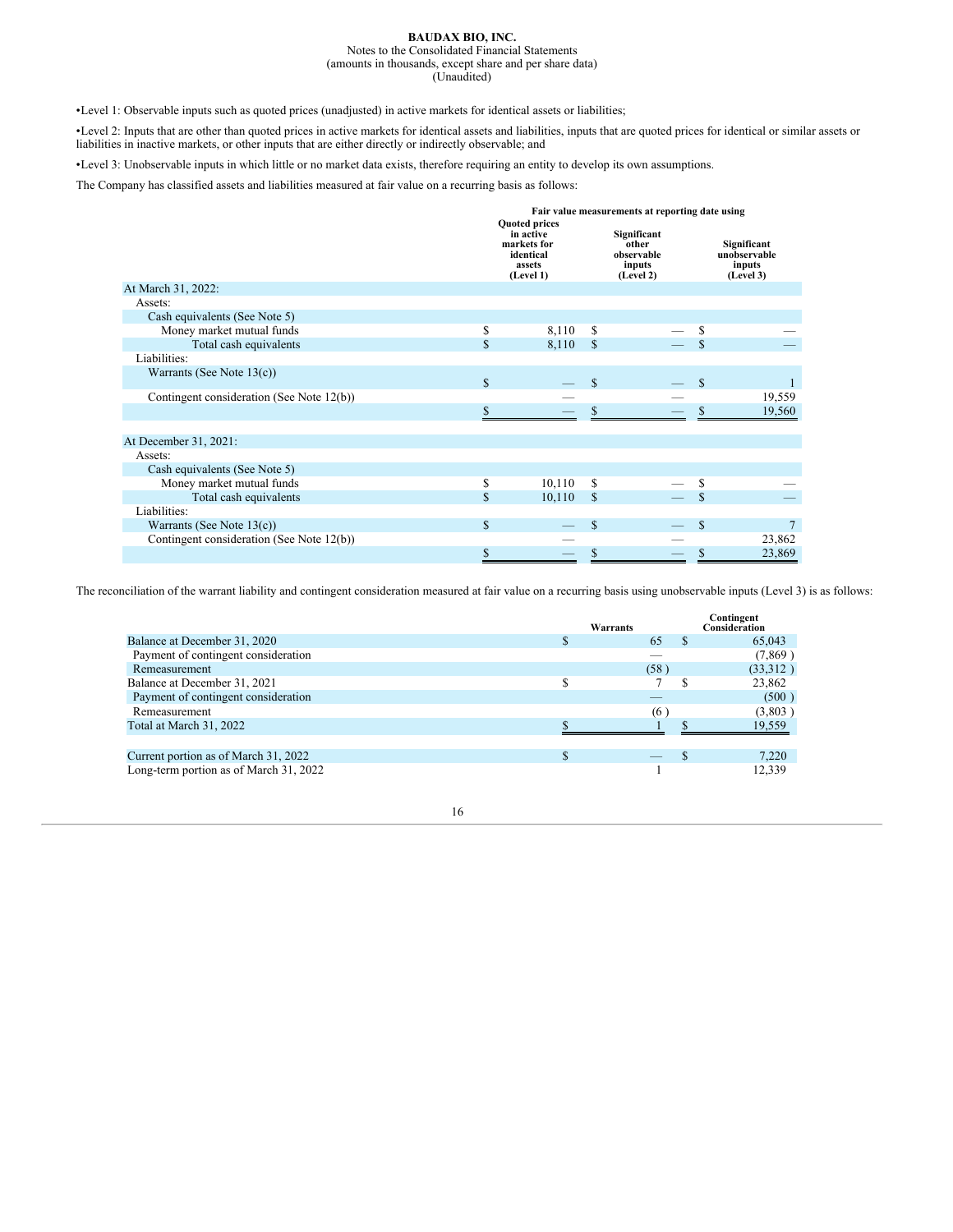See Note  $13(c)$  for the significant assumptions and inputs used to determine the fair value of liability classified warrants.

Based on the amended terms of the Alkermes agreement (see Note 12(b)), the remaining contingent consideration payments include the second components, which became payable upon regulatory approval, and includes remaining payments of \$45,000 payable in seven equal annual payments of approximately \$6,400 of which the first payment was made in February 2021, the first anniversary of such approval. The third component consists of three potential payments, based on the achievement of specified annual revenue targets, which currently do not have a fair value assigned to its achievement. The fourth component consists of a royalty payment between 10% and 12% (subject to a 30% reduction when no longer covered by patent) for a defined term on future injectable meloxicam net sales. The fair value of the remaining second consideration component is estimated by applying a risk-adjusted discount rate to the scheduled remaining payments. The fair value of the third contingent consideration component is estimated using the Monte Carlo simulation method and applying a risk-adjusted discount rate to the potential payments resulting from probability-weighted revenue projections based upon the expected revenue target attainment dates. The fair value of the fourth contingent consideration component is estimated by applying a risk-adjusted discount rate to the potential payments resulting from probability-weighted revenue projections and the defined royalty percentage. As of March 31, 2022, the fair value calculations used a discount rate of 35.00%.

The fair value of the contingent consideration liability is measured using inputs and assumptions as of the date of the financial statements. The current portion of the contingent consideration represents the estimated probability-adjusted fair value that is expected to become payable within one year as of March 31, 2022. Events and circumstances impacting the fair value of the liability that occur after the balance sheet date, but before the date that the financial statements are available to be issued, are adjusted in the period during which such events and circumstances occur.

These fair values are based on significant inputs not observable in the market, which are referred to in the guidance as Level 3 inputs. The contingent consideration components are classified as liabilities and are subject to the recognition of subsequent changes in fair value through the results of operations.

The Company follows the disclosure provisions of FASB ASC Topic 825, "*Financial Instruments*", for disclosure purposes for financial assets and financial liabilities that are not measured at fair value. As of March 31, 2022, the financial assets and liabilities recorded on the Consolidated Balance Sheets that are not measured at fair value on a recurring basis include accounts receivable, accounts payable and accrued expenses, which approximate fair value due to the short-term nature of these instruments. The fair value of debt, where a quoted market price is not available, is evaluated based on, among other factors, interest rates currently available to the Company for debt with similar terms, remaining payments and considerations of the Company's creditworthiness. The Company determined that the recorded book value of debt approximated fair value at March 31, 2022 due to the fact that the debt arrangements reflect market terms from recent transactions.

# **(5) Cash Equivalents**

The following is a summary of cash equivalents:

|                           | March 31, 2022                       |      |     |      |  |                   |  |
|---------------------------|--------------------------------------|------|-----|------|--|-------------------|--|
|                           | <b>Gross Unrealized</b><br>Amortized |      |     |      |  | <b>Estimated</b>  |  |
| <b>Description</b>        | Cost                                 | Gain |     | Loss |  | <b>Fair Value</b> |  |
| Money market mutual funds | 8.110                                |      | $-$ | $-$  |  | 8.110             |  |
| Total cash equivalents    | 8.110                                |      |     | $-$  |  | 8.110             |  |
|                           |                                      |      |     |      |  |                   |  |

|                           | December 31, 2021 |           |  |                                 |  |                          |  |                   |
|---------------------------|-------------------|-----------|--|---------------------------------|--|--------------------------|--|-------------------|
|                           |                   | Amortized |  | <b>Gross Unrealized</b>         |  |                          |  | <b>Estimated</b>  |
| <b>Description</b>        |                   | Cost      |  | Gain                            |  | Loss                     |  | <b>Fair Value</b> |
| Money market mutual funds |                   | 10.110    |  | $\hspace{0.1mm}-\hspace{0.1mm}$ |  | $-$                      |  | 10.110            |
| Total cash equivalents    |                   | 10.110    |  | $\overbrace{\phantom{12333}}$   |  | $\overline{\phantom{a}}$ |  | 10.110            |

As of March 31, 2022 and December 31, 2021, the Company's cash equivalents had maturities of one month.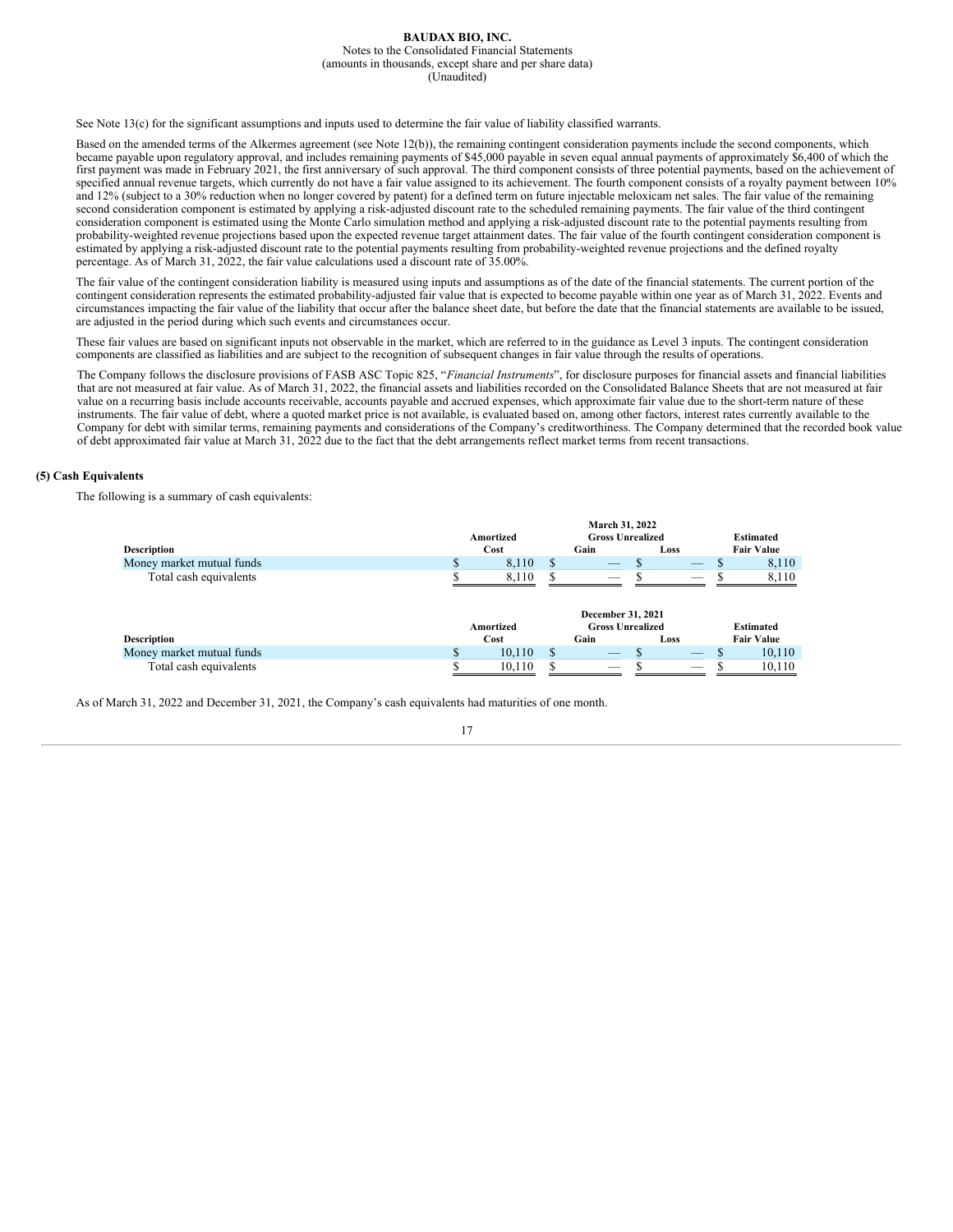#### **BAUDAX BIO, INC.** Notes to the Consolidated Financial Statements

(amounts in thousands, except share and per share data)

(Unaudited)

# **(6) Inventory**

Inventory is stated at the lower of cost and net realizable value. Cost is determined using the first-in, first-out method. The Company expensed costs related to inventory within the Research and development line in the Consolidated Statements of Operations until it received approval from the FDA to market a product, at which time the Company commenced capitalization of costs relating to that product. Adjustments to inventory are determined at the raw material, sub-assemblies and finished goods levels to reflect obsolescence or impaired balances.

Inventory consists of the following:

|                                      | March 31, 2022 | December 31, 2021 |
|--------------------------------------|----------------|-------------------|
| Raw materials                        | 26             | 53                |
| Sub-assemblies                       | 3,919          | 4,656             |
| Finished goods                       | 1,663          | 645               |
|                                      | 5,608          | 5,354             |
| Provision for inventory obsolescence | (396)          | (352)             |
| Inventory                            | 5.212          | 5,002             |

# **(7) Property, Plant and Equipment**

Property, plant and equipment consists of the following:

|                                          | March 31, 2022 |       | December 31, 2021 |     |
|------------------------------------------|----------------|-------|-------------------|-----|
| Building and improvements                | \$             | 196   |                   | 196 |
| Furniture, office and computer equipment |                | 952   | 952               |     |
| Manufacturing and laboratory equipment   |                | 717   | 717               |     |
| Construction in progress                 |                | 4.642 | 4.622             |     |
|                                          |                | 6.507 | 6.487             |     |
| Less: accumulated depreciation           |                | 1.515 | 1.472             |     |
| Property, plant and equipment, net       |                | 4.992 | 5,015             |     |

Depreciation expense for the three months ended March 31, 2022 and 2021 was \$43 and \$86, respectively.

#### **(8) Leases**

The Company is a party to various operating leases in Malvern, Pennsylvania, and Dublin, Ireland for office space and office equipment. Right-of-use assets are recorded on the Consolidated Balance Sheet in other long-term assets. Operating lease liabilities are recorded on the Consolidated Balance Sheet in accrued expenses and other current liabilities and other long-term liabilities, based on the timing of expected cash payments.

The Company determines if an arrangement is a lease at inception. The arrangement is a lease if it conveys the right to the Company to control the use of identified property, plant, or equipment for a period of time in exchange for consideration. Lease terms vary based on the nature of operations. The current leased facility recorded on the Consolidated Balance Sheet is classified as an operating lease with a remaining lease term of 6 years. Most leases contain specific renewal options where notice to renew must be provided in advance of lease expiration or automatic renewals where no advance notice is required. Periods covered by an option to extend the lease were included in the non-cancellable lease term when exercise of the option was determined to be reasonably certain. Costs determined to be variable and not based on an index or rate were not included in the measurement of operating lease liabilities. As most leases do not provide an implicit rate, the Company's effective interest rate was used to discount its lease liabilities.

The Company's leases with an initial term of twelve months or less that do not have a purchase option or extension that is reasonably certain to be exercised are not included in the right of use asset or lease liability on the Consolidated Balance Sheets. Lease expense is recognized on a straight-line basis over the lease term.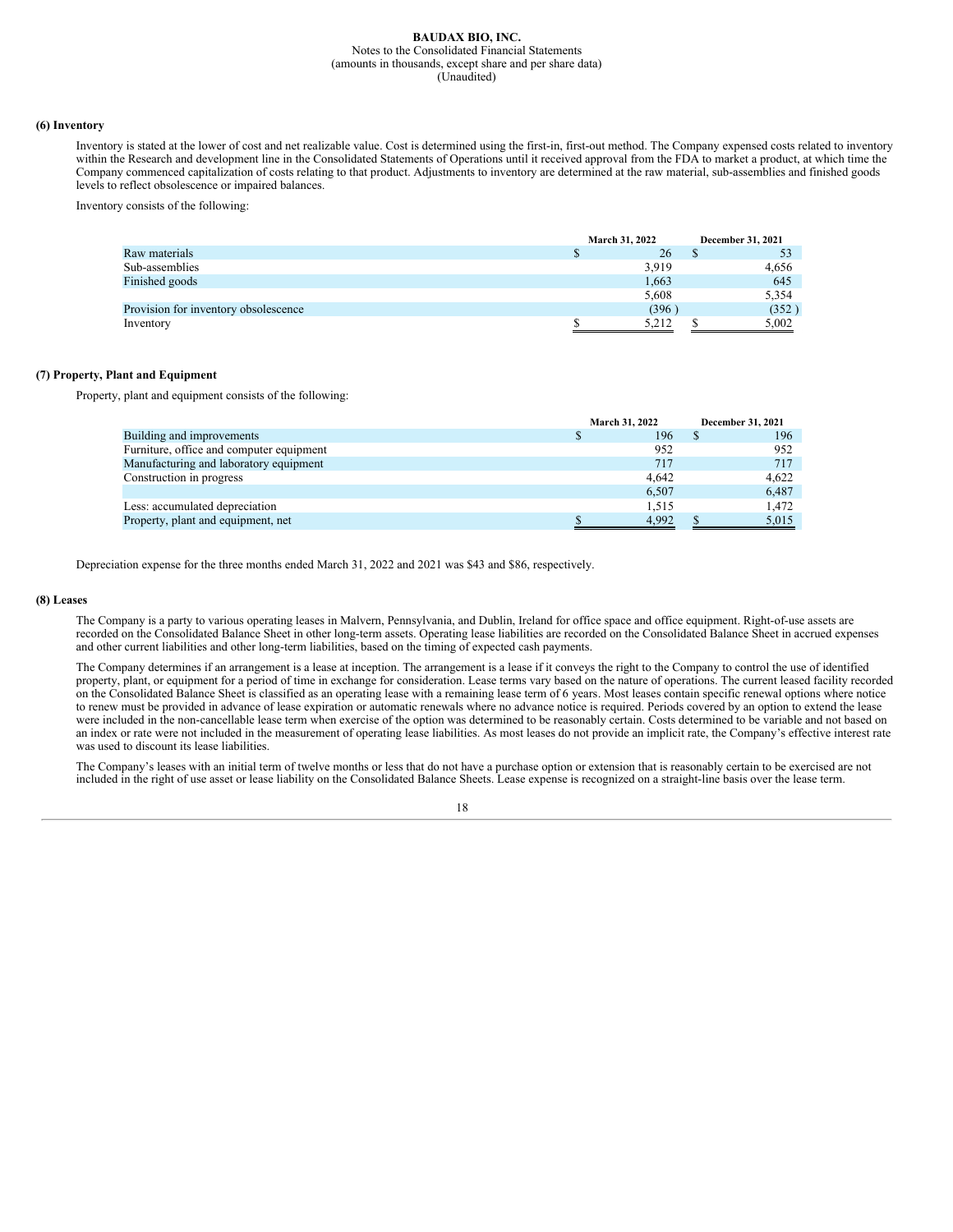# Notes to the Consolidated Financial Statements (amounts in thousands, except share and per share data) (Unaudited)

As of March 31, 2022, undiscounted future lease payments for non-cancellable operating leases are as follows:

|                                 | Lease payments |       |
|---------------------------------|----------------|-------|
| Remainder of 2022               |                | 347   |
| 2023                            |                | 270   |
| 2024                            |                | 278   |
| 2025                            |                | 278   |
| 2026 and thereafter             |                | 582   |
| Total lease payments            |                | 1,755 |
| Less imputed interest           |                | (820) |
| Total operating lease liability |                | 935   |

As of March 31, 2022, the weighted average remaining lease term was 6 years and the weighted average discount rate was 23%.

The components of the Company's lease cost were as follows:

| Three Months Ended March 31, |      |      |  |
|------------------------------|------|------|--|
|                              |      | 2021 |  |
| 73                           |      | 89   |  |
| 37                           |      | 39   |  |
| l 10                         |      | 128  |  |
|                              | 2022 |      |  |

Cash paid for amounts included in the measurement of lease liabilities, which is included in operating cash flows, was \$131 and \$128 for the three months ended March 31, 2022 and 2021, respectively.

# **(9) Intangible Assets**

The following represents the balances of the intangible assets:

|                                     | <b>March 31, 2022</b> | <b>December 31, 2021</b> |
|-------------------------------------|-----------------------|--------------------------|
| Asset resulting from R&D activities | 26.400                | 26,400                   |
| Accumulated Amortization            | (5.366)               | (4, 722)                 |
| Intangible assets, net              | 21.034                | 21.678                   |

Amortization expense for both the three months ended March 31, 2022 and 2021 was \$644, respectively.

As of March 31, 2022, future amortization expense is as follows:

|                     | Amortization |
|---------------------|--------------|
| Remainder of 2022   | 1,932        |
| 2023                | 2,576        |
| 2024                | 2,576        |
| 2025                | 2,576        |
| 2026 and thereafter | 11,374       |
| Total               | 21.034       |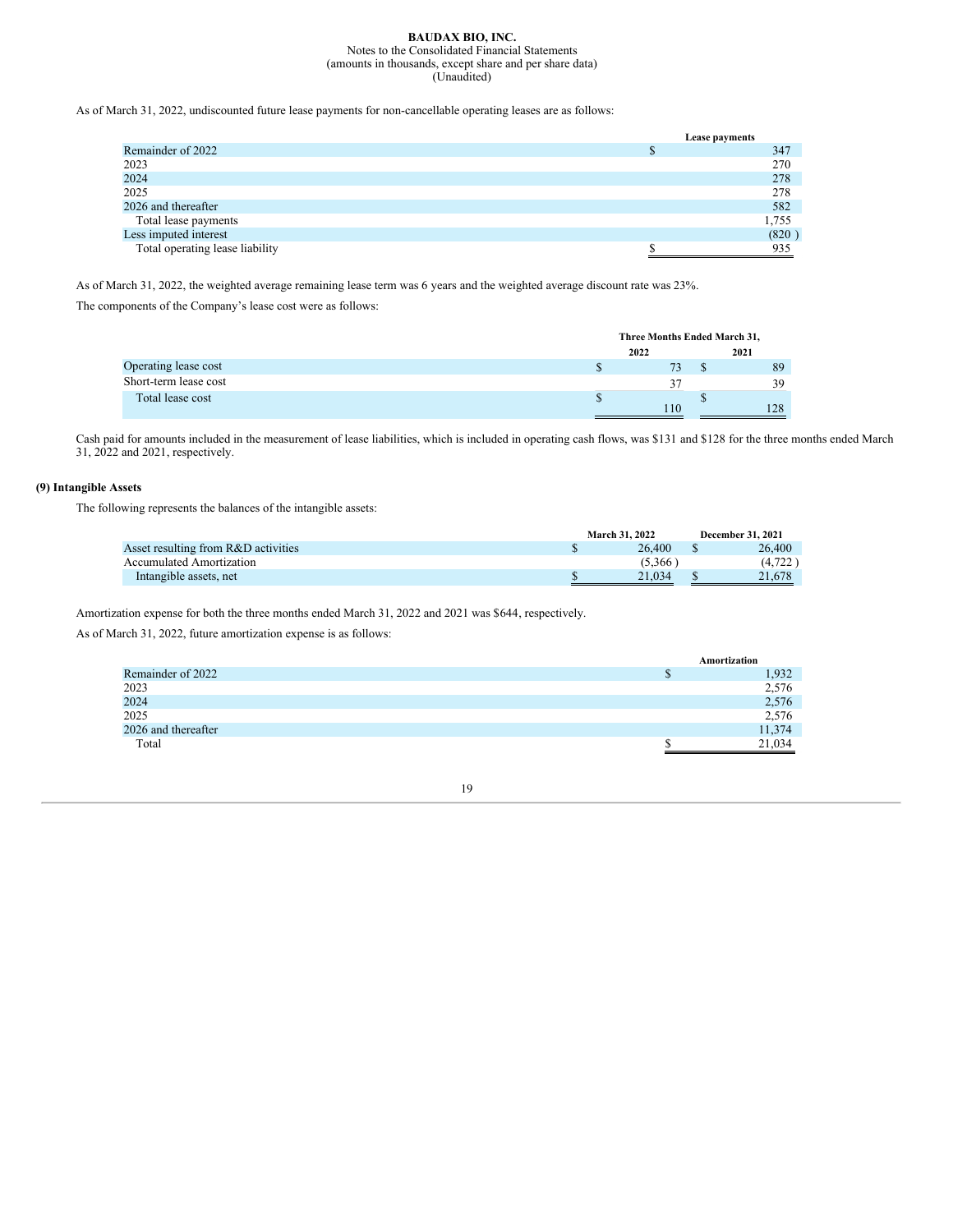# **(10) Accrued Expenses and Other Current Liabilities**

Accrued expenses and other current liabilities consist of the following:

|                                      | March 31,<br>2022 | December 31,<br>2021 |
|--------------------------------------|-------------------|----------------------|
| Payroll and related costs            | 4.512             | 3,516                |
| Professional and consulting fees     | 1.186             | 1.071                |
| Other research and development costs | 490               | 157                  |
| Interest payable                     | 116               | 116                  |
| Other                                | 533               | 680                  |
|                                      | 6.837             | 5.540                |

In November 2020, the Company implemented a reduction in force impacting approximately 40 employees and resulted in a charge of \$1,753, primarily related to severance, of which \$25 remains accrued and unpaid as of March 31, 2022.

In March 2022, the Company implemented a reduction in force impacting approximately 66 employees and resulted in a charge of \$4,148, primarily related to severance, of which \$3,667 remains accrued and unpaid as of March 31, 2022.

# **(11) Debt**

The following table summarizes the components of the carrying value of debt:

|                                     | March 31, |  | December 31, |
|-------------------------------------|-----------|--|--------------|
|                                     | 2022      |  | 2021         |
| Credit Agreement                    | 10,000    |  | 10,000       |
| Unamortized deferred issuance costs | (1,372)   |  | (1,583)      |
| Exit fee accretion                  | 133       |  | 114          |
| Total debt                          | 8,761     |  | 8,531        |
|                                     |           |  |              |
| Current portion                     | 3.056     |  | 2,222        |
| Long-term portion, net              | 5,705     |  | 6.309        |

#### *(a) Credit Agreement*

On May 29, 2020 (the "Credit Agreement Closing Date"), the Company entered into a \$50,000 Credit Agreement (the "Credit Agreement") by and among the Company, Wilmington Trust, National Association, in its capacity as the agent ("Agent"), and MAM Eagle Lender, LLC, as the lender (together with any other lenders under the Credit Agreement from time to time, collectively, the "Lenders"). The Credit Agreement provides for a term loan in the original principal amount of \$10,000 (the "Tranche One Loans") funded on the Credit Agreement Closing Date. Pursuant to the terms of the Credit Agreement, there are four additional tranches of term loans, in an aggregate original principal amount of \$40,000 (the "Tranche Two Loans", "Tranche Three Loans", "Tranche Four Loans" and the "Tranche Five Loans", and collectively with the Tranche One Loans, the "Term Loans" and each a "Term Loan"). As of March 31, 2022, no funds have been drawn from the additional tranches.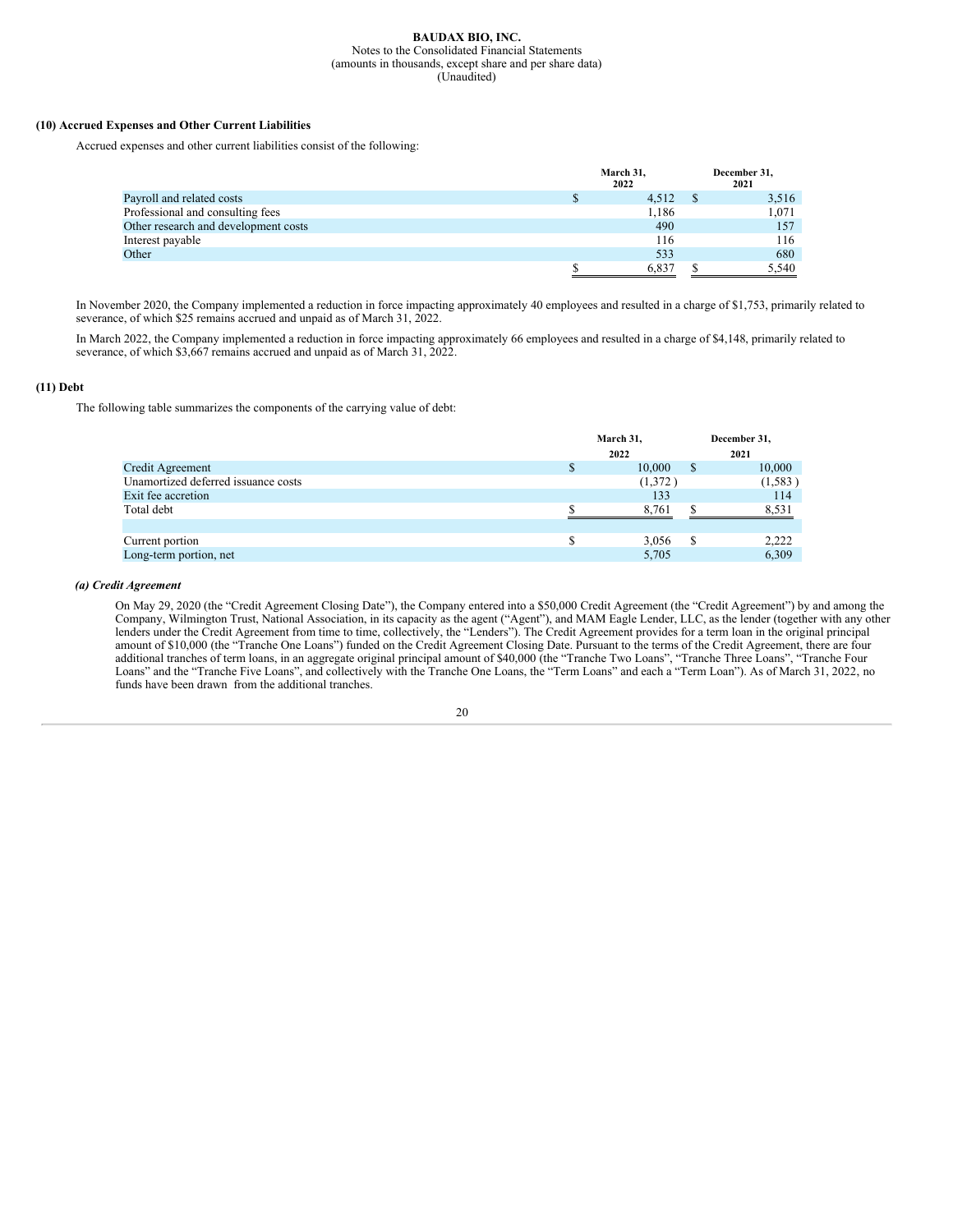The Tranche Two Loans in an amount not to exceed \$5,000 may be drawn upon on or before August 29, 2021 provided that the Company generates at least \$5,000 in net revenue in the three consecutive calendar months immediately preceding the date such Tranche Two Loans are funded. The Tranche Two Loans may also be drawn on a subsequent date with the satisfaction of the conditions for the Tranche Three Loans, Tranche Four Loans, or Tranche Five Loans, as applicable, provided that the Tranche Two Loans may not be drawn more than once. The Tranche Three Loans in an amount not to exceed \$5,000 may be drawn upon on or before November 29, 2021 provided that the Company generates at least \$10,000 in net revenue in the three consecutive calendar months immediately preceding such date such Tranche Three Loans are funded. The Tranche Three Loans may also be drawn on a subsequent date with the satisfaction of the conditions for the Tranche Four Loans or Tranche Five Loans, as applicable, provided that the Tranche Three Loans may not be drawn more than once. The Tranche Four Loans in an amount not to exceed \$10,000 may be drawn upon, subject to the consent of the Lenders, on or before August 29, 2022 provided that the Company generates at least \$20,000 in net revenue in the three consecutive calendar months immediately preceding the date such Tranche Four Loans are funded. The Tranche Four Loans may also be drawn on a subsequent date with the satisfaction of the conditions for the Tranche Five Loans provided that the Tranche Four Loans may not be drawn more than once. The Tranche Five Loans in an amount not to exceed \$20,000 may be drawn upon, subject to the consent of the Lenders, on or before March 1, 2023 provided that the Company generates at least \$100,000 in net revenue in the twelve consecutive calendar months immediately preceding the date such Tranche Five Loans are funded.

The Term Loans will bear interest at a per annum rate equal to 13.5%, with monthly, interest-only payments until the date that is three years prior to the Maturity Date (as defined below) (the "Amortization Date"). The maturity date of the Credit Agreement is May 29, 2025, but may be extended to May 29, 2026 provided that the EBITDA (as defined in the Credit Agreement) for the consecutive twelve-month period ending on or immediately prior to May 29, 2022 is greater than \$10,000 (such date, "Maturity Date"). Beginning on the Amortization Date, the Company will be obligated to pay amortization payments (in addition to the interest stated above) on such date and each month thereafter in equal month installments of principal based on an amortization schedule of thirtysix months. Any unpaid principal amount of the Term Loans is due and payable on the Maturity Date.

Subject to certain exceptions, the Company is required to make mandatory prepayments of the Term Loans, with the proceeds of asset sales, extraordinary receipts, debt issuances and specified other events. The Company may make voluntary prepayments in whole or in part, subject to a prepayment premium equal to (i) with respect to any prepayment paid on or prior to the third anniversary of the Tranche One Loan (or, in the case of each of the Tranche Two Loans, Tranche Three Loans, Tranche Four Loans or Tranche Five Loans, the third anniversary of the date each such loan is funded), the remaining scheduled payments of interest that would have accrued on the Term Loans being prepaid, repaid or accelerated, but that remained unpaid, in no event to be less than 5.0% of the principal amount of the Term Loan being prepaid, and (ii) with respect to any prepayment paid after the third but prior to the fourth anniversary of the Tranche One Loan (or, in the case of each of the Tranche Two Loans, Tranche Three Loans, Tranche Four Loans or Tranche Five Loans, the fourth anniversary of the date each such loan is funded), 3.0% of the principal amount of the Term Loan being prepaid. In addition, an exit fee will be due and payable upon prepayment or repayment of the Term Loans (including, without limitation, on the Maturity Date) equal to the lesser of 2.5% of the sum of the aggregate principal amount of the Term Loans advanced or approved to be advanced by the Lenders and \$700; provided that such exit fee will be equal to \$700 if fee is paid in conjunction with a change of control that occurs in connection with the payoff or within 6 months thereof. As of March 31, 2022, the Company will have to pay a 2.5% exit fee, which is \$250 at the current outstanding loan balance and is being accreted to the carrying amount of the debt using the effective interest method over the term of the loan.

The Credit Agreement contains certain usual and customary affirmative and negative covenants, as well as financial covenants including a minimum liquidity requirement of \$5,000 at all times and minimum EBITDA levels that the Company may need to satisfy on a quarterly basis beginning in September 2021, subject to borrowing levels. As of March 31, 2022, the Company was in compliance with the required covenants for minimum liquidity as the minimum EBITDA criteria is not applicable until additional tranches are drawn. As of March 31, 2022, borrowings under the Credit Agreement are classified based on their schedule maturities. As a result of the liquidity conditions discussed in Note 2, the Company is not expected to be able to maintain its minimum liquidity covenant over the next twelve months without additional capital financing. If the Company is unable to maintain its minimum liquidity covenant, it is reasonably possible that the Lenders could demand repayment of the borrowings under the Credit Agreement during the next twelve months.

In connection with the Credit Agreement, the Company issued a warrant to MAM Eagle Lender, LLC to purchase 15,060 shares of the Company's common stock, at an exercise price equal to \$160.65 per share. See Note 13(c) for additional information. The warrant is exercisable through May 29, 2027.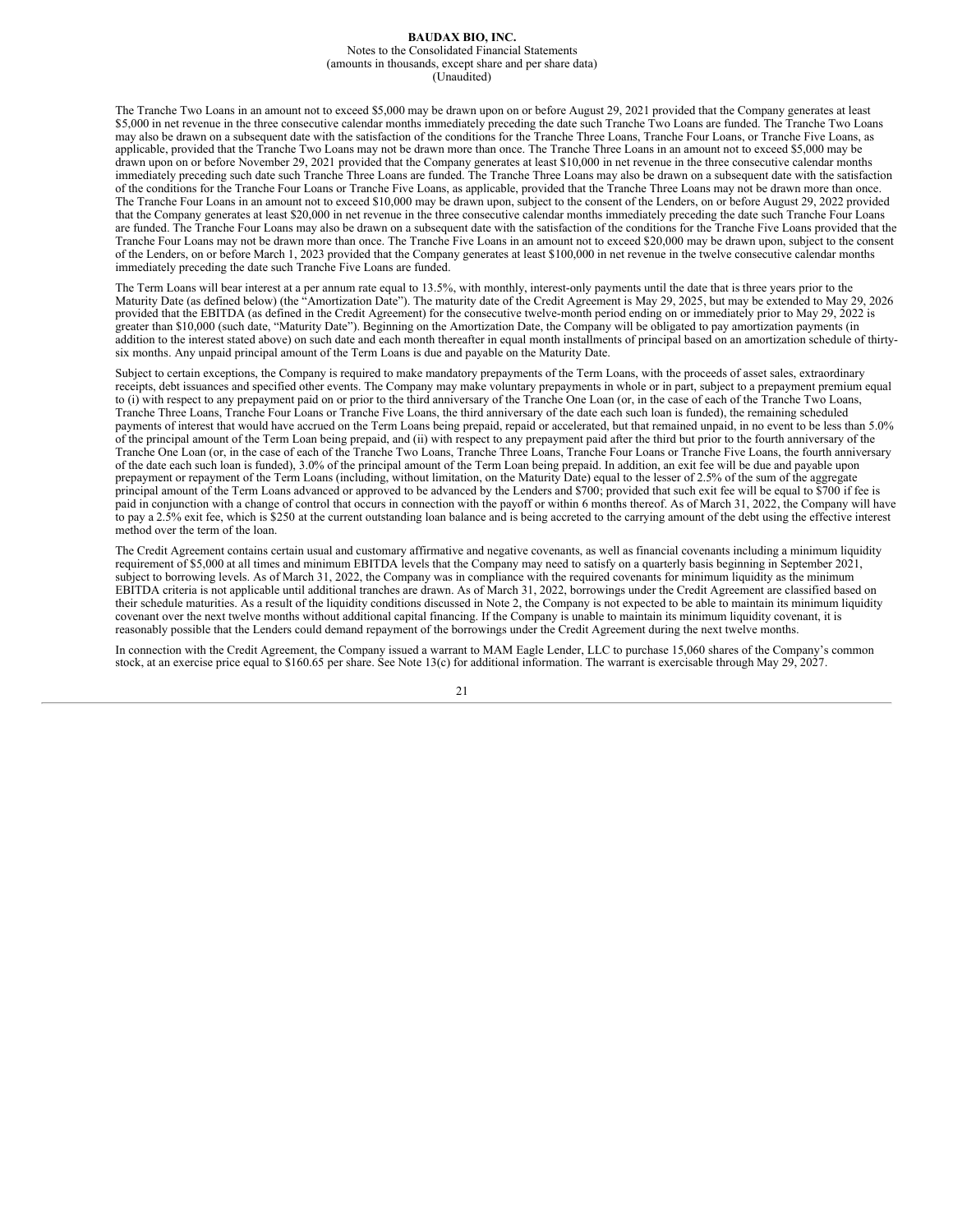#### Notes to the Consolidated Financial Statements (amounts in thousands, except share and per share data) (Unaudited)

The Company recorded debt issuance costs for the Credit Agreement of \$1,496 plus the fair value of warrants of \$1,423, which are being amortized using the effective interest method over the term of Credit Agreement. Debt issuance cost amortization is included in interest expense within the Consolidated Statements of Operations. As of March 31, 2022, the effective interest rate was 23.12%, which takes into consideration the non-cash amortization of the debt issuance costs and accretion of the exit fee. The Company recorded debt issuance cost amortization related to the Credit Agreement of \$211 for both the three months ended March 31, 2022 and 2021, respectively.

#### **(12) Commitments and Contingencies**

#### *(a) Licenses and Supply Agreements*

The Company is party to an exclusive license with Orion for the development and commercialization of Dexmedetomidine for use in the treatment of pain in humans in any dosage form for transdermal, transmucosal (including sublingual and intranasal), topical, enteral or pulmonary (inhalational) delivery, but specifically excluding delivery vehicles for administration by injection or infusion, worldwide, except for Europe, Turkey and the CIS (currently includes Armenia, Azerbaijan, Belarus, Georgia, Kazakhstan, Kyrgyzstan, Moldova, Russia, Tajikistan, Turkmenistan, Ukraine and Uzbekistan), referred to herein as the Territory. The Company is required to pay Orion lump sum payments of up to  $\epsilon$ 20,500 (\$22,783 as of March 31, 2022) on the achievement of certain developmental and commercial milestones, as well as a royalty on net sales during the term, which varies from 10% to 20% depending on annual sales levels. Through March 31, 2022, no such milestones have been achieved.

The Company is also party to an exclusive license agreement with Orion for the development and commercialization of Fadolmidine for use as a human therapeutic, in any dosage form in the Territory. The Company is required to pay Orion lump sum payments of up to €12,200 (\$13,560 as of March 31, 2022) on achievement of certain developmental and commercial milestones, as well as a royalty on net sales during the term, which varies from 10% to 15% depending on annual sales levels. Through March 31, 2022, no such milestones have been achieved.

In June 2017, the Company acquired the exclusive global rights to two novel neuromuscular blocking agents ("NMBs") and a proprietary reversal agent from Cornell University ("Cornell"). The NMBs and reversal agent are referred to herein as the NMB Related Compounds. The NMB Related Compounds include one novel intermediate-acting NMB that has initiated Phase I clinical trials and two other agents, a novel short-acting NMB, and a rapid-acting reversal agent specific to these NMBs. The Company is obligated to make: (i) an annual license maintenance fee payment to Cornell in the remaining range of \$70 to \$125 until the first commercial sale of the NMB Related Compounds; and (ii) milestone payments to Cornell upon the achievement of certain milestones, up to a maximum, for each NMB Related Compound, of \$5,000 for U.S. regulatory approval and commercialization milestones and \$3,000 for European regulatory approval and commercialization milestones. The Company is obligated to pay Cornell royalties on net sales of the NMB Related Compound at a rate ranging from low to mid-single digits, depending on the applicable NMB Related Compounds and whether there is a valid patent claim in the applicable country, subject to an annual minimum royalty amount. Further, the Company reimburses Cornell for its ongoing patent costs related to prosecution and maintenance of the patents related to the Cornell patents for the NMB Related Compounds. Through March 31, 2022, no such milestones have been achieved.

The Company is party to a Development, Manufacturing and Supply Agreement ("Supply Agreement"), with Alkermes plc ("Alkermes") (through a subsidiary of Alkermes), pursuant to which Alkermes will (i) provide clinical and commercial bulk supplies of ANJESO formulation and (ii) provide development services with respect to the Chemistry, Manufacturing and Controls section of a New Drug Application ("NDA") for ANJESO. Pursuant to the Supply Agreement, Alkermes will supply the Company with such quantities of bulk ANJESO formulation as shall be reasonably required for the completion of clinical trials of ANJESO. During the term of the Supply Agreement, the Company will purchase its clinical and commercial supplies of bulk ANJESO formulation exclusively from Alkermes, subject to certain exceptions, for a period of time.

The Company is party to a Master Manufacturing Services Agreement and Product Agreement with Patheon, collectively the Patheon Agreements, pursuant to which Patheon provides sterile fill-finish of injectable meloxicam drug product at its Monza, Italy manufacturing site. The Company has agreed to purchase a certain percentage of its annual requirements of finished injectable meloxicam from Patheon during the term of the Patheon Agreements.

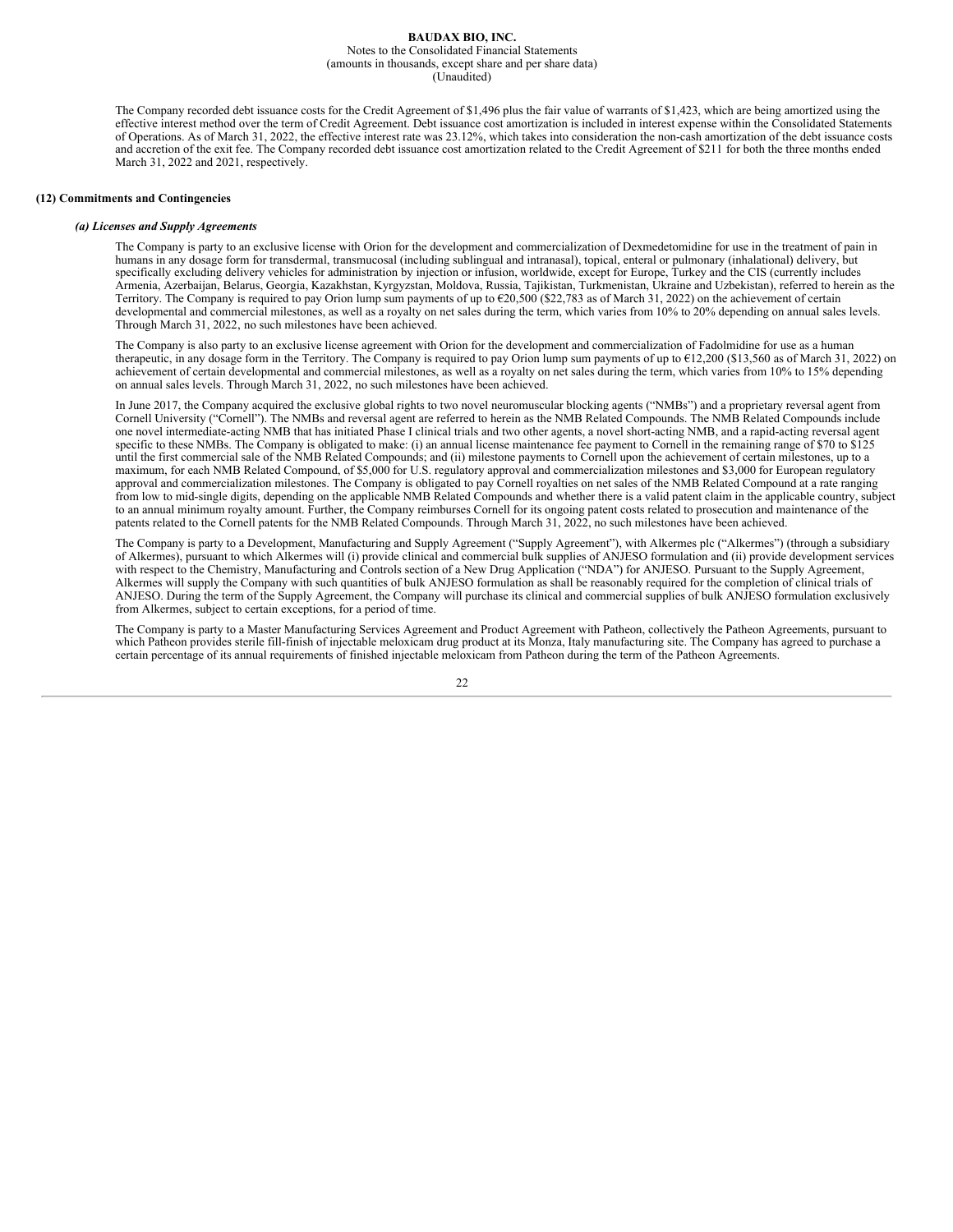#### Notes to the Consolidated Financial Statements (amounts in thousands, except share and per share data) (Unaudited)

#### *(b) Contingent Consideration for the Alkermes Transaction*

On April 10, 2015, Societal CDMO completed the acquisition of a manufacturing facility in Gainesville, Georgia and the licensing and commercialization rights to injectable meloxicam (the "Alkermes Transaction"). Pursuant to the purchase and sale agreement and subsequent amendment with Alkermes, as amended, governing the Alkermes Transaction, the Company agreed to pay to Alkermes up to an additional \$140,000 in milestone payments including \$60,000 upon regulatory approval payable over a seven-year period, as well as net sales milestones related to injectable meloxicam and royalties on future product sales of injectable meloxicam.

Based on the amended terms of the Alkermes agreement, the contingent consideration consists of four separate components. The first component was (i) a \$5,000 payment made in the first quarter of 2019 and (ii) a \$5,000 payment made in the second quarter of 2019. The second components became payable upon regulatory approval in February 2020 and include (i) a \$5,000 payment which was paid in three installments during 2020 and 2021, and (ii) \$45,000 payable in seven equal annual payments of approximately \$6,400 beginning on the first anniversary of such approval, of which the first payment was made in the first quarter of 2021. The Company paid \$500 of the second payment, which was due in the first quarter of 2022, and will make monthly payments of \$250 for two months and payments of \$200 thereafter until fully paid, as agreed between the Company and Alkermes. The third component consists of three potential payments, based on the achievement of specified annual revenue targets, which currently do not have a fair value assigned to its achievement. The fourth component consists of a royalty payment between 10% and 12% (subject to a 30% reduction when no longer covered by patent) for a defined term on future injectable meloxicam net sales, which is paid quarterly.

As of March 31, 2022, the Company has paid \$21,929 in milestone payments to Alkermes.

#### *(c) Litigation*

The Company is involved, from time to time, in various claims and legal proceedings arising in the ordinary course of its business. The Company accrues for any legal costs as they are incurred. Except as disclosed below, the Company is not currently a party to any such claims or proceedings that, if decided adversely to it, would either individually or in the aggregate have a material adverse effect on its business, financial condition or results of operations. In connection with the Separation, the Company accepted assignment by Societal CDMO of all of Societal CDMO's obligations in connection with a securities class action lawsuit (the "Securities Litigation") and agreed to indemnify Societal CDMO for all liabilities related to the Securities Litigation.

On May 31, 2018, the Securities Litigation was filed against Societal CDMO and certain of Societal CDMO's officers and directors in the U.S. District Court for the Eastern District of Pennsylvania (Case No. 2:18-cv-02279-MMB) that purported to state a claim for alleged violations of Section 10(b) and 20(a) of the Exchange Act and Rule 10(b)(5) promulgated thereunder, based on statements made by Societal CDMO concerning the NDA for ANJESO. The complaint seeks unspecified damages, interest, attorneys' fees, and other costs. On December 10, 2018, the lead plaintiff filed an amended complaint that asserted the same claims and sought the same relief but included new allegations and named additional officers as defendants. On February 8, 2019, Societal CDMO filed a motion to dismiss the amended complaint in its entirety, which the lead plaintiff opposed on April 9, 2019. On May 9, 2019, Societal CDMO filed its response and briefing was completed on the motion to dismiss. In response to questions from the Judge, the parties submitted supplemental briefs with regard to the motion to dismiss the amended complaint during the fall of 2019. On February 18, 2020, the motion to dismiss was granted without prejudice. On April 25, 2020, the plaintiff filed a second amended complaint. Societal CDMO filed a motion to dismiss the second amended complaint on June 18, 2020. The plaintiff filed an opposition to the motion to dismiss on August 17, 2020. On September 16, 2020, Societal CDMO filed a reply in support of the motion to dismiss. On March 1, 2021, Societal CDMO's second motion to dismiss was denied. On June 21, 2021, the defendants filed an answer and affirmative defenses to the second amended complaint. Since then, the parties have been engaged in discovery, which must conclude by March 15, 2022. On September 30, 2021, the plaintiff filed a motion for class certification and appointment of class representative. Societal CDMO filed an opposition to the plaintiff's motion on November 30, 2021. On January 6, 2022, the plaintiff filed a reply in support of the motion for class certification. As of March 31, 2022, the Company had recorded a receivable of \$914 which represents the insurance recoverable expenses as the Company has met its insurance deductible related to this matter.

On March 24, 2022, the plaintiff informed the Court that the parties had reached an agreement-in-principle to settle the Securities Litigation and requested that the court stay all deadlines. The parties are currently negotiating the terms of a Stipulation and Agreement of Settlement.

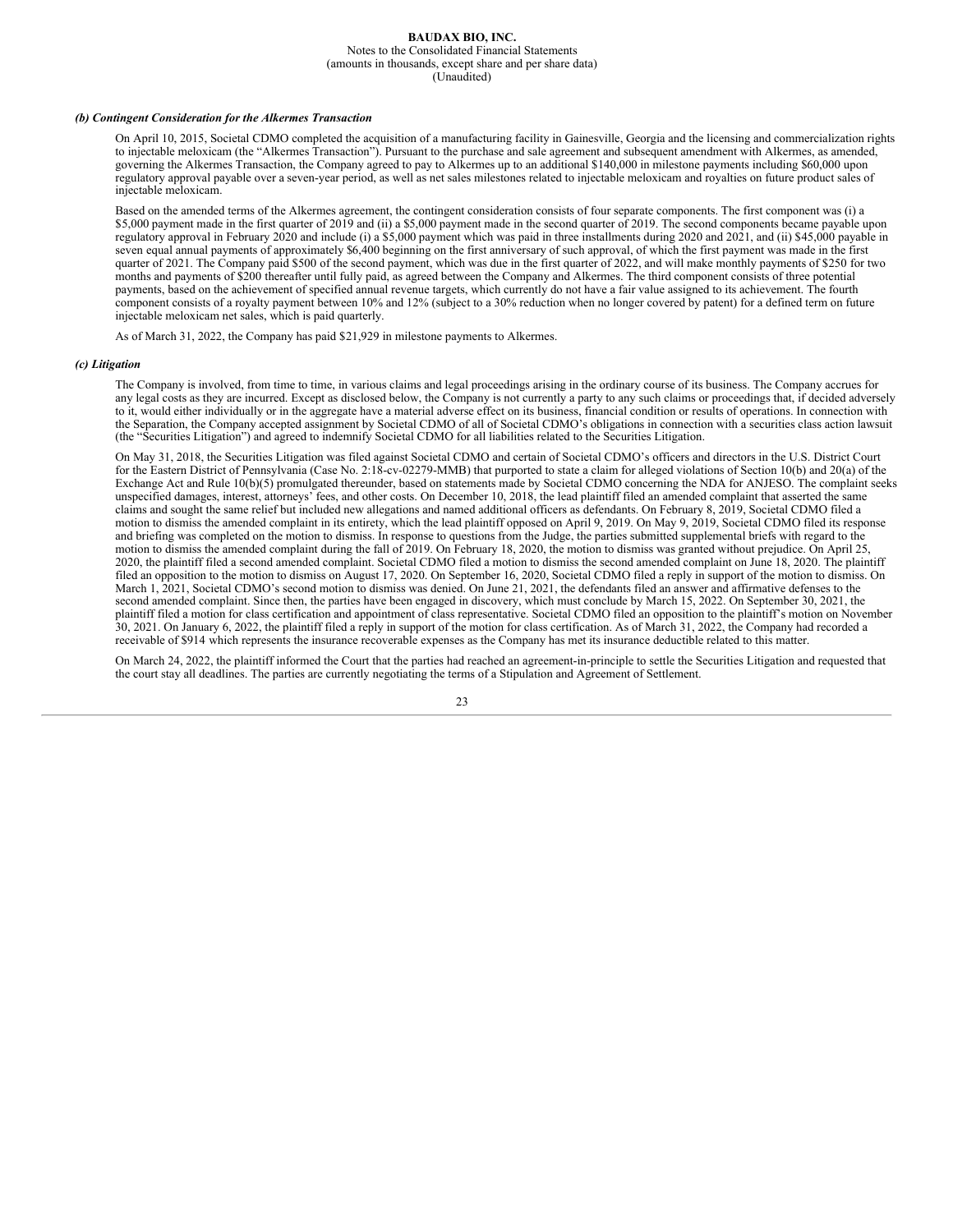#### *(d) Purchase Commitments*

As of March 31, 2022, the Company had outstanding non-cancelable and cancelable purchase commitments in the aggregate amount of \$4,489 related to inventory and other goods and services, predominantly manufacturing activities. The timing of certain purchase commitments cannot be estimated as it is dependent on the outcome of other strategic evaluations and agreements.

#### *(e) Certain Compensation and Employment Agreements*

The Company has entered into employment agreements with certain of its named executive officers. As of March 31, 2022, these employment agreements provided for, among other things, annual base salaries in an aggregate amount of not less than \$1,317, from that date through September 2023.

# **(13) Capital Structure**

# *(a) Common Stock*

On November 21, 2019, the Company separated from Societal CDMO as a result of a special dividend distribution of all the outstanding shares of its common stock to Societal CDMO shareholders. On the distribution date, each Societal CDMO shareholder received one share of Baudax Bio's common stock for every two and one-half shares of Societal CDMO common stock held of record at the close of business on November 15, 2019. Upon the Distribution, 268,473 shares of common stock were issued, of which 1,311 were distributed after December 31, 2019.

The Company is authorized to issue 190,000,000 shares of common stock, with a par value of \$0.01 per share.

On February 13, 2020, the Company entered into a Sales Agreement (the "ATM Facility") with JMP Securities LLC, as sales agent (the "Agent"), pursuant to which the Company may, from time to time, issue and sell shares of its common stock, par value \$0.01 per share, in an aggregate offering price of up to \$25,000 through the Agent. On May 27, 2021, the Company voluntarily terminated the ATM Facility with the Agent. During the term of the ATM Facility, the Company sold an aggregate of 12,628 shares of common stock under the ATM Facility for net proceeds of \$3,612. The Agent was paid a sales commission of 3% for such sales under the ATM Facility. The ATM Facility was terminable at will by the Company with no penalty.

On March 26, 2020, the Company closed an underwritten public offering of 219,780 shares of its common stock, Series A Warrants to purchase 219,780 shares of common stock (the "March Series A Warrants") and Series B Warrants to purchase 219,780 shares of common stock (the "March Series B Warrants"), at an exercise price of \$160.65 per share for the March Series A Warrants and at an exercise price of \$113.75 per share for the March Series B Warrants, for net proceeds to the Company of \$23,085, after deducting underwriting discounts and commissions and offering expenses.

On November 24, 2020, the Company closed a registered direct offering of 81,429 shares of its common stock, warrants to purchase 289,330 shares of common stock (the "November Series A Warrants") at an exercise price of \$42.00 per share, pre-funded warrants to purchase 207,902 shares of common stock (the "November Series B Warrants") at an exercise price of \$0.35 per share, for net proceeds to the Company of \$10,763. As compensation to H.C. Wainwright & Co., LLC (the "Placement Agent") as placement agent, the Company agreed to pay to the Placement Agent a cash fee of 6.0% of the aggregate gross proceeds, plus a management fee equal to 1.0% of the gross proceeds and reimbursement of certain expenses and legal fees. The Company also issued warrants to purchase 17,357 shares of common stock (the "November Placement Agent Warrants") at an exercise price of \$51.84375 per share.

On December 18, 2020, the Company closed a registered direct offering of 121,428 shares of its common stock, warrants to purchase 294,298 shares of common stock (the "December Series A Warrants") at an exercise price of \$41.30 per share, pre-funded warrants to purchase 172,869 shares of common stock (the "December Series B Warrants") at an exercise price of \$0.35 per share, for net proceeds to the Company of \$10,933. As compensation to the Placement Agent, the Company agreed to pay to the Placement Agent a cash fee of 6.0% of the aggregate gross proceeds, plus a management fee equal to 1.0% of the gross proceeds and reimbursement of certain expenses and legal fees. The Company also issued warrants to purchase 17,654 shares of common stock (the "December Placement Agent Warrants") at an exercise price of \$50.96875 per share.

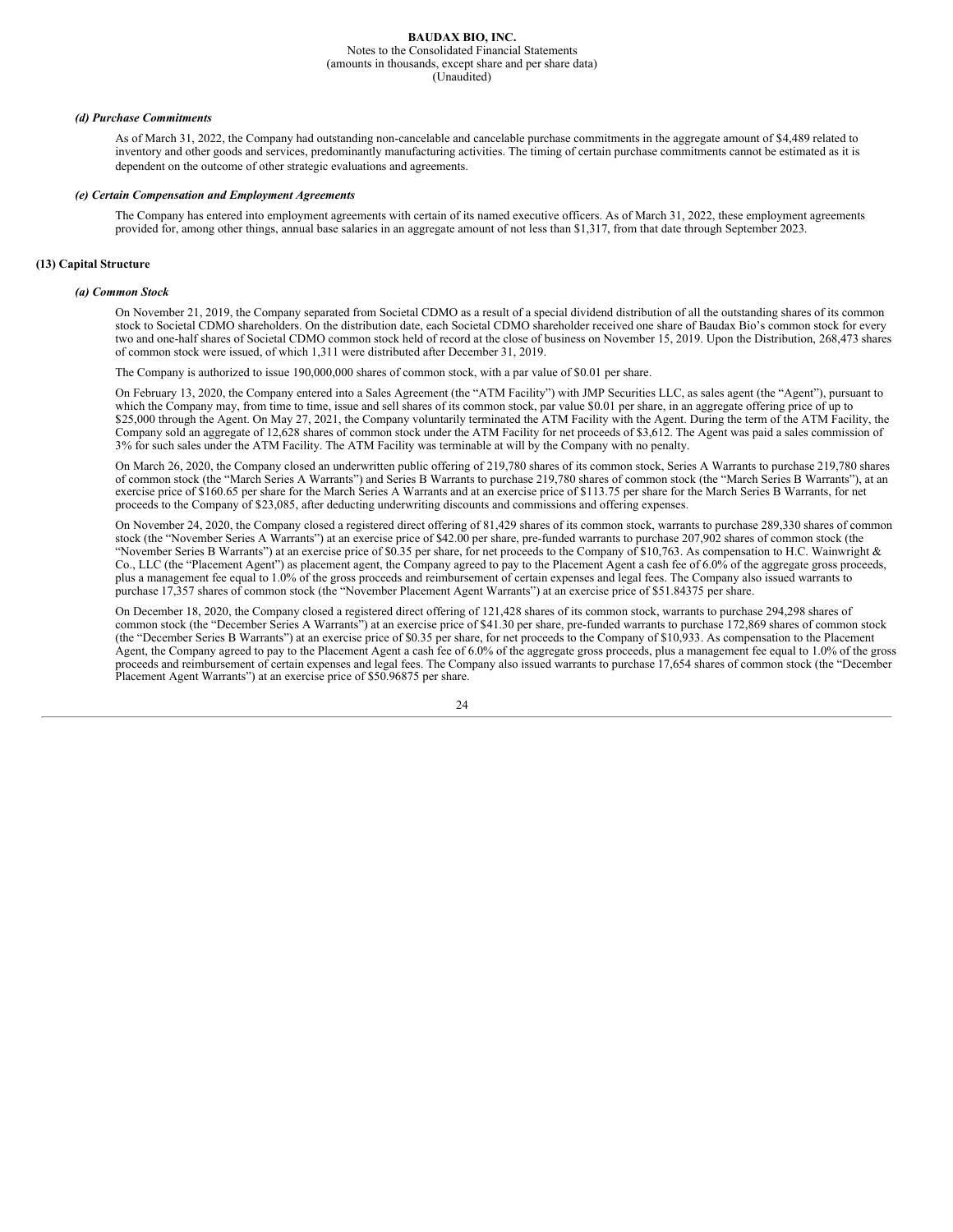#### Notes to the Consolidated Financial Statements (amounts in thousands, except share and per share data) (Unaudited)

On February 8, 2021, the Company closed a registered direct offering of 314,286 shares of common stock (the "February Offering") at an offering price of \$56.00 per share for net proceeds to the Company of \$16,187. As compensation to the Placement Agent, the Company agreed to pay the Placement Agent a cash fee of 6.0% of the gross proceeds raised in the February Offering, plus a management fee equal to 1.0% of the gross proceeds raised in the February Offering and reimbursement of certain expenses and legal fees. The Company also issued to designees of the Placement Agent warrants to purchase 18,854 shares of common stock (the "February Placement Agent Warrants") at an exercise price of \$70.00 per share.

On May 31, 2021, the Company closed a registered direct offering of 400,815 shares of common stock (the "May Offering") at an offering price of \$29.75 per share and warrants to purchase 400,812 shares of common stock (the "May Warrants") at an exercise price of \$31.50 per share, for net proceeds to the Company of \$10,861. As compensation to the Placement Agent, the Company agreed to pay the Placement Agent a cash fee of 6.0% of the gross proceeds raised in the May Offering, plus a management fee equal to 1.0% of the gross proceeds raised in the May Offering and reimbursement of certain expenses and legal fees. The Company also issued to designees of the Placement Agent warrants to purchase 24,046 shares of common stock (the "May Placement Agent Warrants") at an exercise price of \$37.1875 per share. The May Warrants and May Placement Agent Warrants were exercisable on the six-month anniversary of the closing date of the May Offering.

On December 28, 2021, the Company closed a registered direct offering (the "December 2021 Offering") of 42,289.3 shares of the Company's Series A Preferred Stock, par value \$0.01 per share (the "Preferred Stock"), at a stated value of \$100.00 per share and warrants to purchase 362,479 shares of common stock of the Company (the "December 2021 Warrants") for net proceeds of \$3,658. The shares of Preferred Stock are convertible, on the date after the issuance thereof, into an aggregate of 483,306 shares of common stock at a conversion price of \$8.75 per share, of which 34,000 shares of Preferred Stock were converted to common stock on December 29, 2021. The Preferred Stock have no voting rights, other than the right to vote as a class on certain matters, and each share of Preferred Stock will have the right to cast 3,571 votes per share of Preferred Stock on an amendment to the Company's Amended and Restated Articles of Incorporation, as amended, to effect a reverse stock split of the Company's outstanding shares of common stock by a ratio to be determined by the Board of Directors of the Company, voting together with the common stock as a single class; and in accordance with Nasdaq Stock Market LLC Listing Rules, the votes cast by holders of the Preferred Stock must be counted by the Company in the same proportion as the aggregate shares of Common Stock voted on the proposal. The holders of Preferred Stock are entitled to dividends, on an as-if converted basis, equal to dividends actually paid, if any, on shares of common stock. The Company recognized a beneficial conversion charge of \$2,422 during the year ended December 31, 2021, which represents the in-the-money value of the conversion rate as of the date of issuance. As compensation to the Placement Agent, the Company agreed to pay the Placement Agent a cash fee of 7.0% of the gross proceeds raised in the December 2021 Offering, plus a management fee equal to 1.0% of the gross proceeds raised in the December 2021 Offering and reimbursement of certain expenses and legal fees. The Company also issued to designees of the Placement Agent warrants to purchase 28,996 shares of common stock (the "December 2021 Placement Agent Warrants"). The December 2021 Warrants and the December 2021 Placement Agent Warrants have an exercise price of \$11.20 per share and were exercisable upon the six-month anniversary of their issuance.

On March 1, 2022, the Company closed an underwritten public offering of 1,831,631 shares of its common stock, pre-funded warrants to purchase 1,677,141 shares of common stock at an exercise price of \$0.01 per share and warrants to purchase 3,508,772 shares of common stock at an exercise price of \$3.25 per share, as well as up to 526,315 additional shares of common stock and/or additional warrants to purchase up to 526,315 shares of common stock, which may be purchased pursuant to a 30-day option to purchase additional securities granted to H.C. Wainwright & Co., LLC (the "Underwriter") by the Company. The public offering price for each share of common stock and accompanying warrant to purchase one share of common stock was \$2.85, and the public offering price for each pre-funded warrant and accompanying warrant was \$2.84. As compensation to the Underwriter, the Company agreed to pay to the Underwriter a cash fee of 7.0% of the gross proceeds, plus a cash management fee equal to 1.0% of the gross proceeds and reimbursement of certain expenses and legal fees. The Company also issued to designees of the Underwriter warrants to purchase 210,526 shares of common stock at an exercise price of \$3.5625 per share. On February 28, 2022, the Underwriter partially exercised its option to purchase an additional 113,896 warrants. Net proceeds to the Company, after deducting underwriting discounts and commissions and offering expenses, was \$8,842.

#### *(b) Preferred Stock*

The Company is authorized to issue 10,000,000 shares of preferred stock, with a par value of \$0.01 per share. As of March 31, 2022, no preferred stock was issued or outstanding.

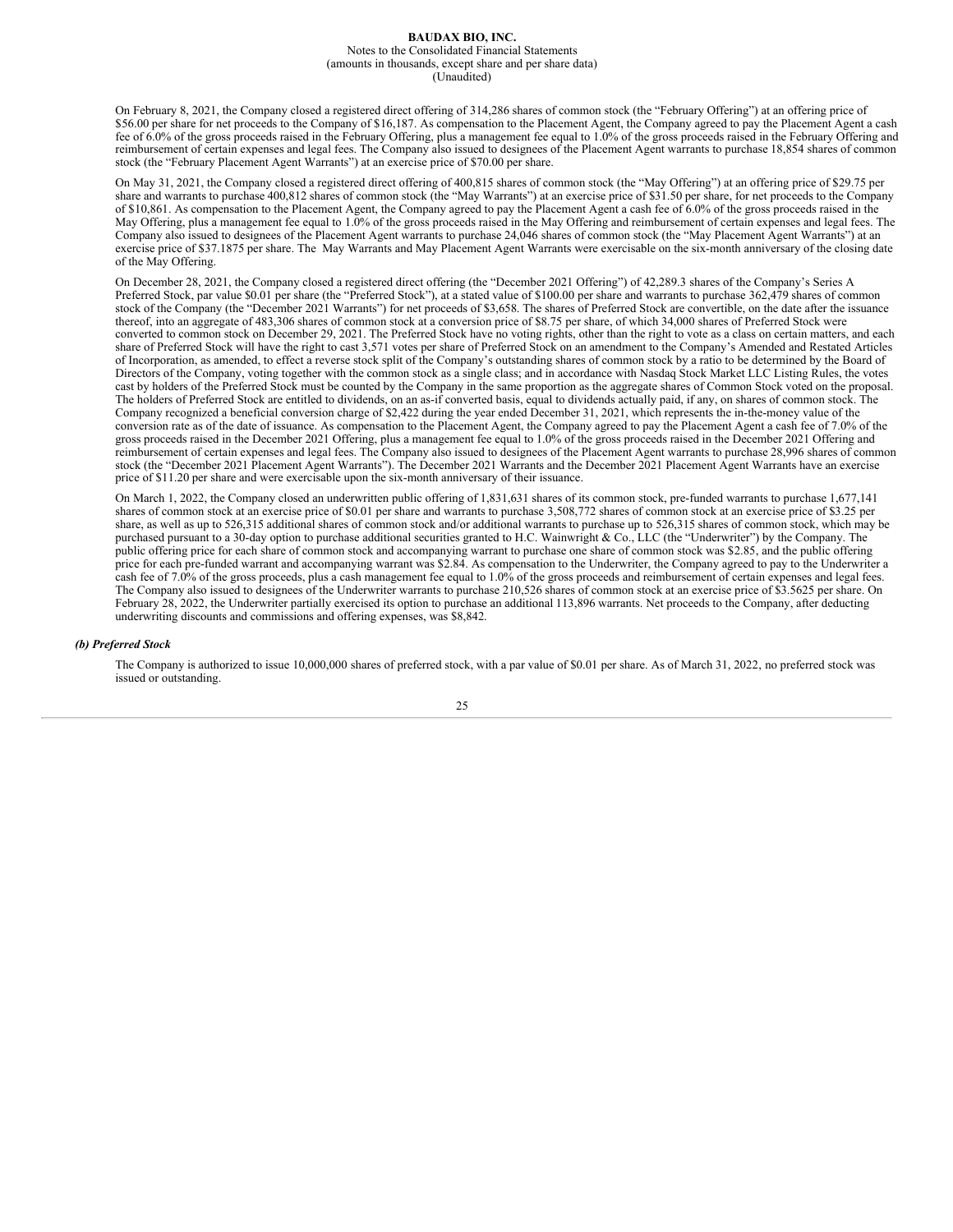Notes to the Consolidated Financial Statements (amounts in thousands, except share and per share data) (Unaudited)

See Note 13(a) for additional information regarding the December 2021 Offering.

#### *(c) Warrants*

On May 29, 2020, in connection with the Credit Agreement, the Company issued a warrant to MAM Eagle Lender, LLC to purchase 15,060 shares of common stock, at an exercise price equal to \$160.65 per share (see Note 11(b)).

On October 19, 2020, the Company entered into Warrant Exchange Agreements (each, an "Exchange Agreement") with certain holders (each, a "Holder") of the Company's outstanding March Series A Warrants and March Series B Warrants. Pursuant to the Exchange Agreements, the Holders, at their election, agreed to a cashless exchange of either all of their March Series A Warrants or March Series B Warrants, in each case for 0.0057 shares of the Company's common stock per warrant (rounded up to the nearest whole share) (the "Exchange"). The Company issued 33,908 shares of its common stock to the participating Holders as a result of the Exchange.

As a result of the Exchange, pursuant to certain price adjustment provisions in the warrants, the exercise price of each of the March Series A Warrants or March Series B Warrants (including warrants held by holders not participating in the Exchange) that were not exchanged were adjusted to par value, or \$0.35, for each share of common stock underlying such warrant. Pursuant to the Exchange Agreements, any outstanding warrant held by a Holder participating in the Exchange (i) was amended to remove certain anti-dilution and variable pricing protections and (ii) in the case of March Series A Warrants not exchanged by a participating Holder, was amended to adjust the expiration date of such March Series A Warrants to April 26, 2021 (which is the expiration date of the March Series B Warrants). The March Series A and Series B warrants were liability classified prior to the Exchange because they contained anti-dilution provisions that did not meet the standard definition of anti-dilution provisions. The Company recorded a mark-to-market adjustment to record the March Series A and Series B warrant at their fair values immediately prior to the Exchange and then reclassified the remaining balance of \$21,858 to equity as a result of the issuance of shares and the removal of the anti-dilution and variable pricing protections in the Exchange.

On January 21, 2021, the Company entered into an agreement with an institutional investor, pursuant to which the Company agreed to issue and sell, in an offering (the "January Offering"), warrants exercisable for an aggregate of 294,298 shares of common stock of the Company (the "January Warrants") at an offering price of \$4.375 per warrant in exchange for the exercise of the institutional investor's existing December Series A warrants that were issued to them on December 21, 2020, at an exercise price of \$41.30 per warrant. The January Warrants have an exercise price of \$56.00 per share.

As compensation to the Placement Agent, in connection with the January Offering, the Company agreed to pay to the Placement Agent a cash fee of 6.0% of the aggregate gross proceeds raised in the January Offering (including the proceeds relating to the exercise of the December Series A Warrants), plus a management fee equal to 1.0% of the gross proceeds raised in the January Offering (including the proceeds relating to the exercise of the December Series A Warrants) and reimbursement of certain expenses and legal fees. The Company also issued to designees of the Placement Agent warrants to purchase 17,654 shares of common stock (the "January Placement Agent Warrants") at an exercise price of \$70.00 per share.

During the year ended December 31, 2020, the Company issued 252,476 shares of common stock upon exercise of the March Series A and Series B Warrants for net proceeds of \$2,538.

During the year ended December 31, 2020, the Company issued 207,902 shares of common stock upon exercise of the November Series B Warrants for proceeds of \$73 and 172,869 shares of common stock upon exercise of the December Series B Warrants for proceeds of \$60.

During the year ended December 31, 2021, the Company issued 3,189 shares of common stock upon exercise of the March Series B Warrants for net proceeds of \$1 and 294,298 shares of common stock upon exercise of the December Series A Warrants for proceeds of \$12,155.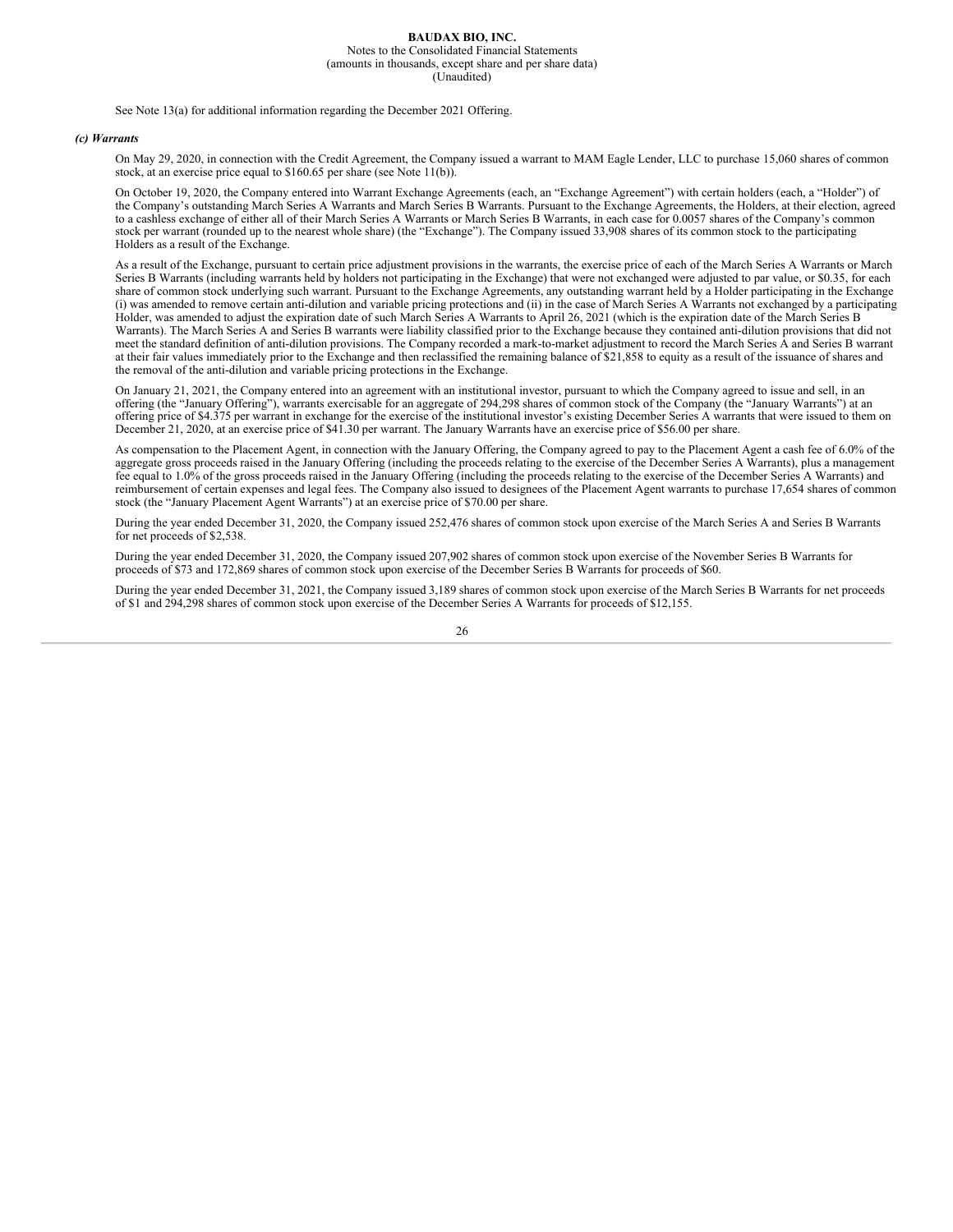As of March 31, 2022, the Company had the following warrants outstanding to purchase shares of the Company's common stock:

|                                                        | <b>Number of Shares</b> |    | <b>Exercise Price per Share</b> | <b>Expiration Date</b> |
|--------------------------------------------------------|-------------------------|----|---------------------------------|------------------------|
| March Series A Warrants<br>(non-participating holders) | 919                     | \$ | 0.35                            | March 26, 2025         |
| MAM Eagle Lender Warrant                               | 15,060                  | \$ | 160.65                          | May 29, 2027           |
| November Series A Warrants                             | 289,330                 | S  | 42.00                           | November 24, 2025      |
| November Placement Warrants                            | 17.357                  | \$ | 51.84375                        | November 24, 2025      |
| December Placement Warrants                            | 17,654                  | \$ | 50.96875                        | December 18, 2025      |
| January Warrants                                       | 294.298                 | \$ | 56.00                           | January 21, 2026       |
| <b>January Placement Warrants</b>                      | 17,654                  | S  | 70.00                           | January 21, 2026       |
| February Placement Warrants                            | 18,854                  | \$ | 70.00                           | February 8, 2026       |
| May Warrants                                           | 400,812                 | S  | 31.50                           | June 1, 2027           |
| May Placement Warrants                                 | 24,046                  | S  | 37.1875                         | May 31, 2026           |
| December 2021 Warrants                                 | 362,479                 | \$ | 11.20                           | June 27, 2027          |
| December 2021 Placement Agent<br>Warrants              | 28,996                  | S  | 11.20                           | December 27, 2026      |
| March 2022 Warrants                                    | 3,622,668               | \$ | 3.25                            | March 1, 2027          |
| March 2022 Underwriter Warrants                        | 210,526                 | \$ | 3.56                            | February 24, 2027      |

With the exception of the March Series A Warrants to purchase 919 shares of common stock related to the public offering and held by non-participating investors in the Exchange that are liability classified as they contain antidilution provisions that do not meet the standard definition of antidilution provisions, the remaining warrants outstanding are equity classified.

The following table summarizes the fair value and the assumptions used for the Black-Scholes option-pricing model for the liability classified warrants.

|                            | March 31, 2022 |                                           |  |
|----------------------------|----------------|-------------------------------------------|--|
|                            |                | <b>Series A Warrants</b>                  |  |
| Fair value                 |                |                                           |  |
| Expected dividend yield    |                | $\frac{0}{0}$<br>$\overline{\phantom{a}}$ |  |
| Expected volatility        |                | 75.91 %                                   |  |
| Risk-free interest rates   |                | 2.45 $\%$                                 |  |
| Remaining contractual term |                | 3.0 years                                 |  |

# **(14) Stock-Based Compensation**

The Company has adopted the 2019 Plan that allows for the grant of stock options, stock appreciation rights and stock awards for a total of 85,714 shares of common stock. On December 1st of each year, pursuant to the "Evergreen" provision of the 2019 Plan, the number of shares available under the plan shall be increased by an amount equal to 5% of the outstanding common stock on December 1<sup>st</sup> of that year or such lower amount as determined by the Board of Directors. In December 2021, the number of shares available for issuance under the 2019 Plan was increased by 120,605. The total number of shares authorized for issuance under the 2019 Plan as of March 31, 2022 is 263,167. As of March 31, 2022, 99,210 shares are available for future grants under the 2019 Plan.

#### *Stock Options:*

Stock options are exercisable generally for a period of 10 years from the date of grant and generally vest over four years. There were no options granted during the three months ended March 31, 2022. The weighted average grant-date fair value of the Baudax Bio options awarded to employees during the three months ended March 31, 2021 was \$27.51.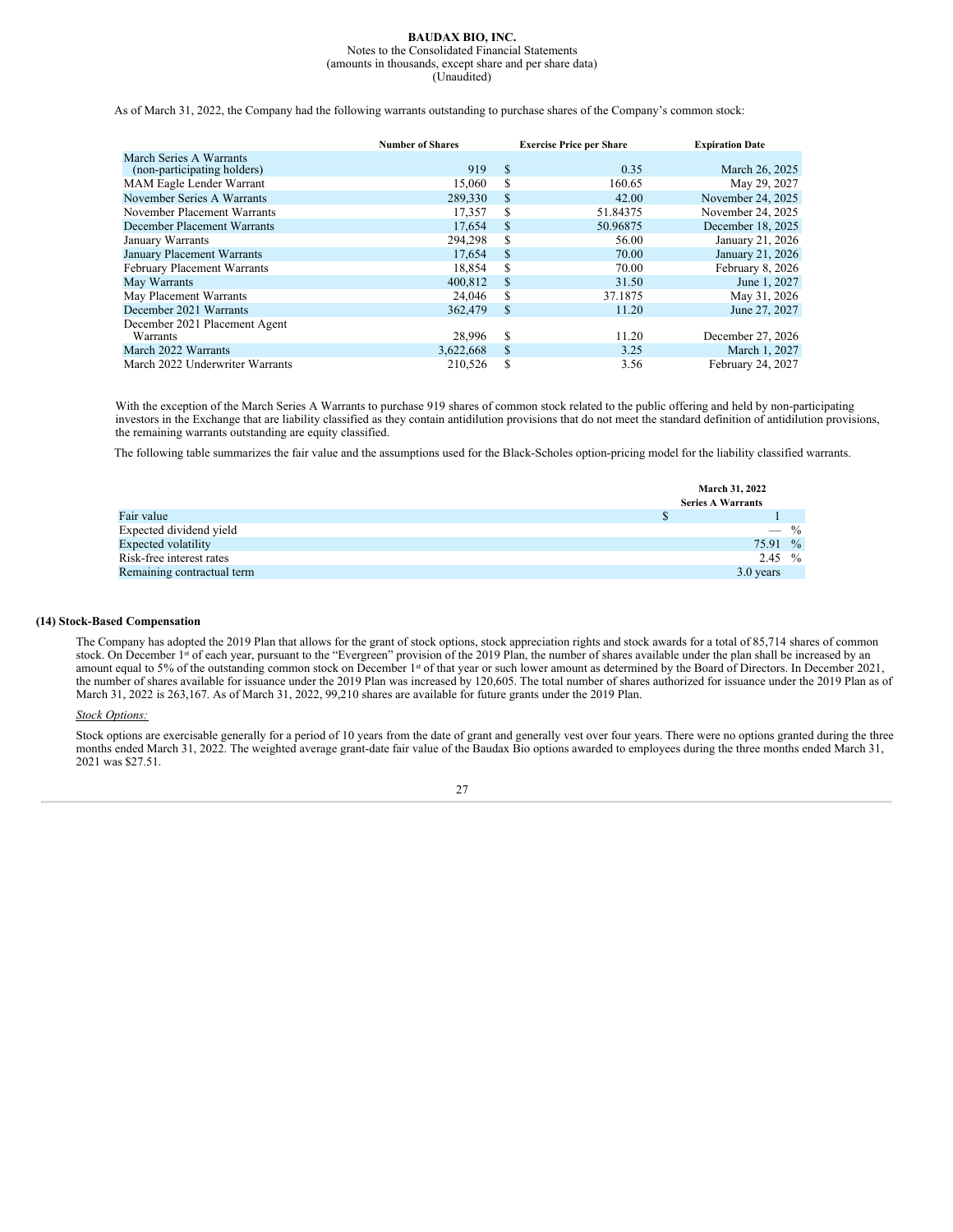Under the 2019 Plan, the fair value of the Baudax Bio options was estimated on the date of grant using a Black-Scholes option pricing model with the following weighted average assumptions:

|                         | March 31,<br>2021 |
|-------------------------|-------------------|
| Expected option life    | 5.5 years         |
| Expected volatility     | 75.68%            |
| Risk-free interest rate | $0.68\%$          |
| Expected dividend yield |                   |

The following table summarizes Baudax Bio stock option activity during the three months ended March 31, 2022:

|                             | Number of<br>shares |               | Weighted<br>average<br>exercise<br>price | Weighted<br>average<br>remaining<br>contractual life |
|-----------------------------|---------------------|---------------|------------------------------------------|------------------------------------------------------|
| Balance, December 31, 2021  | 125.418             | <sup>\$</sup> | 76.05                                    | 8.6 years                                            |
| Expired/forfeited/cancelled |                     |               | 46.57                                    |                                                      |
|                             | (15,338)            | - \$          |                                          |                                                      |
| Balance, March 31, 2022     | 110,080             | $\mathbf{s}$  | 80.16                                    | 7.5 years                                            |
| Vested                      | 56,462              | S             | 87.67                                    | 6.0 years                                            |
| Vested and expected to vest | 110,080             | <sup>\$</sup> | 80.16                                    | 7.5 years                                            |

Included in the table above are 14,402 stock options outstanding as of March 31, 2022 that were granted outside of the plan. The grants were made pursuant to the Nasdaq inducement grant exception in accordance with Nasdaq Listing Rule 5635(c)(4).

# *Restricted Stock Units (RSUs):*

The following table summarizes Baudax Bio RSUs activity during the three months ended March 31, 2022:

|                             | Number of<br>shares | Weighted<br>average<br>grant date<br>fair value |
|-----------------------------|---------------------|-------------------------------------------------|
| Balance, December 31, 2021  | 41,069              | 63.79<br>S                                      |
| Vested and settled          | (1,484)             | 48.54                                           |
| Expired/forfeited/cancelled | (4,076)             | 44.86                                           |
| Balance, March 31, 2022     | 35,509              | 66.60                                           |
| Expected to vest            | 20.383              |                                                 |

Included in the table above are 3,124 time-based RSUs outstanding as of March 31, 2022 that were granted outside of the plan. The grants were made pursuant to the Nasdaq inducement grant exception in accordance with Nasdaq Listing Rule 5635(c)(4).

# *Stock-Based Compensation Expense:*

Stock-based compensation expense for the three months ended March 31, 2022 and 2021 was \$521 and \$2,304, respectively.

As of March 31, 2022, there was \$2,783 of unrecognized compensation expense related to unvested options and time-based RSUs that are expected to vest and will be expensed over a weighted average period of 2.2 years. As of March 31, 2022, there was \$450 of unrecognized compensation expense related to unvested performancebased RSUs.

The aggregate intrinsic value represents the total amount by which the fair value of the common stock subject to options exceeds the exercise price of the related options. As of March 31, 2022, there was no aggregate intrinsic value of the vested and unvested options.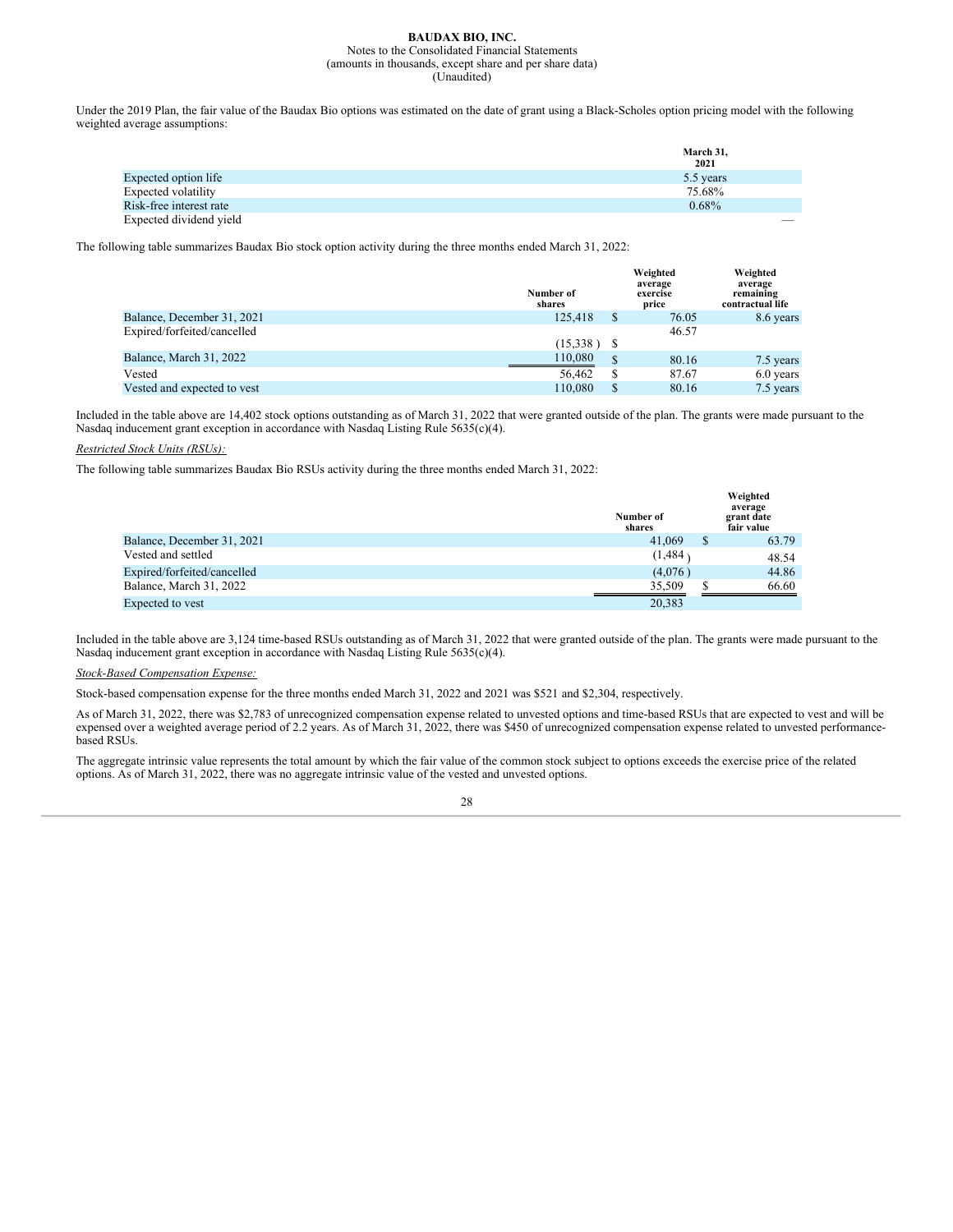# **(15) Related Party Transactions**

Societal CDMO became a related party to the Company following the Separation. As part of the Separation, the Company entered into a transition services agreement with Societal CDMO, which terminated on December 31, 2020. Under the transition services agreement, the Company provided certain services to Societal CDMO, each related to corporate functions, which were charged to Societal CDMO.

In connection with the Separation, Societal CDMO and Baudax Bio entered into an Employee Matters Agreement. The Employee Matters Agreement allocates liabilities and responsibilities relating to employee compensation and benefits plans and programs and other related matters in connection with the Distribution including, without limitation, the treatment of outstanding Societal CDMO equity awards.

In connection with the Separation, Societal CDMO and Baudax Bio entered into a Tax Matters Agreement that governs the parties' respective rights, responsibilities and obligations with respect to taxes, tax attributes, the preparation and filing of tax returns, the control of audits and other tax proceedings and other matters regarding taxes for any tax period ending on or before the Distribution date, as well as tax periods beginning after the Distribution date.

#### **(16) Retirement Plan**

The Company has a voluntary 401(k) Savings Plan (the "401(k) Plan") in which all employees are eligible to participate. The Company's policy is to match 100% of the employee contributions up to a maximum of 5% of employee compensation. Total Company contributions to the 401(k) plan for the three months ended March 31, 2022 and 2021 were \$290 and \$270, respectively.

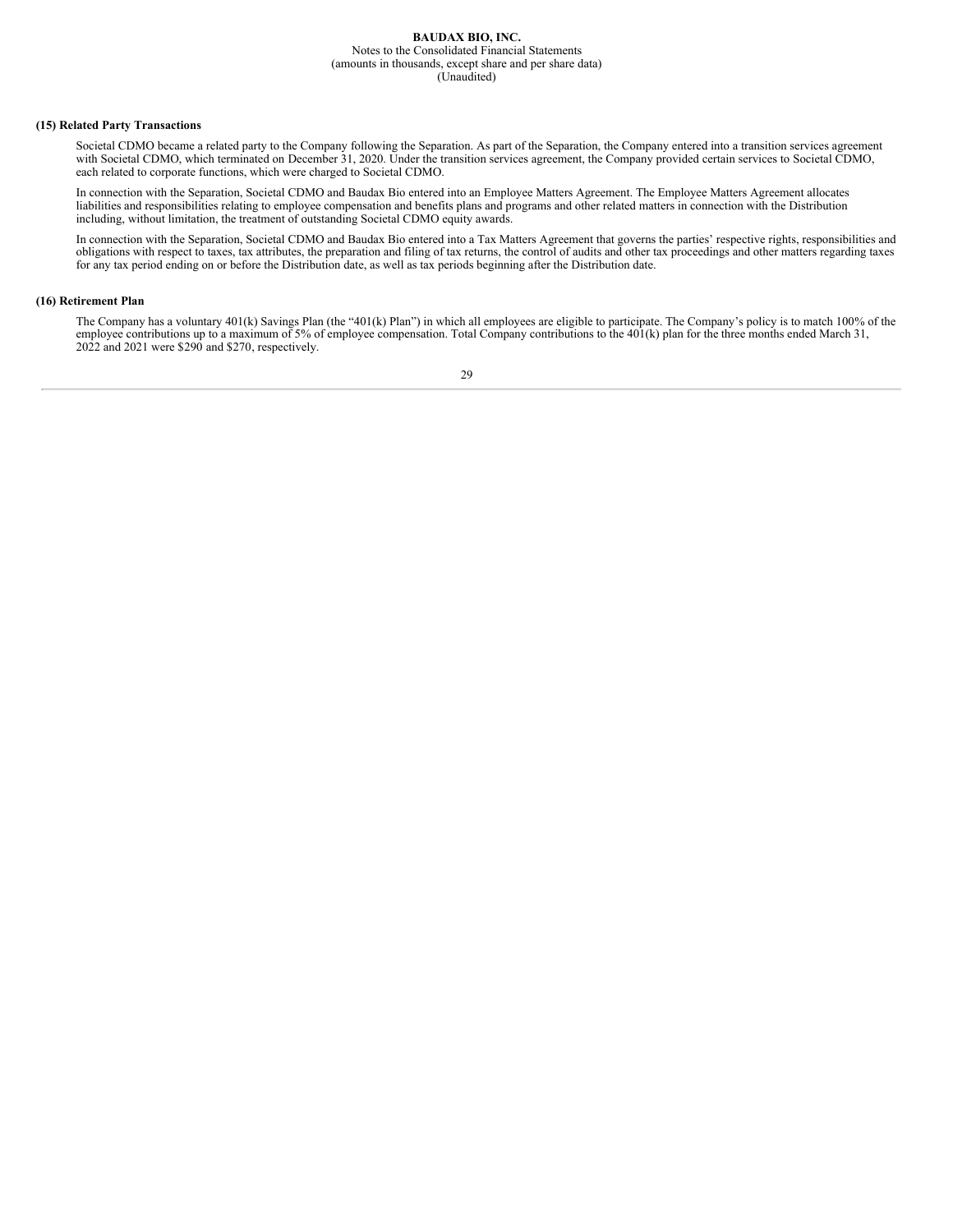#### <span id="page-29-0"></span>**Item 2. Management's Discussion and Analysis of Financial Condition and Results of Operations**

The following Management's Discussion and Analysis of Financial Condition and Results of Operations should be read in conjunction with the interim unaudited financial statements contained in Part I, Item 1 of this Quarterly Report, and the audited financial statements and notes thereto for the year ended December 31, 2021 and the related Management's Discussion and Analysis of Financial Condition and Results of Operations, both of which are contained in our Annual Report on Form 10-K for the year ended December 31, 2021, filed with the SEC on March 16, 2022. As used in this Quarterly Report, unless the context suggests otherwise, "we," "us," "our," the *"Company" or "Baudax Bio" refer to Baudax Bio, Inc. and its consolidated subsidiaries.*

#### **Overview**

We are a pharmaceutical company primarily focused on innovative products for hospital and related acute care settings. We believe that we can bring valuable therapeutic options for patients, prescribers and payers to the hospital and related acute care markets.

In mid-2020, we launched our first commercial product, ANJESO, in the United States. ANJESO is the first and only 24-hour, intravenous, or IV, analgesia agent. ANJESO is a cyclooxygenase-2, or COX-2, preferential, non-steroidal anti-inflammatory, or NSAID, for the management of moderate to severe pain, which can be administered alone or in combination with other non-NSAID analgesics. We have successfully completed three Phase III clinical trials, including two pivotal efficacy trials, a large double-blind Phase III safety trial and two Phase IIIb programs evaluating ANJESO clinical safety and efficacy along with its health economic impacts in specific surgical settings. We continue to evaluate strategic partnerships to commercialize ANJESO outside of the United States.

We utilize our internal field team and collaborate with contracted third parties, to market ANJESO to health care professionals at key targeted institutions for the commercialization of ANJESO in the United States. The Centers for Medicare and Medicaid Services, or CMS, established a unique J-code for ANJESO in the fourth quarter of 2020. ANJESO has transitional pass-through status under traditional Medicare plans for a period of 3 years. We have also entered into agreements with leading group purchasing organizations in the U.S., including Vizient Inc., Premier Inc. and HealthTrust, as well as one of the top three integrated delivery networks that serves over twelve million patients nationwide, for availability of ANJESO to their member institutions. In September 2021, we signed an agreement for terms of availability with a leading operator of surgical facilities and ancillary services nationally, with over 150 locations nationwide, which became effective October 1, 2021. In addition, ANJESO is currently approved for use within the Department of Veterans Affairs, the Department of Defense, Indian Health Service, 340B covered entities, and multiple state Medicaid programs.

We have seen continued growth of ANJESO through deepening usage at existing accounts, as well as through the addition of new accounts in the quarter, which contributed to the first quarter of 2022 being our best quarter since launch. The number of vials sold to end-users increased approximately 20% in the first quarter of 2022 versus the fourth quarter of 2021 and increased approximately 141% over the first quarter of prior year.

Our costs consist primarily of expenses incurred in conducting our manufacturing, commercialization of ANJESO, public company and personnel costs, clinical trials and preclinical studies, and regulatory activities. We expect to incur operating losses for at least the next few years. We expect substantially all of our operating losses to result from costs incurred in connection with our commercialization activities, including manufacturing costs, and development programs, including our clinical, non-clinical and formulation development activities. Our expenses over the next several years are expected to primarily relate to the commercialization of ANJESO and continuing to develop our other current and future product candidates. In addition, we may incur costs associated with the acquisition or in-license of products and successful commercialization of the acquired or in-licensed products.

Our pipeline also includes other early-stage product candidates, including two novel NMBs and a related proprietary chemical reversal agent and Dex-IN, a proprietary intranasal formulation of dexmedetomidine, or Dex, an alpha-2 adrenergic agonist that we are evaluating for possible partnering.

#### **COVID-19 Impact**

Our efforts to commercialize ANJESO were impacted in 2020, 2021, and continue to impact us in 2022 on a variable basis depending on the timing, location and extent of the outbreaks. There may continue to be impact from the COVID-19 pandemic, particularly in light of the surge of new COVID-19 cases relating to new variants, such as the Delta and Omicron variants, and any new and potentially more virulent variants that may emerge. Intermittent impacts in the reduction of elective surgeries have occurred and this has had an impact in the recent quarter, especially in January and February. Overall, many centers have yet returned to pre-COVID levels of surgeries even where the impact of COVID-19 and its variants have not been as great. In addition, COVID-19 has impacted revenue for many hospitals, caused a reduction in hospital staffing, lead to a diversion in resources from other normal activities to patients suffering from COVID-19, and caused a limitation in hospital access for nonpatients, including our sales professionals, which we believe has impacted and will continue to impact our marketing and commercialization efforts. Further, hospitals and ambulatory surgical centers may experience staffing shortages as a result of employee non-compliance with government or employer mandated vaccination requirements, which could reduce the number of elective surgeries that can be performed at hospitals with staffing shortages. We believe a reduction in elective surgeries during the COVID-19 pandemic has impacted and may continue to impact demand for ANJESO.

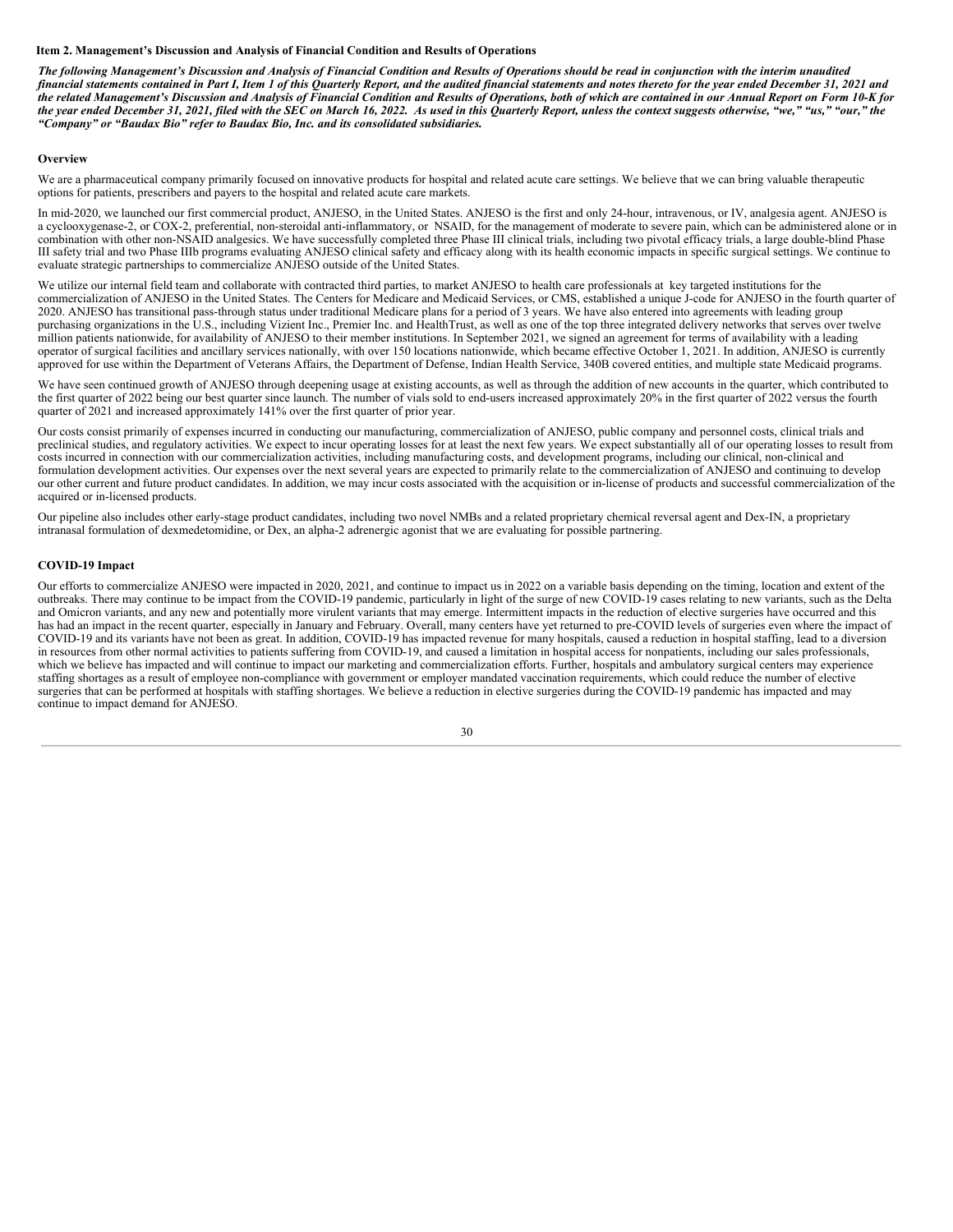We anticipate that many hospitals and health care providers will continue to suffer negative financial consequences due to an increase in unexpected costs, including for personal protective equipment, and ventilators, and this impact may result in ongoing decreased revenue. If fewer elective procedures are being performed, we believe this may negatively impact ANJESO growth rates. In addition, in some areas the absence of hospital formulary meetings where new drugs can be adopted has had ongoing variable impact on our efforts to commercialize ANJESO. Many hospital formularies have resumed meetings after a 6-month, or longer, absence. Despite the existence of a backlog of products scheduled to be reviewed, we believe we will make progress with having ANJESO added to additional hospital formularies over the near term. Due to the rapidly evolving environment, continued uncertainties from the impact of the COVID-19 global pandemic, and the recent regional outbreaks that are impacting the recovery, we cannot estimate the full extent to which our commercialization of ANJESO and financial results may be adversely impacted.

#### **2022 Reduction in Force**

Due to our current cash position, in March of 2022, we implemented a reduction in workforce by approximately 66 employees (representing approximately 80% of our total workforce), including 43 members of our sales force. We estimate that the reorganization will be substantially completed by the end of the second quarter and that we will incur approximately \$4.0 million of charges for severance and other related costs, primarily during the first half of 2022 The reduction in force is designed to reduce our operational expenses substantially and conserve cash resources.

#### **Financial Overview**

#### *Revenue*

Subsequent to regulatory approval for ANJESO from the FDA, we began selling ANJESO in the U.S. through a single third-party logistics provider, or 3PL, which takes title to and control of the goods. We recognize revenue from ANJESO product sales at the point the title to the product is transferred to the customer and the customer obtains control of the product. The transaction price that is recognized as revenue for products includes an estimate of variable consideration for reserves, which result from discounts, returns, chargebacks, rebates, and other allowances that are offered within contracts between us and our end-user customers, wholesalers, group purchasing organizations and other indirect customers.

Our estimates of variable consideration and determination of whether to include estimated amounts in the transaction price are based largely on an assessment of its anticipated performance and all information (historical, current and forecasted) that is reasonably available. These reserves reflect our best estimate of the amount of consideration to which we are entitled based on the terms of the contracts. The amount of variable consideration that is included in the transaction price may be constrained and is included in the net sales price only to the extent that is considered probable that a significant reversal in the amount of the cumulative revenue recognized will not occur in a future period. Actual amounts of consideration ultimately received may differ from our estimates. If actual results in the future vary from our estimates, we will adjust these estimates, which would affect net product revenue and earnings in the period such variances become known.

#### *Cost of Sales*

Cost of sales includes product costs, manufacturing costs, transportation and freight, royalty expense, qualification costs for a secondary manufacturing suite for increased available capacity to meet anticipated demand and indirect overhead costs associated with the manufacturing and distribution of ANJESO including supply chain and quality personnel costs. Cost of sales may also include period costs related to certain manufacturing services and inventory adjustment charges. We expensed a significant portion of the cost of producing ANJESO that we are using in the commercialization as research and development expense prior to the regulatory approval of ANJESO. We expect that over time, product costs in cost of sales will increase as sales increase and inventory associated with the units manufactured prior to FDA approval are sold.

#### *Research and Development Expenses*

Research and development expenses currently consist primarily of costs incurred in connection with the pediatric development of ANJESO and the NMB portfolio activities. These expenses consist primarily of:

•expenses incurred under agreements with investigative sites, consultants and other service providers that conduct or support our clinical and pre-clinical trials;

•the cost of acquiring and manufacturing clinical trial drug supply and related manufacturing services and pre-commercial product validation and inventory manufacturing expenses;

•costs related to facilities, depreciation and other allocated expenses;

•acquired in-process research and development;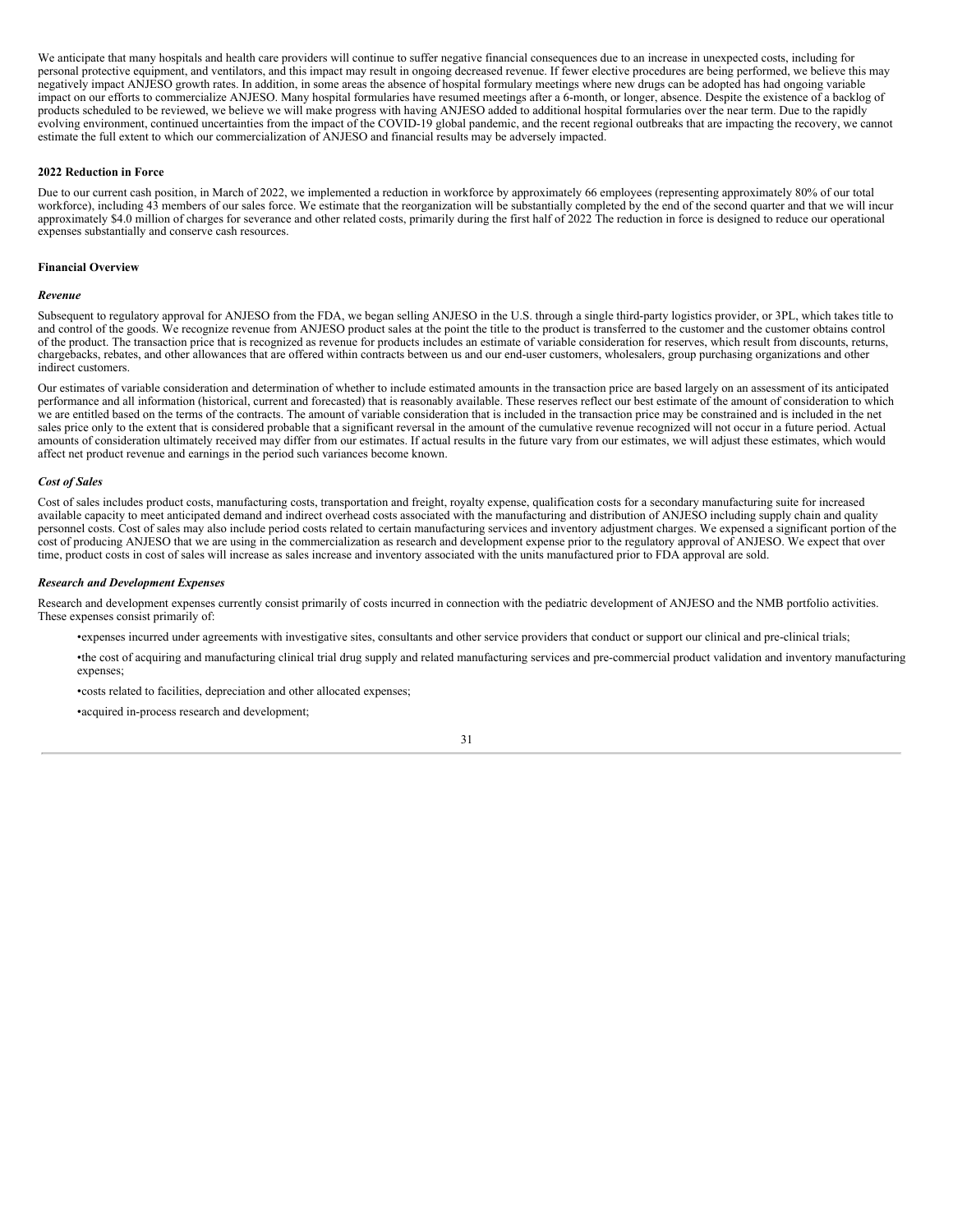•costs associated with regulatory activities and responses to the FDA; and

•salaries and related costs for personnel in research and development and pre-commercial regulatory functions.

The majority of our external research and development costs have related to clinical trials, manufacturing of drug supply for pre-commercial products, analysis and testing of product candidates and patent costs. We expense costs related to clinical inventory and pre-commercial inventory until we receive approval from the FDA to market a product, at which time we commence capitalization of costs relating to that product to inventory. Costs related to facilities, depreciation and support are not charged to specific programs. Subsequent to regulatory approval of ANJESO, we allocated or recategorized certain personnel and overhead expenses related to medical affairs, supply chain, quality and regulatory support functions that had previously been recorded within research and development, to cost of sales or selling, general and administrative expenses in support of the commercialization of ANJESO. Pre-commercial activities directly utilizing personnel and overhead expenses from the medical affairs, supply chain, quality and regulatory support function continue to be recorded within research and development.

The development of our other product candidates is highly uncertain and subject to a number of risks, including, but not limited to:

•the costs, timing and outcome of regulatory review of a product candidate;

•the duration of clinical trials, which varies substantially according to the type, complexity and novelty of the product candidate;

•substantial requirements on the introduction of pharmaceutical products imposed by the FDA and comparable agencies in foreign countries, which require lengthy and detailed laboratory and clinical testing procedures, sampling activities and other costly and time-consuming procedures;

•the possibility that data obtained from pre-clinical and clinical activities at any step in the testing process may be adverse and lead to discontinuation or redirection of development activity or may be susceptible to varying interpretations, which could delay, limit or prevent regulatory approval;

•risk involved with development of manufacturing processes, FDA pre-approval inspection practices and successful completion of manufacturing batches for clinical development and other regulatory purposes;

•the emergence of competing technologies and products, including obtaining and maintaining patent protections, and other adverse market developments, which could impede our commercial efforts; and

•the other risks disclosed in the sections titled "Risk Factors" of our 2021 Annual Report and this Quarterly Report.

Development timelines, probability of success and development costs vary widely. As a result of the uncertainties discussed above, we will assess our product candidate's commercial potential and our available capital resources. As a result of these uncertainties surrounding the timing and outcome of any approval, we are currently unable to estimate precisely when, if ever, any of our product candidates will generate revenues and cash flows.

We expect our research and development costs to relate to ANJESO, including required pediatric post-marketing studies, as well as development and commercialization scaleup of our other product candidates. We may elect to seek collaborative relationships in order to provide us with a diversified revenue stream and to help facilitate the development and commercialization of our product candidate pipeline.

# *Selling, General and Administrative Expenses*

Selling, general and administrative expenses consist of sales and marketing expenses and general and administrative expenses.

Sales and marketing expenses primarily consist of compensation and benefits for our sales force and personnel that support our sales and marketing efforts as well as third party consulting costs for the promotion and sale of ANJESO. In addition, sales and marketing expenses include expenses related to communicating the clinical and economic benefits of ANJESO and educational programs for our indirect customers.

General and administrative expenses consist principally of salaries and related costs for personnel in executive, finance and information technology functions, as well as the commercial portion of the medical affairs and regulatory functions. General and administrative expenses also include public company costs, directors and officer's insurance, professional fees for legal, including patent-related expenses, consulting, auditing, and tax services.

We expect our selling, general and administrative expenses to increase in the future as a result of our commercialization of ANJESO.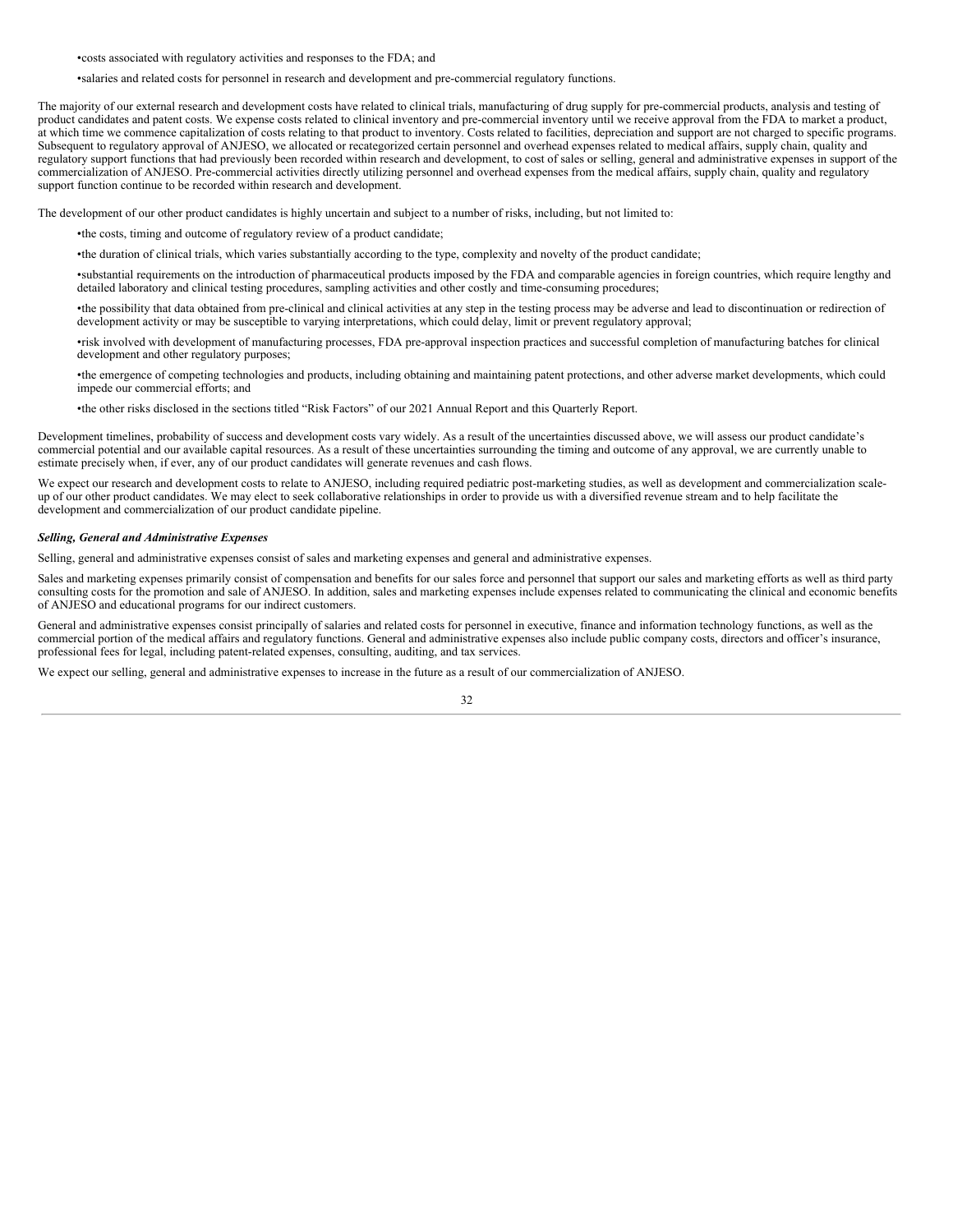# *Change in Fair Value of Contingent Consideration*

In connection with the Separation, we entered into an Assignment and a Partial Assignment, Assumption and Bifurcation Agreement, or the Alkermes Agreements, relating to the Purchase and Sale Agreement for the acquisition of certain assets, including the worldwide rights to injectable meloxicam and Societal CDMO's development, formulation and manufacturing business from Alkermes, or the Alkermes Transaction, as amended in December 2018 and August 2020. Pursuant to the Alkermes Agreements, we are required to pay up to \$140.0 million in milestone payments, including \$10.0 million that was paid during 2019, \$3.6 million paid in 2020, another \$1.4 million paid in 2021, and \$45.0 million over seven years beginning one year after approval, of which the first payment was made in the first quarter of 2021 and a partial payment was made on the second payment, which was due in the first quarter of 2022, with monthly payments of \$0.2 million paid thereafter until fully paid, as well as net sales milestones and a royalty percentage of future product net sales related to injectable meloxicam between 10% and 12% (subject to a 30% reduction when no longer covered by patent), which is paid quarterly. The estimated fair value of the initial \$54.6 million payment obligation was recorded as part of the purchase price for the Alkermes Transaction. We have continued to reevaluate the fair value each subsequent period and as of March 31, 2022 recorded a \$19.6 million payment obligation, representing the estimated probability adjusted fair value of the liability. Each reporting period, we revalue this estimated obligation with changes in fair value recognized as a non-cash operating expense or gain. As of March 31, 2022, we have paid \$21.9 million in milestone payments to Alkermes.

#### *Interest Expense*

Interest expense for the periods presented primarily includes interest expense incurred on our Credit Agreement with MAM Eagle Lender, the amortization of related financing costs, and interest expense on a promissory note with PNC Bank under the Paycheck Protection Program ("PPP") of the Coronavirus Aid, Relief and Economic Security Act of 2020 (the "CARES Act") administered by the Small Business Administration (the "SBA"), which was fully forgiven during the year ended December 31, 2021.

#### *Income Taxation*

We maintained a valuation allowance against our deferred tax assets as of March 31, 2022 and 2021.

#### **Results of Operations**

#### *Comparison of the Three Months Ended March 31, 2022 and 2021*

|                                              | Three Months Ended March 31, |                        |   |          |
|----------------------------------------------|------------------------------|------------------------|---|----------|
|                                              |                              | 2022                   |   | 2021     |
|                                              |                              | (amounts in thousands) |   |          |
| Revenue, net                                 | \$                           | 422                    | S | 198      |
|                                              |                              |                        |   |          |
| Operating expenses:                          |                              |                        |   |          |
| Cost of sales                                |                              | 648                    |   | 821      |
| Research and development                     |                              | 1,293                  |   | 1,108    |
| Selling, general and administrative          |                              | 14,190                 |   | 12,088   |
| Amortization of intangible assets            |                              | 644                    |   | 644      |
| Change in warrant valuation                  |                              | (5)                    |   | 18       |
| Change in contingent consideration valuation |                              | (3,803)                |   | 1,841    |
| Total operating expenses                     |                              | 12,967                 |   | 16,520   |
| Operating loss                               |                              | (12, 545)              |   | (16,322) |
| Other expense:                               |                              |                        |   |          |
| Other expense, net                           |                              | (264)                  |   | (590)    |
| Net loss                                     | \$                           | (12, 809)              | S | (16.912) |

*Revenue, net.* For the three months ended March 31, 2022 and 2021, net product revenue was \$0.4 million and \$0.2 million, respectively, related to sales of ANJESO in the U.S. While utilizing the title model of distribution, product revenue is recognized as shipments are made to our 3PL provider. The increase of \$0.2 million was attributable to securing additional formulary approvals and generating trial and adoption of ANJESO, as well as increased end-user demand leading to increased purchasing by direct customers.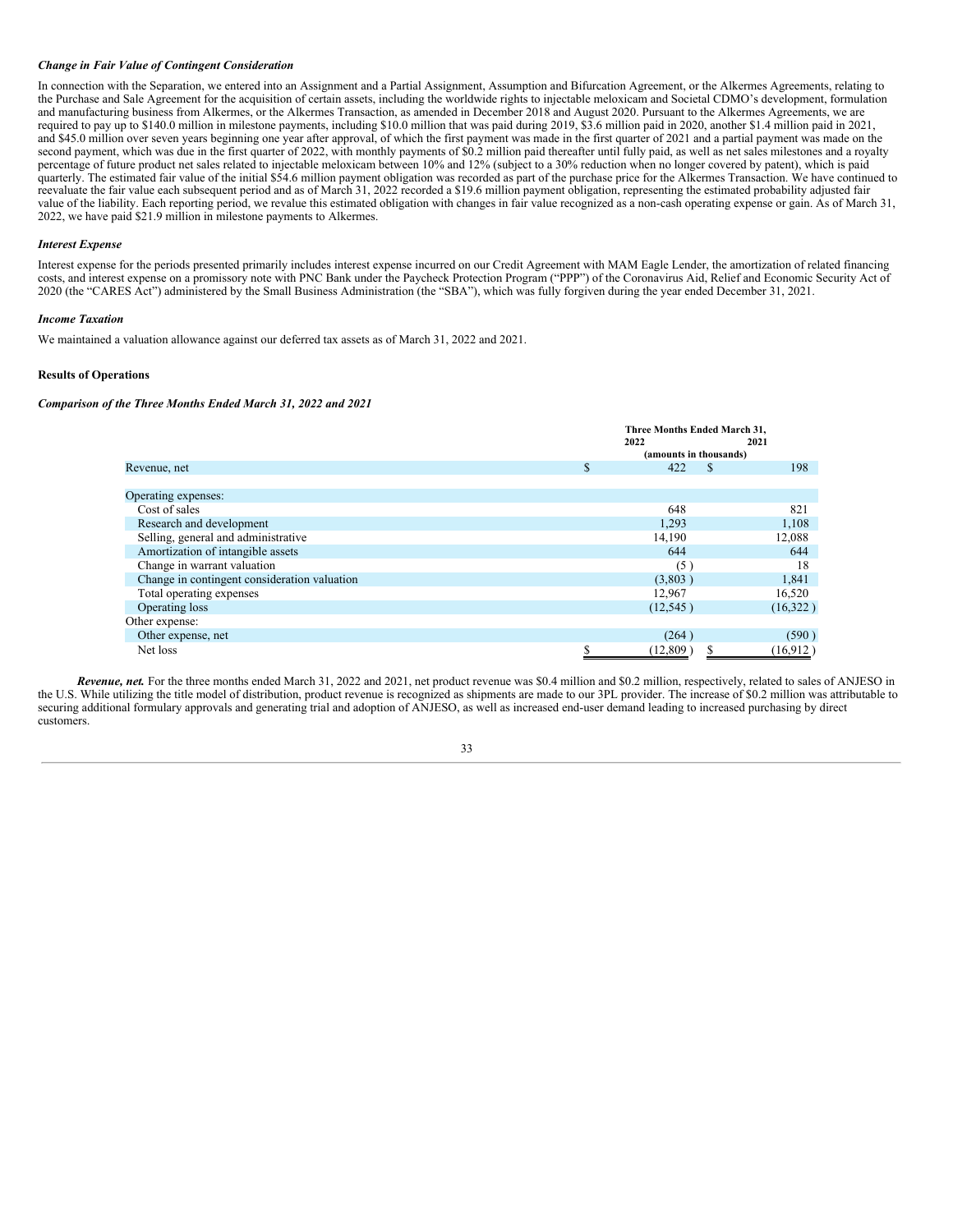Cost of Sales. Our cost of sales was \$0.6 million and \$0.8 million for the three months ended March 31, 2022 and 2021, respectively, and consists of product costs, royalty expense and certain fixed costs associated with the manufacturing of ANJESO, including supply chain and quality costs. We expensed costs associated with the manufacturing of our products as research and development prior to regulatory approval. Certain product costs of ANJESO units recognized as revenue during the three months ended March 31, 2022 and 2021 were expensed prior to FDA approval of ANJESO in February 2020, and therefore are not included in cost of sales during the related periods. We expect that over time, product costs in cost of sales will increase as sales increase and inventory associated with the units manufactured prior to FDA approval are sold. The decrease of \$0.2 million was primarily a result of the reduction of inventory scrap expense recorded in the current year compared to the prior year of \$0.2 million.

*Research and Development.* Our research and development expenses were \$1.3 million and \$1.1 million for the three months ended March 31, 2022 and 2021, respectively. The increase of \$0.2 million was primarily due to an increase in clinical trials costs associated with our ANJESO pediatric program of \$0.2 million.

*Selling, General and Administrative.* Our selling, general and administrative expenses were \$14.2 million and \$12.1 million for the three months ended March 31, 2022 and 2021, respectively. The increase of \$2.1 million was primarily a result of accrued severance costs associated with the reduction in force of the commercial team in the first quarter of 2022 of \$1.7 million, as well as other marketing and travel costs of \$0.4 million.

*Amortization of Intangible Assets.* Amortization expense was \$0.6 million for each of the three months ended March 31, 2022 and 2021, which was related to the amortization of our intangible asset resulting from research and development activities over its estimated useful life beginning in the first quarter of fiscal 2020.

*Change in Contingent Consideration Valuation.* The change in contingent consideration valuation was a decrease in value of \$3.8 million for the three months ended March 31, 2022 and an increase in value of \$1.8 million for the three months ended March 31, 2021. The non-cash charge for contingent consideration in each period related to the revaluation of the probability-adjusted fair value of the Alkermes Transaction payment obligation. The decrease in contingent consideration value for the three months ended March 31, 2022 was primarily due to updated forecasts for ANJESO due to the significant reduction of our commercial team. The increase in contingent consideration valuation for the three months ended March 31, 2021 was primarily due to the time value of money and change in interest rates, partially offset by adjusted timing of estimated milestone and royalty payments due to updated forecasts reflecting an estimate of the launch trajectory of ANJESO.

*Other Expense, net.* Other expense was \$0.3 million and \$0.6 million for the three months ended March 31, 2022 and 2021, respectively, which was related to the interest expense incurred on our Credit Agreement with MAM Eagle Lender and the amortization of related financing costs.

#### **Liquidity and Capital Resources**

As of March 31, 2022, we had \$11.5 million in cash and cash equivalents.

On March 1, 2022, we closed an underwritten public offering of 1,831,631 shares of common stock, pre-funded warrants to purchase 1,677,141 shares of common stock at an exercise price of \$0.01 per share and warrants to purchase 3,508,772 shares of common stock at an exercise price of \$3.25 per share, as well as up to 526,315 additional shares of common stock and/or additional warrants to purchase up to 526,315 shares of common stock which may be purchased pursuant to a 30-day option to purchase additional securities granted to H.C. Wainwright & Co., LLC (the "Underwriter") by us. The public offering price for each share of common stock and accompanying warrant to purchase one share of common stock was \$2.85, and the public offering price for each pre-funded warrant and accompanying warrant was \$2.84. As compensation to the Underwriter, we agreed to pay to the Underwriter a cash fee of 7.0% of the gross proceeds, plus a cash management fee equal to 1.0% of the gross proceeds and reimbursement<br>of certain expenses and legal fees. We also issued and commissions and offering expenses, was \$8.8 million.

On December 28, 2021, we closed a registered direct offering of 42,289.3 shares of Series A Preferred Stock, par value \$0.01 per share, or the Preferred Stock, and<br>warrants to purchase 362,479 shares of common stock, or th As compensation to H.C. Wainwright & Co., LLC, or the Placement Agent, we agreed to pay the Placement Agent a cash fee of 7.0% of the gross proceeds raised in the<br>December 2021 Offering, plus a management fee equal to 1.0% fees. We also issued to designees of the Placement Agent warrants to purchase 28,996 shares of common stock, or the December 2021 Placement Agent Warrants. The<br>December 2021 Warrants and the December 2021 Placement Agent W of their issuance.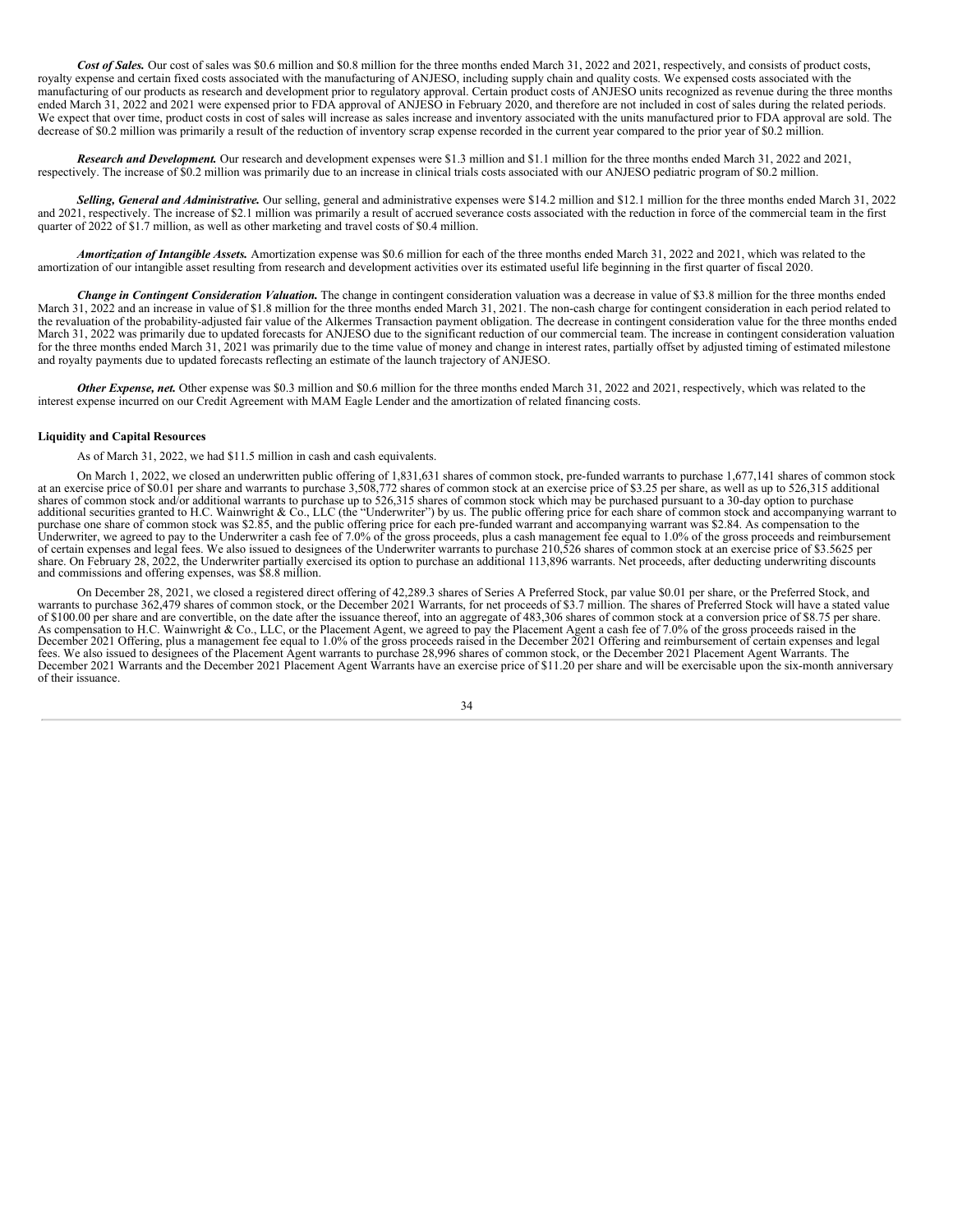On May 31, 2021, we closed a registered direct offering of 400,815 shares of common stock, or the May Offering, at an offering price of \$29.75 per share and warrants to purchase 400,812 shares of common stock, or the May Warrants, at an exercise price of \$0.90 per share, for net proceeds of \$10.9 million. As compensation to the Placement Agent, we agreed to pay the Placement Agent a cash fee of 6.0% of the gross proceeds raised in the May Offering, plus a management fee equal to 1.0% of the gross proceeds raised in the May Offering and reimbursement of certain expenses and legal fees. We also issued to designees of the Placement Agent warrants to purchase 24,076 shares of common stock (the "May Placement Agent Warrants") at an exercise price of \$37.1875 per share. The May Warrants and May Placement Agent Warrants were exercisable on the six-month anniversary of the closing date of the May Offering.

On February 8, 2021, we entered into an agreement to issue and sell 314,286 shares of common stock, or the February Offering, at an offering price of \$56.00 per share, for net proceeds of \$16.2 million. As compensation to the Placement Agent, we agreed to pay the Placement Agent a cash fee of 6.0% of the gross proceeds raised in the<br>February Offering, plus a management fee equal to 1.0% Agent Warrants have an exercise price of \$70.00 per share.

On January 21, 2021, we entered into an agreement to issue and sell warrants exercisable for an aggregate of 294,298 shares of common stock, or the January Warrants, at an offering price of \$4.375 per warrant in exchange for the exercise of the institutional investor's existing December Series A warrants that were issued to them on December 21, 2020, at an exercise price of \$41.30 per warrant. The January Warrants have an exercise price of \$56.00 per share. The January Warrants are immediately exercisable and will expire five years from the issuance date. As compensation to the Placement Agent, we agreed to pay a cash fee of 6.0% of the aggregate gross proceeds raised in the January<br>Offering (including the proceeds relating to Offering (including the proceeds relating to the exercise of the December Series A Warrants) and reimbursement of certain expenses and legal fees. We also issued to designees of the Placement Agent warrants to purchase up

On May 29, 2020, we entered in a \$50.0 million Credit Agreement with MAM Eagle Lender, pursuant to which we have drawn \$10.0 million as of the date of this Quarterly Report and may draw upon four additional tranches of term loans. The Tranche Two Loans in an amount not to exceed \$5.0 million may be drawn upon on or before August 29, 2021 provided that we generate at least \$5.0 million in net revenue in the three consecutive calendar months immediately preceding the date such Tranche Two Loans are funded. The Tranche Two Loans may also be drawn on a subsequent date with the satisfaction of the conditions for the Tranche Three Loans, Tranche Four Loans, or Tranche Five Loans, as applicable, provided that the Tranche Two Loans may not be drawn more than once. The Tranche Three Loans in an amount not to exceed \$5.0 million may be drawn upon on or before November 29, 2021 provided that we generate at least \$10.0 million in net revenue in the three consecutive calendar months immediately preceding such date such Tranche Three Loans are funded. The Tranche Three Loans may also be drawn on a subsequent date with the satisfaction of the conditions for the Tranche Four Loans or Tranche Five Loans, as applicable, provided that the Tranche Three Loans may not be drawn more than once. The Tranche Four Loans in an amount not to exceed \$10.0 million may be drawn upon, subject to the consent of the Lenders, on or before August 29, 2022 provided that we generate at least \$20.0 million in net revenue in the three consecutive calendar months immediately preceding the date such Tranche Four Loans are funded. The Tranche Four Loans may also be drawn on a subsequent date with the satisfaction of the conditions for the Tranche Five Loans provided that the Tranche Four Loans may not be drawn more than once. The Tranche Five Loans in an amount not to exceed \$20.0 million may be drawn upon, subject to the consent of the Lenders, on or before March 1, 2023 provided that we generate at least \$100.0 million in net revenue in the twelve consecutive calendar months immediately preceding the date such Tranche Five Loans are funded.

On May 8, 2020, we entered into a promissory note for \$1.5 million under the PPP of the CARES Act administered by the SBA. We have used the loan proceeds for covered payroll costs in accordance with the relevant terms and conditions of the CARES Act. This Loan may be partially or fully forgiven if we comply with the provisions of the CARES Act including the use of Loan proceeds for payroll costs, rent, utilities, and other expenses, and at least 60% of the loan proceeds must be for payroll costs as defined by the CARES Act. During the year ended December 31, 2021, we received a Notice of PPP Forgiveness Payment from the SBA regarding the approval of our application for forgiveness of the PPP Loan of \$1.5 million and accrued interest. As a result, we recognized a gain on extinguishment of the PPP Loan of \$1.5 million during the year ended December 31, 2021.

We anticipate that our principal uses of cash in the future will be primarily to fund our operations, pipeline development activities, ongoing modest ANJESO commercialization, working capital needs, capital expenditures and other general corporate purposes.

We expect to seek additional funding to sustain our future operations and while we have successfully raised capital in the past, the ability to raise capital in future periods is not assured. Based on our available cash as of March 31, 2022, we will need to raise additional capital in the next twelve months to continue as a going concern.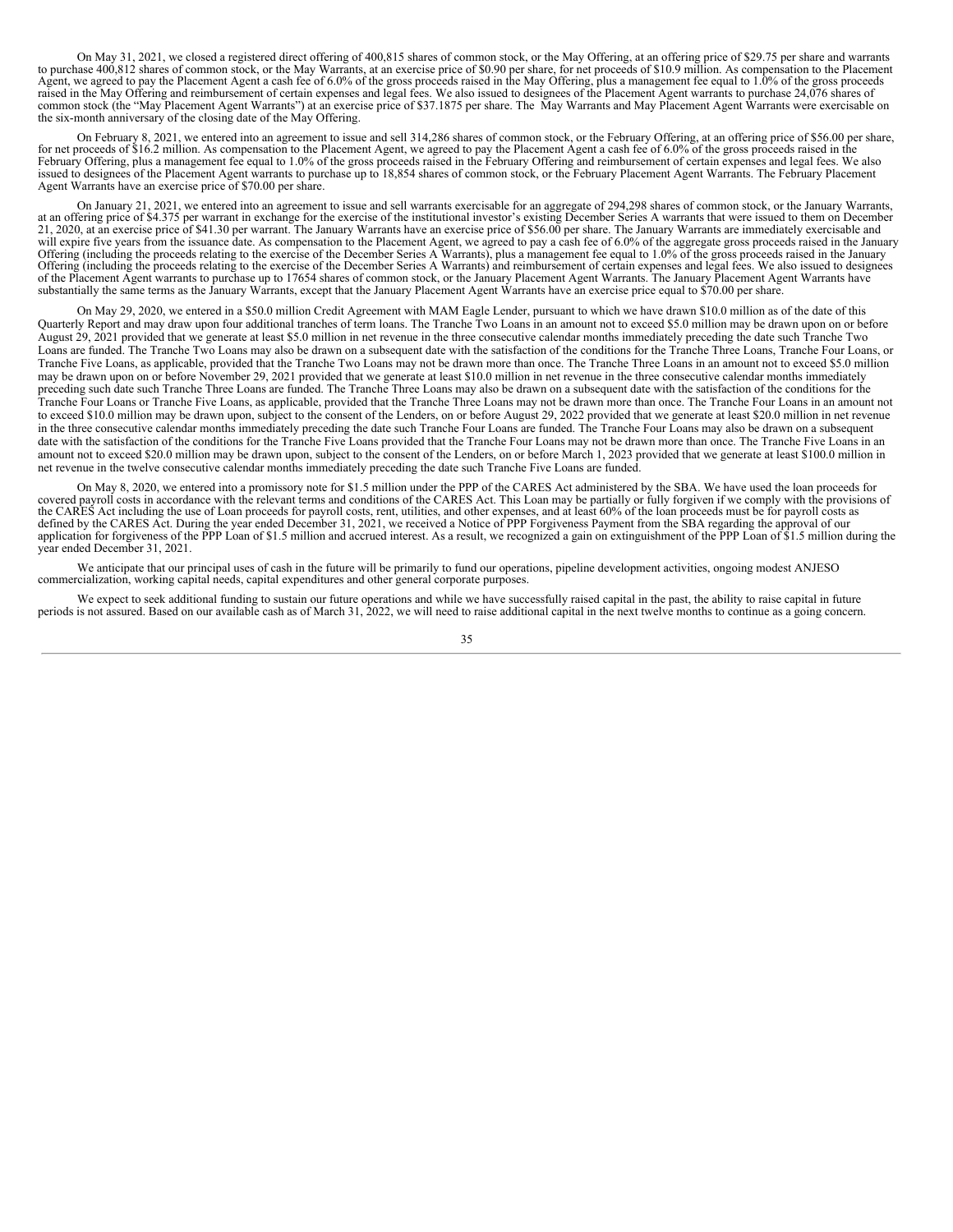#### **Sources and Uses of Cash**

Cash used in operations was \$12.9 million and \$14.0 million for the three months ended March 31, 2022 and 2021, respectively, which represents our operating losses less our non-cash items including: stock-based compensation, non-cash interest expense, depreciation, amortization, changes in warrant valuations, and changes in fair value of contingent consideration, as well as changes in operating assets and liabilities.

There was no significant cash used in investing activities for the three months ended March 31, 2022. Cash used in investing activities for the three months ended March 31, 2021 was \$7.6 million, which was primarily due to purchases of short-term investments in the current year, partially offset by the maturities of these short-term investments.

There was \$8.6 million of cash provided by financing activities in the three months ended March 31, 2022 consisting of net proceeds of \$9.1 million from public offerings of common stock and warrants, partially offset by a payment of contingent consideration of \$0.5 million. There was \$21.9 million of cash provided by financing activities for the three months ended March 31, 2021 consisting of net proceeds of \$16.2 million from registered direct offerings of common stock and warrants and net proceeds of \$12.2 million from warrant exercises, partially offset by a payment of contingent consideration of \$6.4 million.

Our future use of operating cash and capital requirements will depend on many forward-looking factors, including the following:

•our relationships with third parties, licensors, collaborators, and our employees;

•our ability to continue to operate as a standalone company and execute our strategic priorities;

•potential indemnification liabilities we may owe to Societal CDMO;

•the timing of the Alkermes Transaction milestone payments and other contingent consideration;

•the costs of continued manufacturing scale-up and commercialization activities, for ANJESO;

•the level of market acceptance of ANJESO;

•the scope, progress, results, and costs of development for our other product candidates;

•the cost, timing and outcome of regulatory review of our other product candidates;

•the cost of manufacturing scale-up, acquiring drug product and other capital equipment for our other product candidates;

•the extent to which we in-license, acquire or invest in products, businesses and technologies;

•our ability to raise additional funds through equity or debt financings or the sale of certain assets;

•our ability to achieve certain milestones to access and draw down additional tranches of debt under the Credit Agreement;

•the extent to which holders of our warrants exercise their warrants resulting in the payment of cash proceeds to us;

•the costs of preparing, submitting and prosecuting patent applications and maintaining, enforcing and defending intellectual property claims; and

•the effect of any changes in our effective tax rate due to changes in the mix of earnings in countries with differing statutory tax rates, changes in the valuation of deferred tax assets and liabilities, tax impacts and net operating loss utilization related to the Separation and changes in tax laws.

We might use existing cash and cash equivalents on hand, debt, equity financing, sale of assets or out-licensing revenue or a combination thereof to fund our operations or product acquisitions. If we increase our debt levels, we might be restricted in our ability to raise additional capital and might be subject to financial and restrictive covenants. Our shareholders may experience dilution as a result of the issuance of additional equity or debt securities. This dilution may be significant depending upon the amount of equity or debt securities that we issue and the prices at which we issue any securities.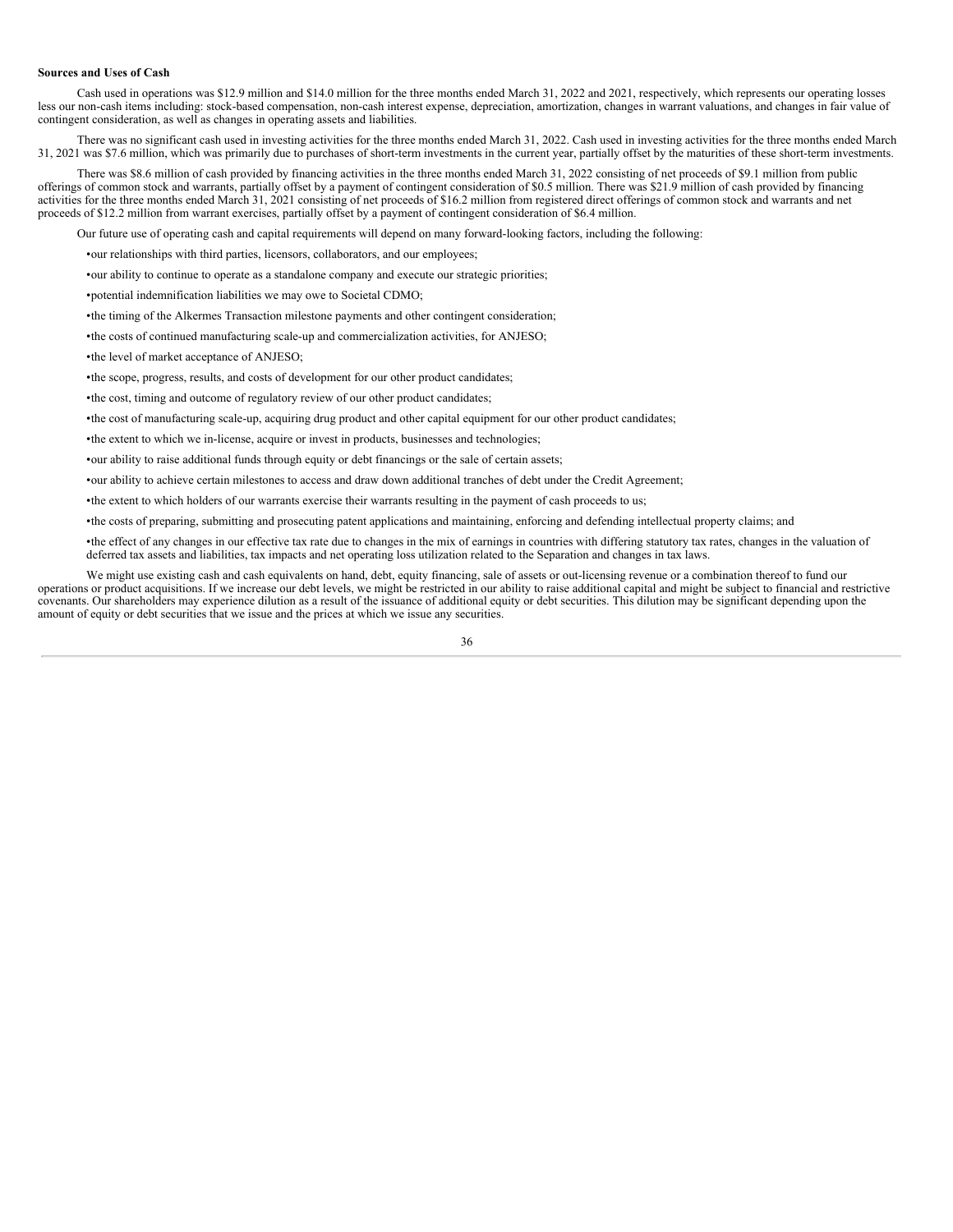#### **Contractual Commitments**

The table below reflects our contractual commitments as of March 31, 2022:

|                                                                   | Payments Due by Period (in 000s) |     |                     |          |           |               |           |               |                      |
|-------------------------------------------------------------------|----------------------------------|-----|---------------------|----------|-----------|---------------|-----------|---------------|----------------------|
| <b>Contractual Obligations</b>                                    | Total                            |     | Less than<br>1 year |          | 1-3 years |               | 3-5 years |               | More than<br>5 years |
| Debt Obligations (1):                                             |                                  |     |                     |          |           |               |           |               |                      |
| Debt                                                              | \$<br>10,000                     | S   | 3,056               | S        | 6,667     | S             | 278       | S             |                      |
| Interest on Debt                                                  | 2,478                            |     | 1,271               |          | 1,196     |               | 10        |               |                      |
|                                                                   |                                  |     |                     |          |           |               |           |               |                      |
| Purchase Obligations (2):                                         | \$<br>4.489                      | \$. | 553                 | <b>S</b> | 301       | <sup>\$</sup> | 19        | <sup>\$</sup> |                      |
| Operating Leases (3)                                              | 1,755                            |     | 415                 |          | 550       |               | 569       |               | 221                  |
| Other Long-Term Liabilities:                                      |                                  |     |                     |          |           |               |           |               |                      |
| Other License Commitments and Milestone<br>payments $(4)$ , $(5)$ | 52,805                           |     | 70                  |          | 270       |               | 125       |               |                      |
| Alkermes Payments (6)                                             | 118,071                          |     | 8,729               |          | 16.486    |               | 12,857    |               |                      |
| Employment Agreements (7)                                         | 1,317                            |     | 1,008               |          | 309       |               |           |               |                      |
|                                                                   |                                  |     |                     |          |           |               |           |               |                      |
| <b>Total Contractual Obligations</b>                              | 190,915                          |     | 15,102              |          | 25,779    |               | 13,858    |               | 221                  |

(1)Debt obligations consist of principal, an exit fee of 2.5% of that principal and interest on the \$10.0 million outstanding term loan under our Credit Agreement. In accordance with U.S. GAAP, the future interest obligations are not recorded on our Consolidated Balance Sheet. See Note 11 to the Consolidated Financial Statements included in this Quarterly Report.

(2)These obligations consist of cancelable and non-cancelable purchase commitments related to inventory and other goods or services. The timing of certain purchase commitments cannot be estimated as it is dependent on sales launch trajectory or the outcome of other strategic evaluations. In accordance with U.S. GAAP, these obligations are not recorded on our Consolidated Balance Sheets. See Note 12(d) to the Consolidated Financial Statements included in this Quarterly Report.

(3)We have become party to certain operating leases for the leased space in Malvern, Pennsylvania, and Dublin, Ireland, as well as for office equipment, for which the minimum lease payments are presented. See Note 8 to the Consolidated Financial Statements included in this Quarterly Report.

(4)We are party to exclusive licenses with Orion for the development and commercialization of certain pipeline product candidates, under which we may be required to make certain milestone and royalty payments to Orion. See Note 12(a) to the Consolidated Financial Statements included in the Quarterly Report. The amount reflects only payment obligations that are fixed and determinable that may arise based on meeting certain milestones. We are unable to reliably estimate the timing of these payments because they are dependent on the type and complexity of the clinical studies and intended uses of the products, which have not been established. In accordance with U.S. GAAP, these obligations are not recorded on our Consolidated Balance Sheets.

(5)We license the neuromuscular blocking agents, or NMBs, from Cornell University pursuant to a license agreement under which we are obligated to make annual license maintenance fee payments, milestone payments and patent cost payments and to pay royalties on net sales of the NMBs. The amount reflects only payment obligations that are fixed and determinable. We are unable to reliably estimate the timing of certain of these payments because they are dependent on the type and complexity of the clinical studies and intended uses of the products, which have Sheets. See 12(a) to the Consolidated Financial Statements included in this Quarterly Report.

(6)Pursuant to the purchase and sale agreement governing the Alkermes Transaction, we agreed to pay to Alkermes milestone and royalty payments. The amount reflects only payment obligations that are fixed and determinable and in some instances may only arise based on meeting certain commercial milestones. We are unable to reliably estimate the timing of these payments because they are in some instances, events that not in our control and dependent on the commercial success of the product. In accordance with U.S. GAAP, the fair value of these obligations is recorded as contingent consideration on our Consolidated Balance Sheets. See Note 12(b) to the Consolidated Financial Statements included in this Quarterly Report.

(7)We have entered into employment agreements with certain of our named executive officers. As of March 31, 2022, these employment agreements provided for, among other things, annual base salaries in an aggregate amount of not less than this amount, from that date through September 2023. In accordance with U.S. GAAP, these obligations are not recorded on our Consolidated Balance Sheets. See Note 12(e) to the Consolidated Financial Statements included in this Quarterly Report.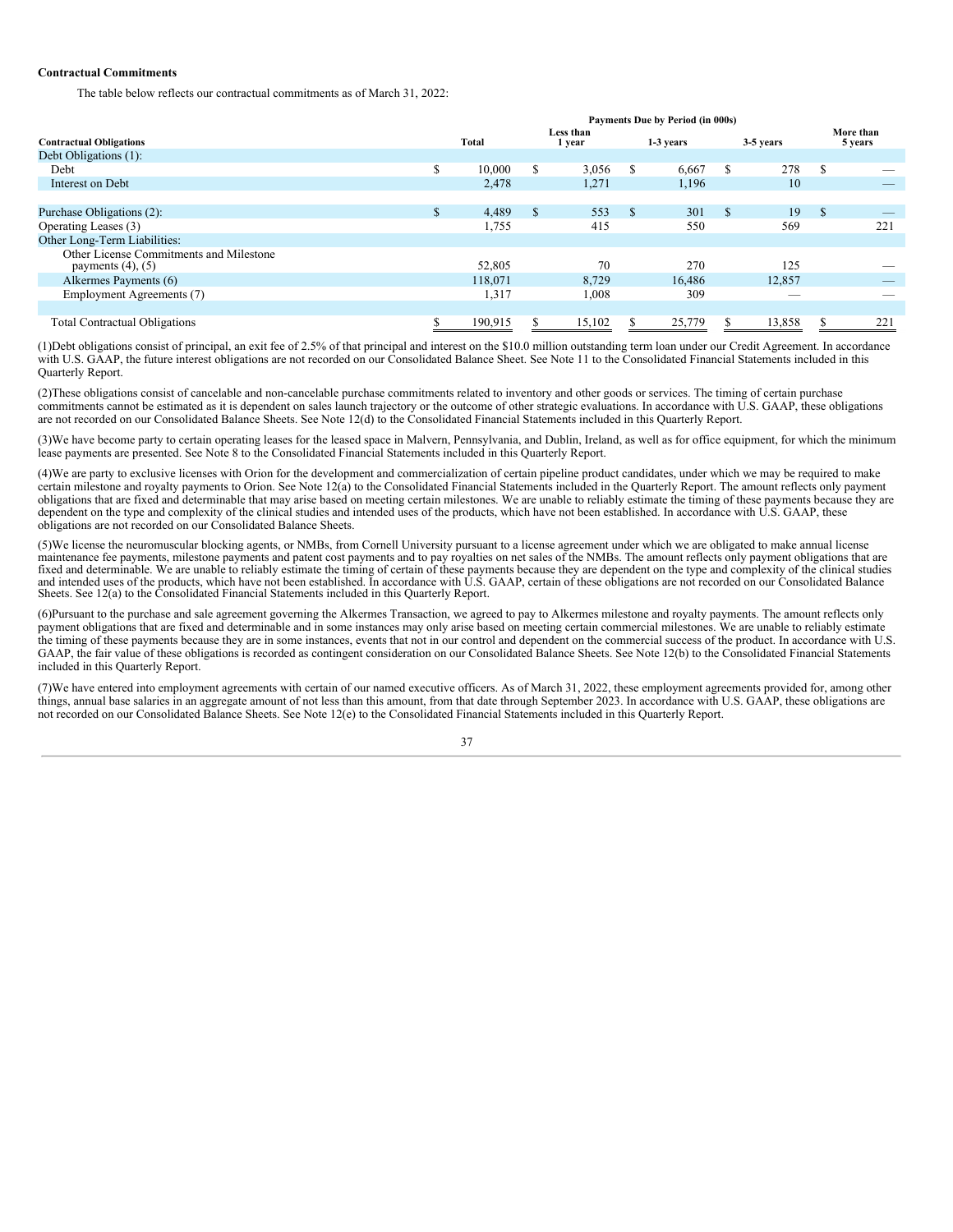#### **Critical Accounting Policies and Estimates**

Our critical accounting policies and estimates are disclosed in the "Management's Discussion and Analysis of Financial Condition and Results of Operations" section of our 2021 Annual Report. In the three months ended March 31, 2022, there were no significant changes to the application of critical accounting policies previously disclosed in our 2021 Annual Report.

#### **Item 3. Quantitative and Qualitative Disclosures About Market Risk**

<span id="page-37-0"></span>Not applicable.

#### <span id="page-37-1"></span>**Item 4. Controls and Procedures**

#### **Evaluation of Disclosure Controls and Procedures**

Our management, with the participation of our principal executive officer and principal financial officer, evaluated the effectiveness of our disclosure controls and procedures (as such term is defined in Rules 13a-15(e) and 15d-15(e) under the Securities Exchange Act of 1934, as amended, or the Exchange Act) as of March 31, 2022. We maintain disclosure controls and procedures that are designed to provide reasonable assurance that information required to be disclosed in our reports filed or submitted under the Exchange Act is recorded, processed, summarized and reported within the time periods specified in the SEC's rules and forms and that such information is accumulated and communicated to our management, including our principal executive officer and principal financial officer, as appropriate, to allow for timely decisions regarding required disclosure.

A control system, no matter how well conceived and operated, can provide only reasonable, and not absolute, assurance that the objectives of the control system will be met. Further, the design of a control system must reflect the fact that there are resource constraints, and the benefits of controls must be considered relative to their costs. Because of the inherent limitations in all control systems, no evaluation of controls can provide absolute assurance that all control issues and instances of fraud, if any, within the company have been detected. Because of the inherent limitations in a cost-effective control system, misstatements due to error or fraud may occur and not be detected. However, our disclosure controls and procedures are designed to provide reasonable assurance of achieving their objectives. Based on the evaluation of our disclosure controls and procedures as of March 31, 2022, our principal executive officer and principal financial officer concluded that, as of such date, our disclosure controls and procedures were effective at the reasonable assurance level.

# **Changes in Internal Control over Financial Reporting**

There has been no change in our internal control over financial reporting (as such term is defined in Rules 13a-15(f) and 15d-15(f) under the Exchange Act) during our most recent fiscal quarter that has materially affected, or is reasonably likely to materially affect, our internal control over financial reporting.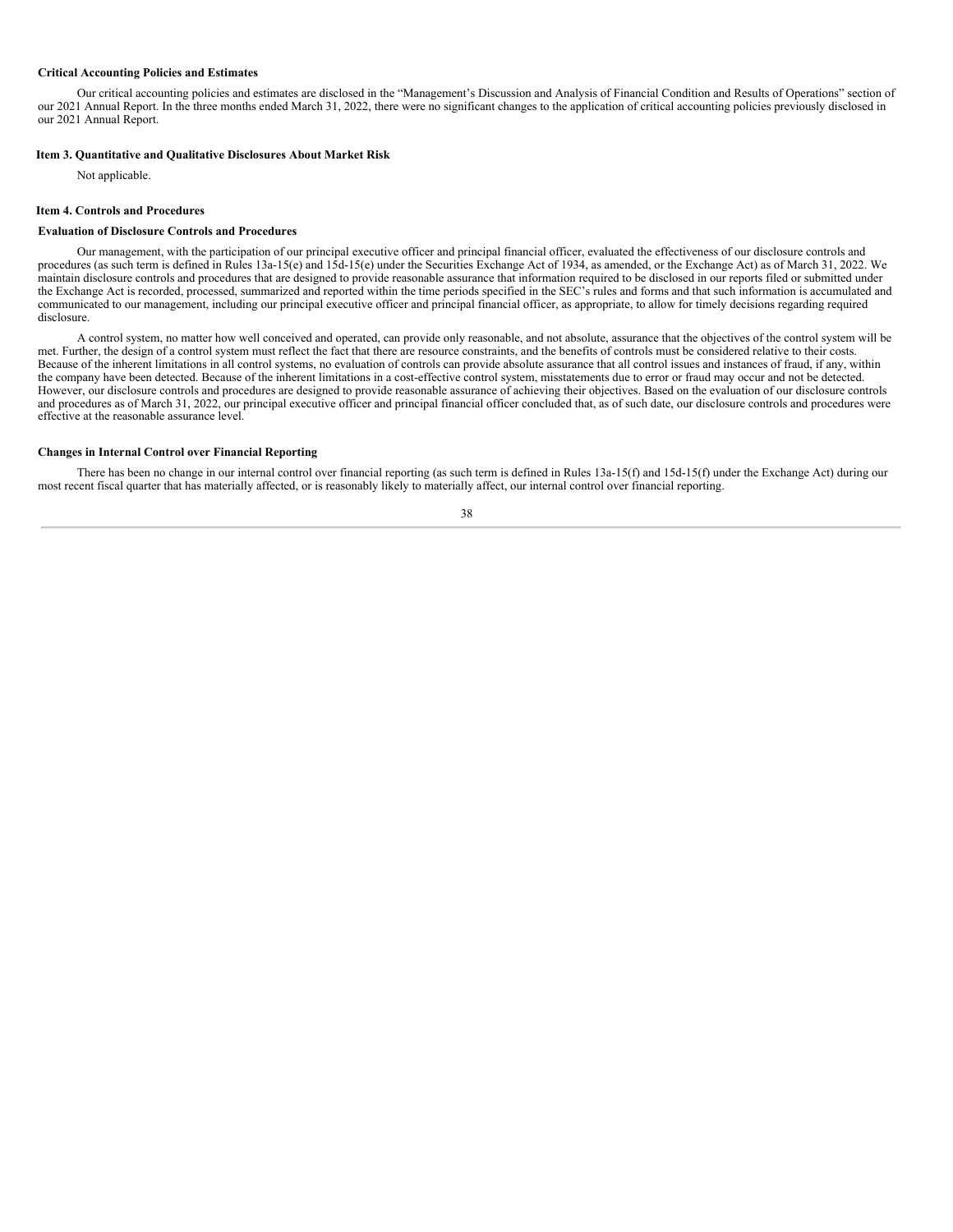# <span id="page-38-0"></span>**PART II. OTHER INFORMATION**

#### <span id="page-38-1"></span>**Item 1. Legal Proceedings.**

We are involved, from time to time, in various claims and legal proceedings arising in the ordinary course of its business. Except as disclosed below, we are not currently a party to any such claims or proceedings that, if decided adversely to it, would either individually or in the aggregate have a material adverse effect on its business, financial condition or results of operations.

On May 31, 2018, a securities class action lawsuit, or the Securities Litigation, was filed against Societal CDMO and certain of Societal CDMO's officers and directors in the U.S. District Court for the Eastern District of Pennsylvania (Case No. 2:18-cv-02279-MMB) that purported to state a claim for alleged violations of Section 10(b) and 20(a) of the Exchange Act and Rule 10(b)(5) promulgated thereunder, based on statements made by Societal CDMO concerning the NDA for injectable meloxicam. The complaint seeks unspecified damages, interest, attorneys' fees and other costs. On December 10, 2018, lead plaintiff filed an amended complaint that asserted the same claims and sought the same relief but included new allegations and named additional officers as defendants. On February 8, 2019, Societal CDMO filed a motion to dismiss the amended complaint in its entirety, which the lead plaintiff opposed on April 9, 2019. On May 9, 2019, the Company filed its response and briefing was completed on the motion to dismiss. In response to questions from the Judge, the parties submitted supplemental briefs with regard to the motion to dismiss the amended complaint during the fall of 2019. On February 18, 2020, the motion to dismiss was granted without prejudice. On April 25, 2020, the plaintiff filed a second amended complaint. Societal CDMO filed a motion to dismiss the second amended complaint on June 18, 2020. The plaintiff filed an opposition to Societal CDMO's motion to dismiss on August 17, 2020. On September 16, 2020, Societal CDMO filed a reply in support of the motion to dismiss. On March 1, 2021, Societal CDMO's second motion to dismiss was denied. On June 21, 2021, the defendants filed an answer and affirmative defenses to the second amended complaint. Since then, the parties have been engaged in discovery, which must conclude by March 15, 2022. On September 30, 2021, the plaintiff filed a motion for class certification and appointment of class representative. Societal CDMO filed an opposition to the plaintiff's motion on November 30, 2021. On January 6, 2022, the plaintiff filed a reply in support of the motion for class certification. In connection with the Separation, we accepted assignment by Societal CDMO of all of Societal CDMO's obligations in connection with the Securities Litigation and agreed to indemnify Societal CDMO for all liabilities related to the Securities Litigation. As of March 31, 2022, the Company had recorded a receivable of \$0.9 million which represents the insurance recoverable expenses as the Company has met its insurance deductible related to this matter.

On March 24, 2022, plaintiff informed the Court that the parties had reached an agreement-in-principle to settle the Securities Litigation and requested that the court stay all deadlines. The parties are currently negotiating the terms of a Stipulation and Agreement of Settlement.

#### <span id="page-38-2"></span>**Item 1A. Risk Factors.**

There have been no material changes in the risk factors as previously disclosed in our 2021 Annual Report.

# <span id="page-38-3"></span>**Item 2. Unregistered Sales of Equity Securities and Use of Proceeds.**

None.

#### <span id="page-38-4"></span>**Item 3. Defaults Upon Senior Securities.**

None.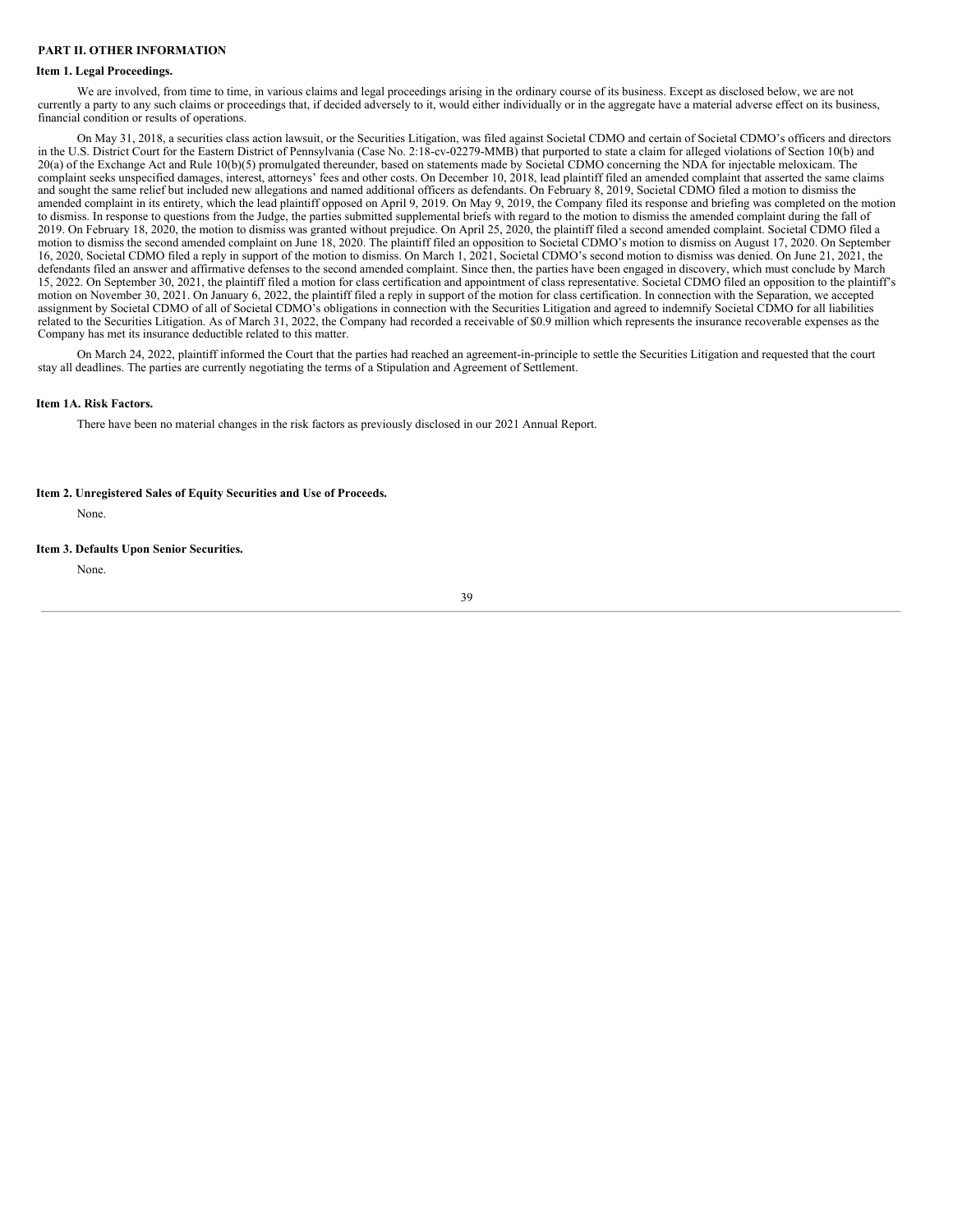# <span id="page-39-0"></span>**Item 4. Mine Safety Disclosures.**

Not applicable.

# <span id="page-39-1"></span>**Item 5. Other Information.**

None.

# <span id="page-39-2"></span>**Item 6. Exhibits.**

(a)The following exhibits are filed herewith or incorporated by reference herein:

| Exhibit<br>No. | <b>Description</b>                                                                                   | <b>Method of Filing</b>                                                                                                                            |
|----------------|------------------------------------------------------------------------------------------------------|----------------------------------------------------------------------------------------------------------------------------------------------------|
| 4.1            | Form of Investor Warrant, issued March 1, 2022.                                                      | Incorporated herein by reference to Exhibit 4.1 to the Company's<br>Current Report on Form 8-K filed on March 1, 2022 (File No.<br>$001 - 39101$ . |
| 4.2            | Form of Pre-Funded Warrant, issued March 1, 2022.                                                    | Incorporated herein by reference to Exhibit 4.2 to the Company's<br>Current Report on Form 8-K filed on March 1, 2022 (File No.<br>$001-39101$ ).  |
| 4.3            | Form of Underwriter Warrant, issued March 1, 2022.                                                   | Incorporated herein by reference to Exhibit 4.1 to the Company's<br>Current Report on Form 8-K filed on March 1, 2022 (File No.<br>$001 - 39101$ . |
| 31.1           | Rule 13a-14(a)/15d-14(a) certification of Principal Executive Officer.                               | Filed herewith.                                                                                                                                    |
| 31.2           | Rule $13a-14(a)/15d-14(a)$ certification of Principal Financial and Accounting Officer.              | Filed herewith.                                                                                                                                    |
| 32.1           | Section 1350 certification, as adopted pursuant to Section 906 of the Sarbanes-Oxley Act of<br>2002. | Filed herewith.                                                                                                                                    |
| 101.SCH        | Inline XBRL Taxonomy Extension Schema Document.                                                      | Filed herewith.                                                                                                                                    |
| 101.CAL        | Inline XBRL Taxonomy Extension Calculation Linkbase Document.                                        | Filed herewith.                                                                                                                                    |
| 101.LAB        | Inline XBRL Taxonomy Extension Label Linkbase Document.                                              | Filed herewith.                                                                                                                                    |
| 101.PRE        | Inline XBRL Taxonomy Extension Presentation Linkbase Document.                                       | Filed herewith.                                                                                                                                    |
| 101.DEF        | Inline XBRL Taxonomy Extension Definition Linkbase Document.                                         | Filed herewith.                                                                                                                                    |
| 104            | Cover Page Interactive Data File (formatted as inline XBRL and contained in Exhibit 101).            | Filed herewith.                                                                                                                                    |

**EXHIBIT INDEX**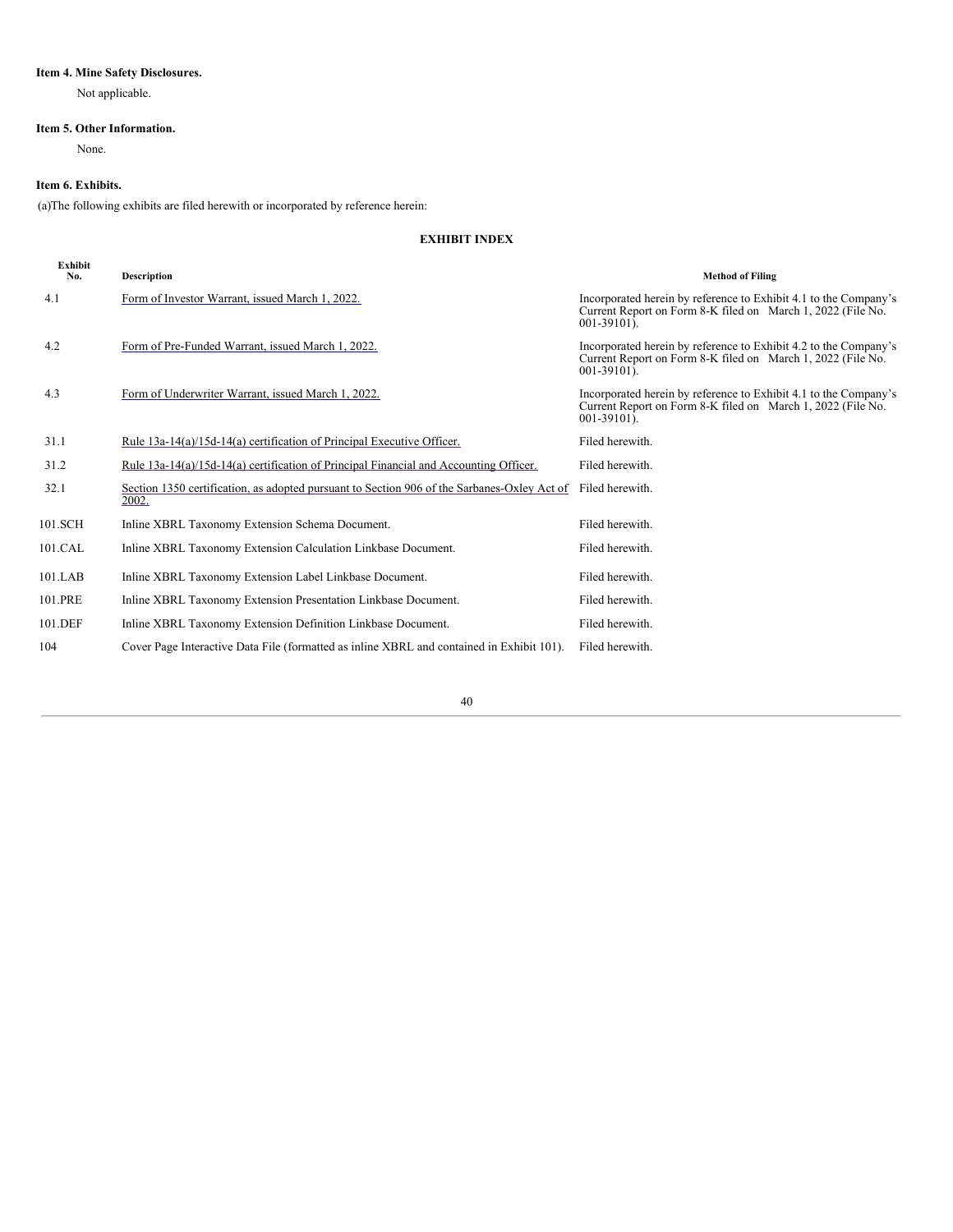# **SIGNATURES**

<span id="page-40-0"></span>Pursuant to the requirements of the Securities Exchange Act of 1934, as amended, the registrant has duly caused this Quarterly Report to be signed on its behalf by the undersigned, thereunto duly authorized.

|                   | <b>BAUDAX BIO, INC.</b>                                                                                                |
|-------------------|------------------------------------------------------------------------------------------------------------------------|
| Date: May 5, 2022 | By: /s/ Gerri A. Henwood<br>Gerri A. Henwood<br>President and Chief Executive Officer<br>(Principal Executive Officer) |
| Date: May 5, 2022 | By: /s/ Jillian Dilmore<br>Jillian Dilmore<br>Corporate Controller<br>(Principal Financial and Accounting Officer)     |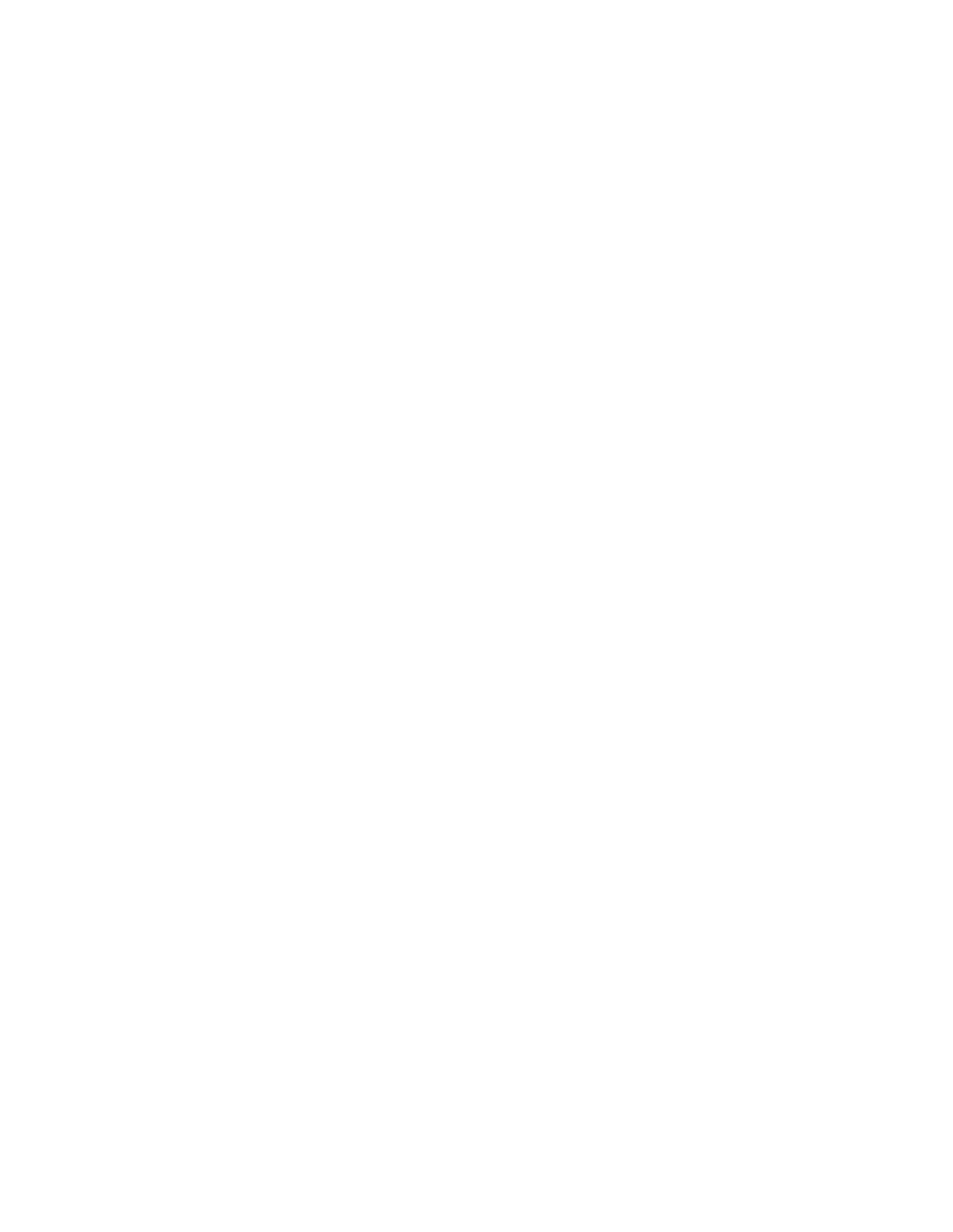# **CERTIFICATION**

<span id="page-42-0"></span>I, Gerri A. Henwood, certify that:

1. I have reviewed this Quarterly Report of Baudax Bio, Inc.;

- 2. Based on my knowledge, this report does not contain any untrue statement of a material fact or omit to state a material fact necessary to make the statements made, in light of the circumstances under which such statements were made, not misleading with respect to the period covered by this report;
- 3. Based on my knowledge, the financial statements, and other financial information included in this report, fairly present in all material respects the financial condition, results of operations and cash flows of the registrant as of, and for, the periods presented in this report;
- 4. The registrant's other certifying officer and I are responsible for establishing and maintaining disclosure controls and procedures (as defined in Exchange Act Rules 13a-15(e) and 15d-15(e)) and internal control over financial reporting (as defined in Exchange Act Rules 13a-15(f) and 15d-15(f)) for the registrant and have:
	- (a) designed such disclosure controls and procedures, or caused such disclosure controls and procedures to be designed under our supervision, to ensure that material information relating to the registrant, including its consolidated subsidiaries, is made known to us by others within those entities, particularly during the period in which this report is being prepared;
	- (b) designed such internal control over financial reporting, or caused such internal control over financial reporting to be designed under our supervision, to provide reasonable assurance regarding the reliability of financial reporting and the preparation of financial statements for external purposes in accordance with generally accepted accounting principles;
	- (c) evaluated the effectiveness of the registrant's disclosure controls and procedures and presented in this report our conclusions about the effectiveness of the disclosure controls and procedures, as of the end of the period covered by this report based on such evaluation; and
	- (d) disclosed in this report any change in the registrant's internal control over financial reporting that occurred during the registrant's most recent fiscal quarter (the registrant's fourth fiscal quarter in the case of an annual report) that has materially affected, or is reasonably likely to materially affect, the registrant's internal control over financial reporting; and
- 5. The registrant's other certifying officer and I have disclosed, based on our most recent evaluation of internal control over financial reporting, to the registrant's auditors and the audit committee of the registrant's board of directors (or persons performing the equivalent function):
	- (a) all significant deficiencies and material weaknesses in the design or operation of internal control over financial reporting which are reasonably likely to adversely affect the registrant's ability to record, process, summarize and report financial information; and
	- (b) any fraud, whether or not material, that involves management or other employees who have a significant role in the registrant's internal control over financial reporting.

Date: May 5, 2022

/s/ Gerri A. Henwood Gerri A. Henwood President and Chief Executive Officer (Principal Executive Officer)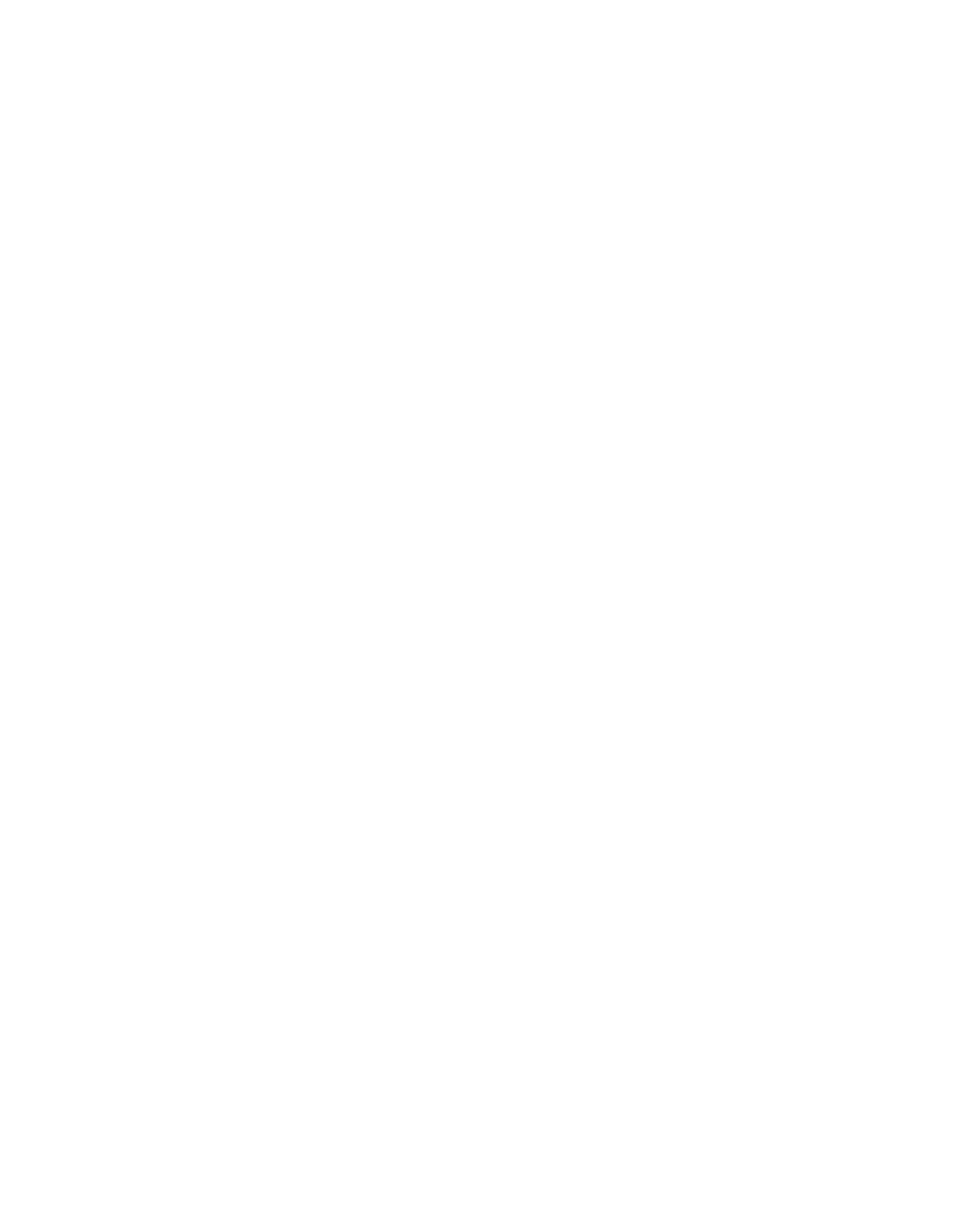# **CERTIFICATION**

<span id="page-44-0"></span>I, Jillian Dilmore, certify that:

1. I have reviewed this Quarterly Report of Baudax Bio, Inc.;

- 2. Based on my knowledge, this report does not contain any untrue statement of a material fact or omit to state a material fact necessary to make the statements made, in light of the circumstances under which such statements were made, not misleading with respect to the period covered by this report;
- 3. Based on my knowledge, the financial statements, and other financial information included in this report, fairly present in all material respects the financial condition, results of operations and cash flows of the registrant as of, and for, the periods presented in this report;
- 4. The registrant's other certifying officer and I are responsible for establishing and maintaining disclosure controls and procedures (as defined in Exchange Act Rules 13a-15(e) and 15d-15(e)) and internal control over financial reporting (as defined in Exchange Act Rules 13a-15(f) and 15d-15(f)) for the registrant and have:
	- (a) designed such disclosure controls and procedures, or caused such disclosure controls and procedures to be designed under our supervision, to ensure that material information relating to the registrant, including its consolidated subsidiaries, is made known to us by others within those entities, particularly during the period in which this report is being prepared;
	- (b) designed such internal control over financial reporting, or caused such internal control over financial reporting to be designed under our supervision, to provide reasonable assurance regarding the reliability of financial reporting and the preparation of financial statements for external purposes in accordance with generally accepted accounting principles;
	- (c) evaluated the effectiveness of the registrant's disclosure controls and procedures and presented in this report our conclusions about the effectiveness of the disclosure controls and procedures, as of the end of the period covered by this report based on such evaluation; and
	- (d) disclosed in this report any change in the registrant's internal control over financial reporting that occurred during the registrant's most recent fiscal quarter (the registrant's fourth fiscal quarter in the case of an annual report) that has materially affected, or is reasonably likely to materially affect, the registrant's internal control over financial reporting; and
- 5. The registrant's other certifying officer and I have disclosed, based on our most recent evaluation of internal control over financial reporting, to the registrant's auditors and the audit committee of the registrant's board of directors (or persons performing the equivalent function):
	- (a) all significant deficiencies and material weaknesses in the design or operation of internal control over financial reporting which are reasonably likely to adversely affect the registrant's ability to record, process, summarize and report financial information; and
	- (b) any fraud, whether or not material, that involves management or other employees who have a significant role in the registrant's internal control over financial reporting.

Date: May 5, 2022

/s/ Jillian Dilmore Jillian Dilmore Corporate Controller (Principal Financial and Accounting Officer)